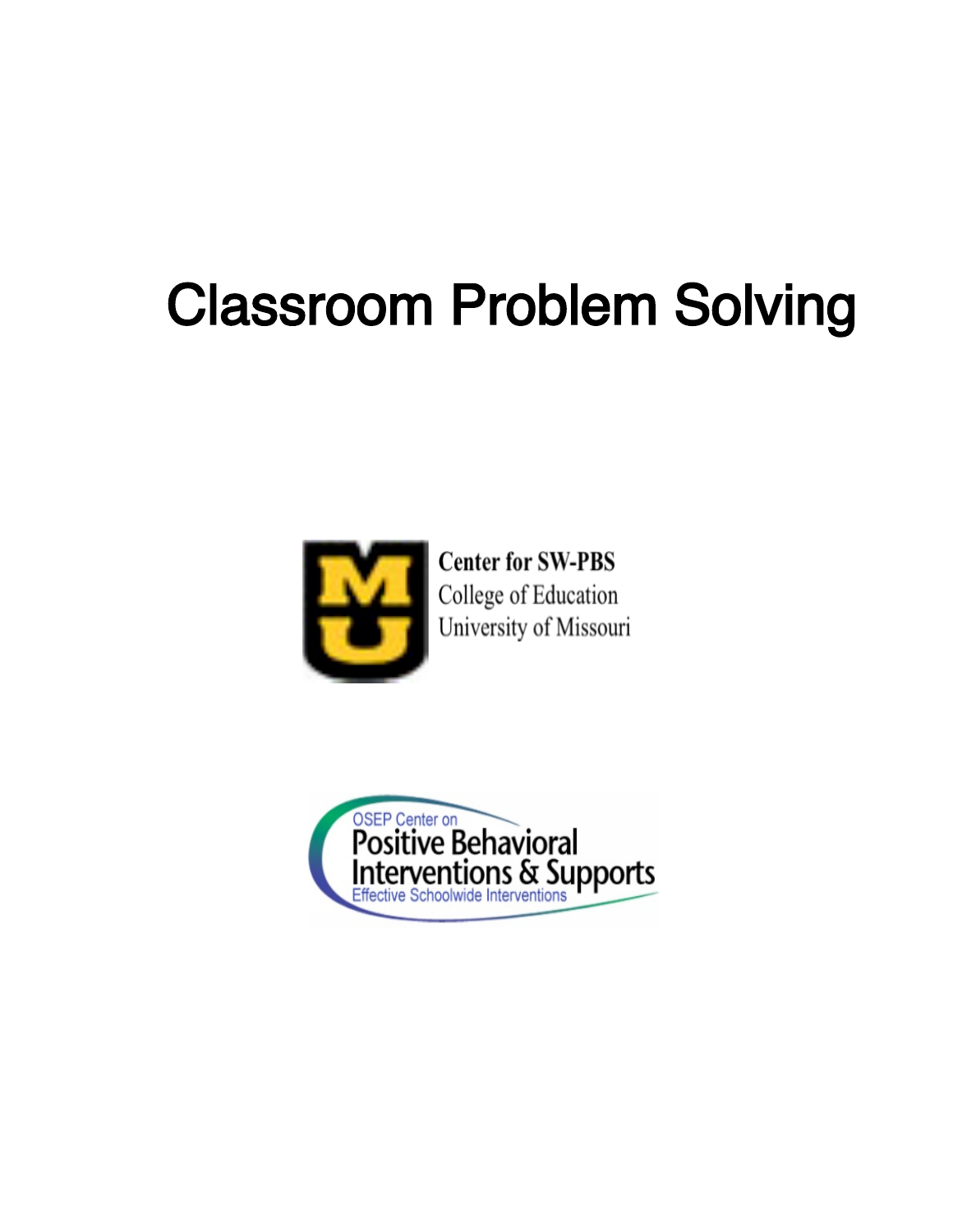#### **Table
of
Contents**

| <b>Overview of Tier 2 Supports</b>                                                                                                                                                                                                                                                                                                                                 | 3  |
|--------------------------------------------------------------------------------------------------------------------------------------------------------------------------------------------------------------------------------------------------------------------------------------------------------------------------------------------------------------------|----|
| 1. Tier 2 Responsibilities<br><b>Teacher Responsibilities</b><br>Grade Level Teams' Responsibilities<br>$\bullet$<br>Core STAT Grade Level Representatives Responsibilities<br>Targeted Tier 2 Intervention Coordinators Responsibilities<br>٠<br>Core STAT Team Responsibilities                                                                                  | 5  |
| <b>2. Student Identification Process</b>                                                                                                                                                                                                                                                                                                                           | 8  |
| 3. Classroom Learning Team Problem Solving Process                                                                                                                                                                                                                                                                                                                 | 9  |
| 4. Monitoring and Evaluating Progress and Making Decisions                                                                                                                                                                                                                                                                                                         | 12 |
| <b>5. Strategies for Communication</b>                                                                                                                                                                                                                                                                                                                             | 12 |
| <b>6. Forms to Guide Tier 2 Process</b><br>Form A: Tier 2 Process Checklist<br><b>Form B: Teacher Self Assessment</b><br>Form C: Classroom Problem Solving Team Planning Form<br>Form D: Intervention Progress Monitoring<br>Form E: Student Nomination for Student Assistance<br><b>Form F: Intervention Plan</b><br><b>Form G:</b> Tier 2 Team Guiding Questions | 13 |
| <b>Tier 2 Resources</b>                                                                                                                                                                                                                                                                                                                                            | 25 |

#### **Acknowledgements:**

The MU Center for School-wide Positive Behavior Support would like to thank Columbia Public Schools, Columbia, Missouri for our partnership in this project. Special thanks goes to the administrators and staff of Derby Ridge Elementary, Parkade Elementary, Benton Elementary, Rock Bridge Elementary, Mill Creek Elementary and West Junior High School who allowed us to create and learn this process together. Additionally, we thank Julie Arment, District Coordinator of Positive Behavior Support, for her effort to create change and lead this process in the project schools.

#### Copyright 2011, MU Center for School-wide Positive Behavior Support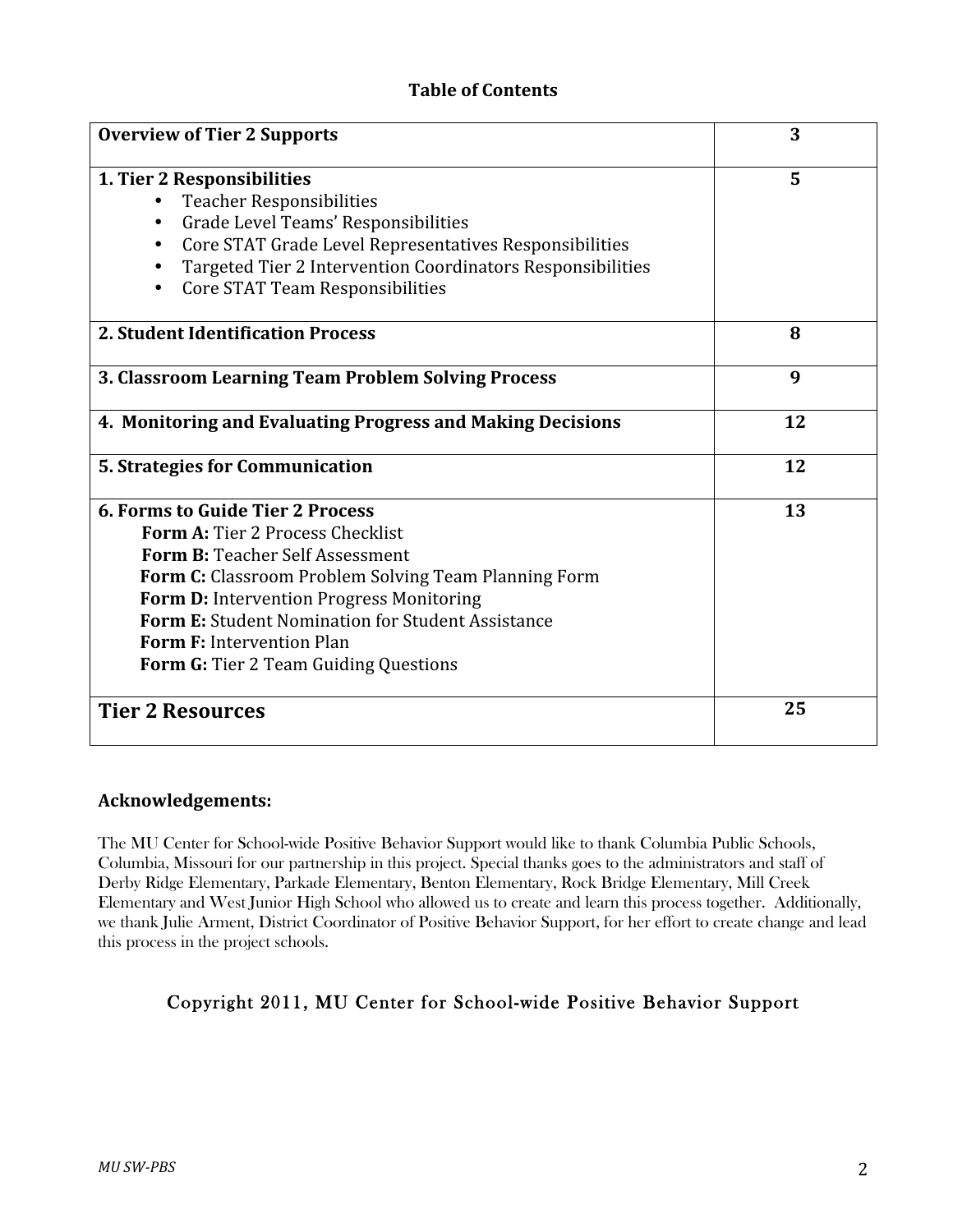# **Overview
of
Tier
2
Supports**

Schools are responsible to teach academics and social behavior skills. We teach all students our academic curriculum to address grade level expectations (GLEs). We teach all students to be safe, respectful, responsible learners in the classroom, hallways, playground and all other settings. We know these Tier 1 universal (green section in the graphic below) that we teach, practice and recognize every day help create a predictable and positive learning environment.

However, some students do not respond to our quality Tier 1 universal academic and behavioral instruction. Students who need additional support may display behaviors externally or of equal concern,
are
students
who
internalize
the
stress
of
school
and
home.

The
goal
is
to
provide support to these students to meet their needs, to keep them in class learning and to avoid escalation
to
more
intensive
services.



# A Continuum of Support for All

We are changing the way we think about student behavior. Behavior is not good or bad, rather repeated problem behavior serves a purpose for the student. Problem behavior pays off for the student by getting what is wanted or avoiding what is uncomfortable, difficult or even boring. Misbehavior is also a form of communication that is generally very effective in getting needs met. Misbehaving works so students do it again. Our job is to make a professional judgment (hypothesize) about what purpose or function the behavior is serving the student and then decide what we can do to get that need met in a safe, respectful, responsible way. To make these decisions, we use the tried and true ABC's of behavior. We can use the ABC's to describe misbehavior
(Figure
2).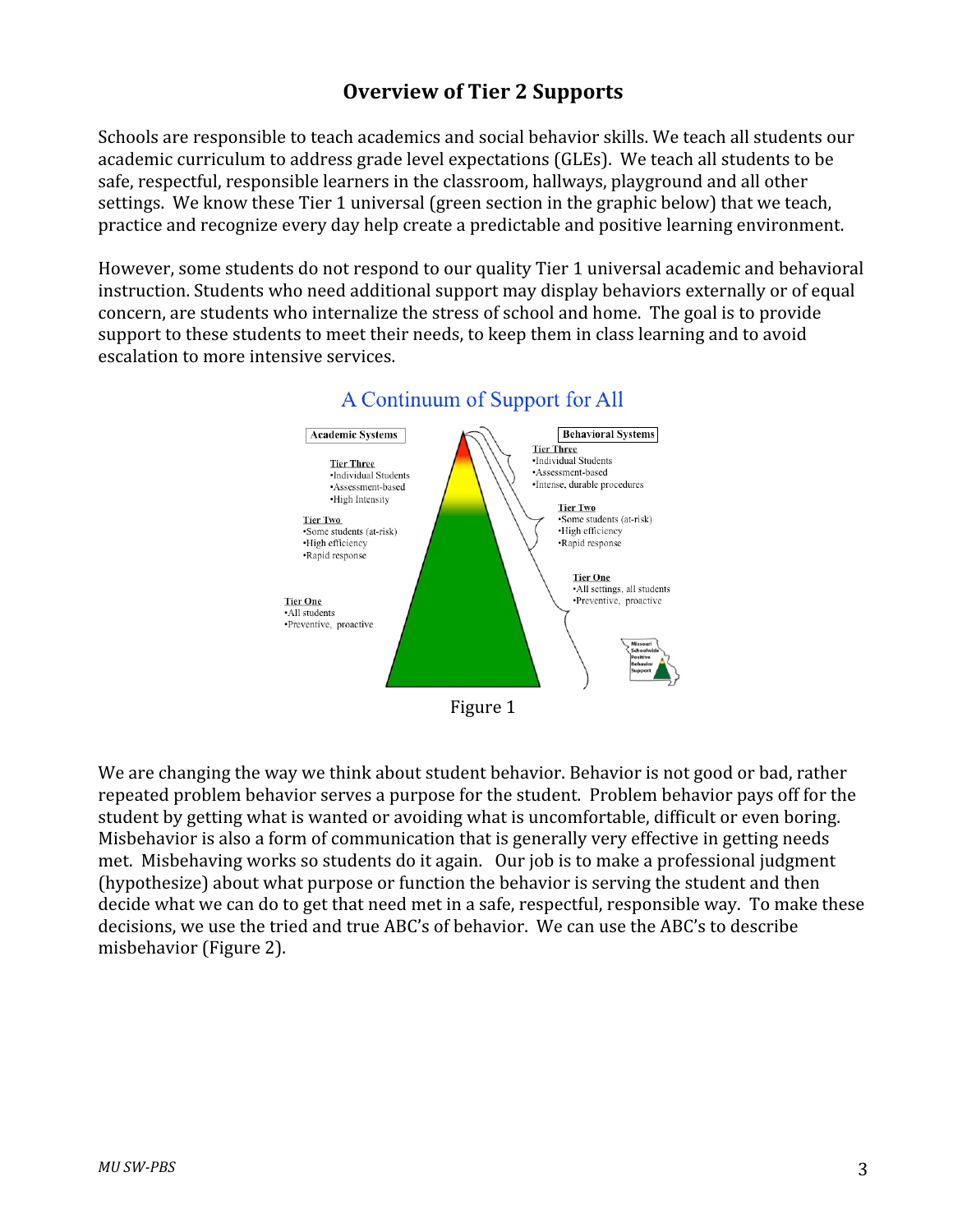

We can also use the ABC science of behavior to plan interventions (Figure 3). When planning interventions we may decide to start with an observable description of the behavior, then brainstorm antecedents
that
will
set
the
student
up
for
success.

|                                                                                                                                                                                                                                                                                                                                                                                                                         | <b>Intervention Plan</b>                                                       |                                                                                                                                            |  |  |  |  |
|-------------------------------------------------------------------------------------------------------------------------------------------------------------------------------------------------------------------------------------------------------------------------------------------------------------------------------------------------------------------------------------------------------------------------|--------------------------------------------------------------------------------|--------------------------------------------------------------------------------------------------------------------------------------------|--|--|--|--|
| Antecedent<br>(Set student up for success by teaching,<br>precorrecting, practicing, scaffolding, etc.)                                                                                                                                                                                                                                                                                                                 | Replacement Behavior /<br>Skill<br>(What we want the student<br>to do instead) | <b>OutCome</b><br>(What happens when student<br>demonstrates behavior / skill)                                                             |  |  |  |  |
| Scaffold work by providing a starter sentence, picture<br>prompt, choice of topic<br>Determine expectation for the amount of work to be<br>done (2 sentences, 3 paragraphs, etc.)<br>Teach student expected amount of work and<br>behavior.<br>Review goal with student<br>Precorrect student to review his Best Effort Folder<br>Teach student to put post-it on desk when needs help<br>and what to do while waiting. | Complete assigned<br>(modified) independent<br>writing tasks                   | Quick teacher attention when<br>post-it is displayed<br>Conference at the end of<br>independent writing to discuss<br>progress toward goal |  |  |  |  |
| Figure 3                                                                                                                                                                                                                                                                                                                                                                                                                |                                                                                |                                                                                                                                            |  |  |  |  |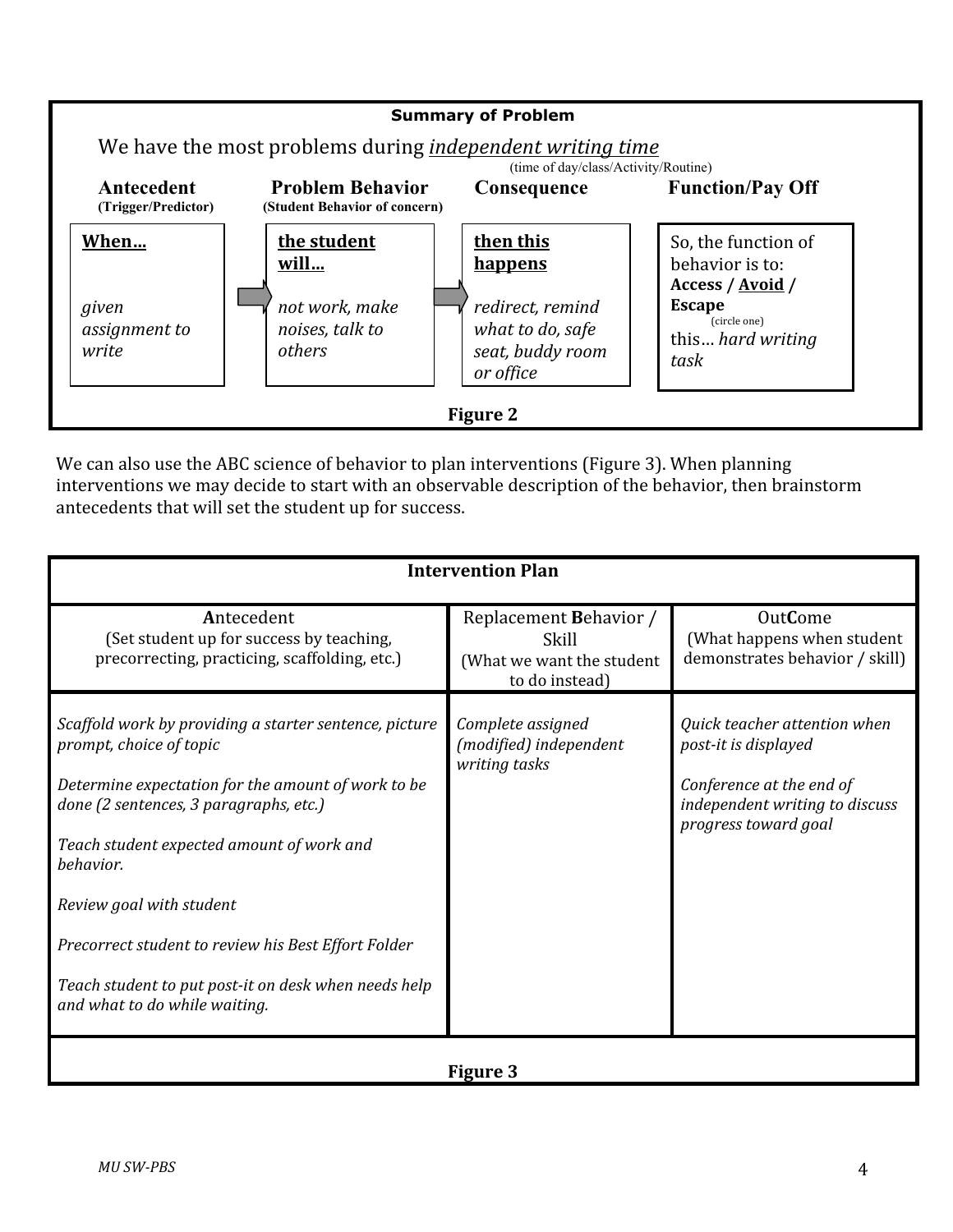# **1.
Tier
2
Responsibilities**

The
Tier
2
process
is
a
professional
learning
community
approach
involving
the
classroom teacher, classroom problem solving teams, Tier 2 team representatives (e.g. administrator, counselor,
school
psychologist,
special
educator),
and
intervention
coordinators.

With
this approach, the initial work to support students who do not respond to Tier 1 universals is done through
teachers
supporting
teachers.
Teachers
can
help
each
other
address
low‐level misbehavior
through
adaptations
to
the
classroom
environment.
Classroom
Problem
Solving Teams are the heart and soul of this Tier 2 system. Classroom Problem Solving Teams are grade level teams, learning teams or departmental teams that meet to discuss curriculum and student behavior.

Responsibilities of all involved in this process are described below.

#### **Teacher
Responsibilities**

Teachers are responsible for a wide range of tasks to ensure students who do not respond to Tier 1 universal school-wide expectations and classroom rules and routines. The teacher regularly tracks data to identify students who need Tier 2 support and take the student to the classroom
problem
solving
team
when
students
meet
the
data
decision
rules
the
building
Tier
2 team
has
determined,
such
as

:

- o they
have
reached major
Office
Discipline
Referrals
- o minor
incidents
persist
with minors
entered
into
SWIS
or
other
data
system
- o attendance
a
concern per
semester
or
trimester
- o academic
concerns through
building,
district
and
state
assessments
- o concern
for
students
with
internalizing
behaviors

Another important responsibility of the teacher is to implement targeted classroom interventions
and
Tier
2
Small
Group
Interventions
with
fidelity.

That
means
all
steps
to implement the interventions are followed consistently every day. Data must be collected and reviewed to determine the effect of interventions on student goals. Only with accurate data can it
be
decided
if
the
intervention
should
be
continued,
changed
or
faded.

Communication is another important responsibility of the classroom teacher. Keeping family members
aware
of
concerns
will
avoid
any
surprises
at
conference
or
grade
card
time.

Seeking ideas from family members helps them be a part of the decision making as you go through the process.

As
required,
teachers
may
need
to
gain
parent
permission
for
supports.

See **Form A Positive Behavior Support Checklist** in the Forms section of this manual for a complete
list
of
steps
to
consider
to
support
student
behavior.

#### **Classroom
Problem
Solving
Team
Responsibilities**

*MU
SWPBS* 5 As stated previously, Classroom Problem Solving Teams are grade level teams, learning teams or departmental teams that meet to discuss curriculum and student behaviors. During the behavior Classroom
Problem
Solving
Teams
meetings,
members
have
two
jobs:
1)
to
share
ideas
with their
teammates
discussing
students
with
similar
needs
and
functions
of
behavior
and
2)
to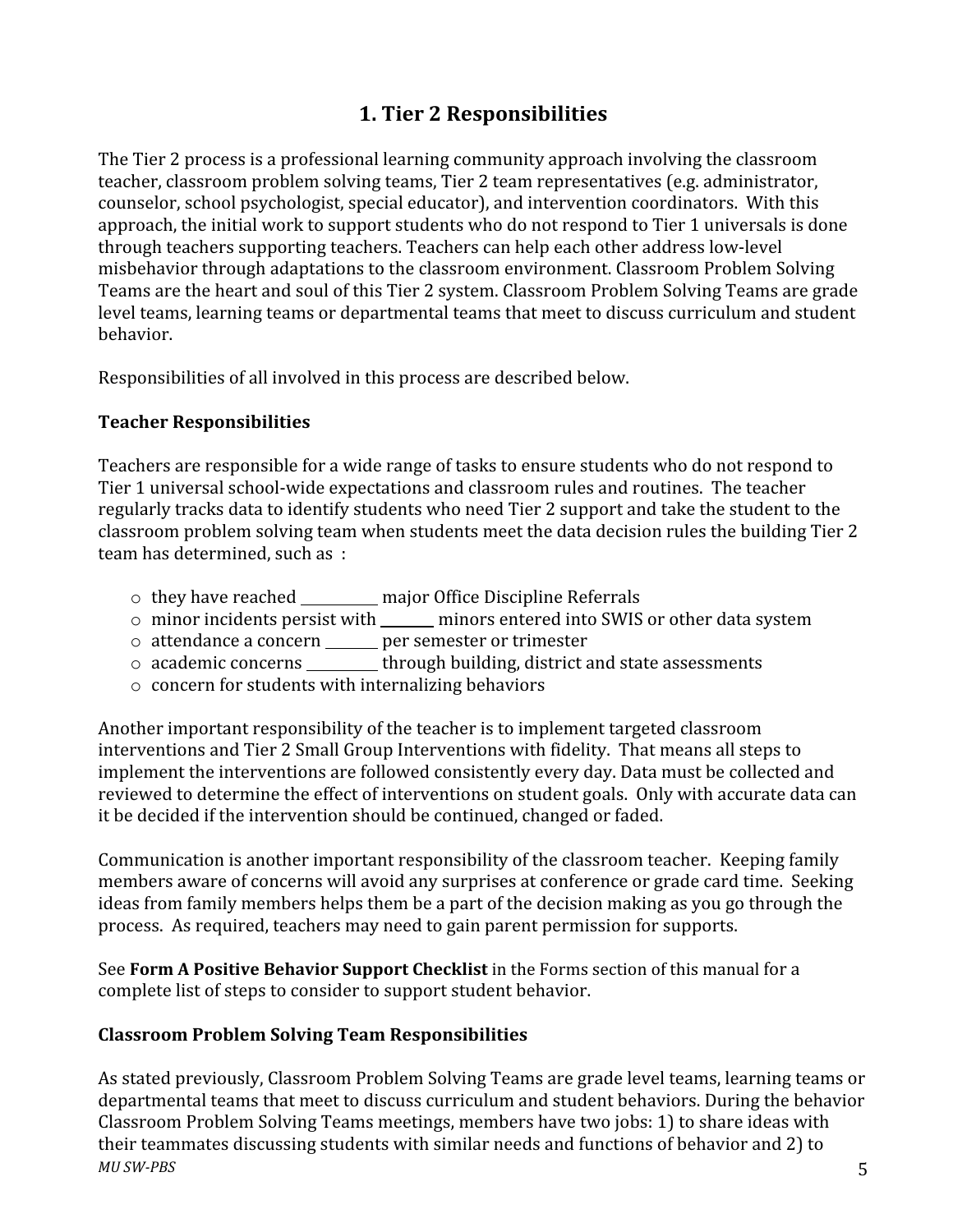reflect on and adopt strategies for students in their class who exhibit similar behavior and functions
of
behavior.

The Classroom Problem Solving Teams will develop a schedule to complete tasks, such as:

- 1<sup>st</sup> meeting: review data and brainstorm social behavior interventions to implement in the
classroom.
- 2<sup>nd</sup> meeting: review data and brainstorm academic interventions to implement in the classroom.
- 3<sup>rd</sup> meeting: review progress monitoring data for students discussed during 1<sup>st</sup> week (social
behavior)
- 4<sup>th</sup> meeting: review progress monitoring data for students discussed during 1<sup>st</sup> week (academics)
- Repeat cycle of meetings 1-4.

#### **Tier
2
Team
Representatives
Responsibilities**

The representative from the Tier 2 Team who attends the weekly Classroom Problem Solving Teams
meetings
is
the
link
between
the
Classroom
Problem
Solving
Teams
and
the
building
Tier 2
Team.
The
representative:

- Guides the Classroom Problem Solving Teams through the process of defining the problem
behavior,
deciding
the
function,
identifying
a
replacement
goal
and
selecting interventions.
- If problem behaviors continue after implementation of classroom interventions, the Tier 2 Team representative will refer students to Tier 2 Team for additional support.
- Notifies
the
Tier
2
Team
leader
to
add
student
names
to
the
Tier
2
meeting
agenda.
- Serves as a resource to assist teachers with students' concerns.

#### **Tier
2
Small
Group
Intervention
Coordinators
Responsibilities**

Coordinators
for
Tier
2
Small
Group
Interventions
manage
all
aspects
of
their
assigned intervention,
such
as
Check
In/Check
Out,
Targeted
Social
Skills
Groups
and
Targeted
Academic Supports.
Their
responsibilities
include:

- Providing staff development for all implementing the specific intervention
- Processing referrals
- Insuring fidelity of intervention implementation
- Collecting
and
reviewing
student
data
to
measure
student
progress
toward
goals
- Sharing
data
with
homeroom
teacher
monthly
and
all
staff
quarterly
- Requesting time on the Tier 2 follow-up meeting for sharing student data and discussing next
steps
for
the
student.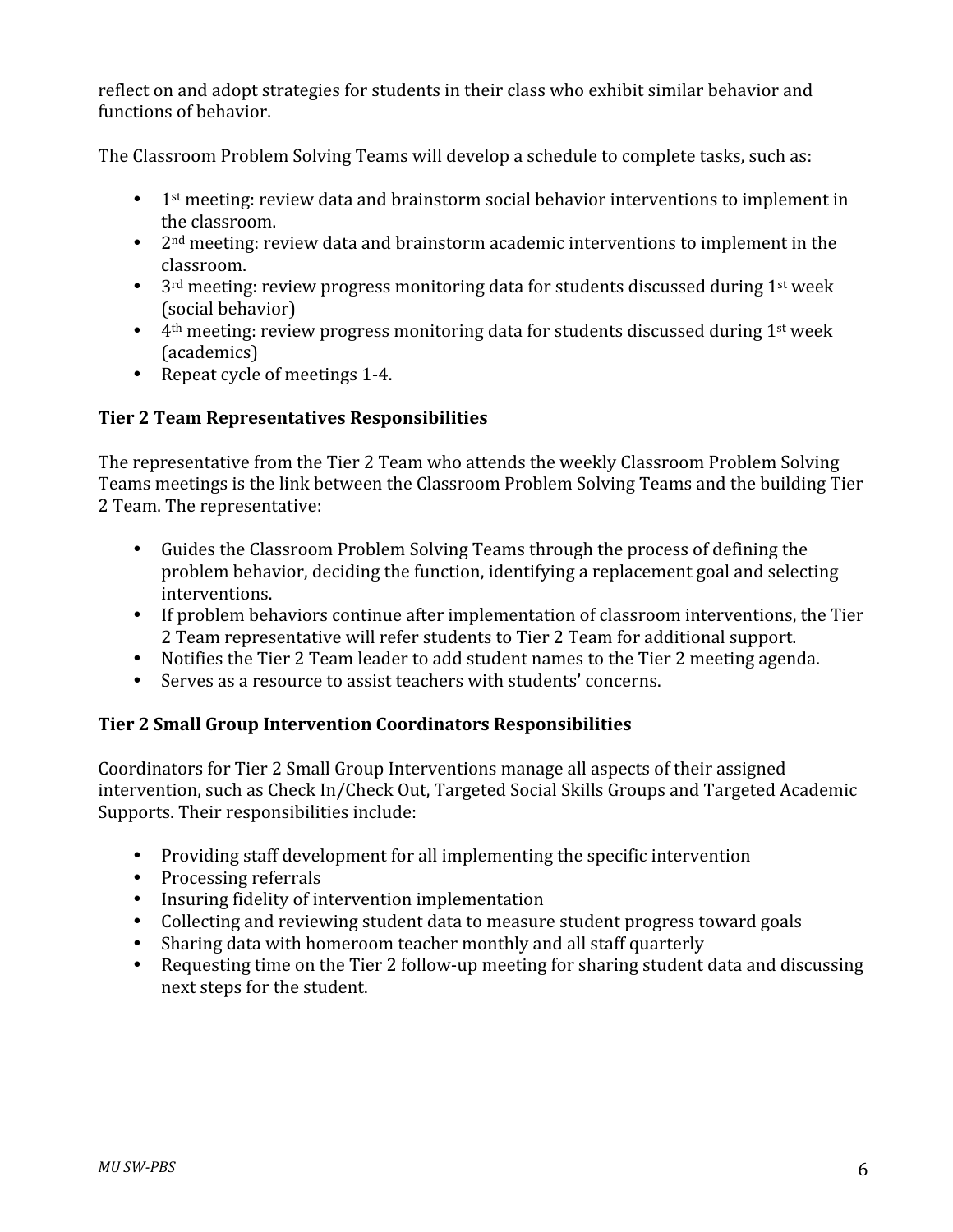#### **Tier
2
Team
Responsibilities**

The school's Tier 2 Team is responsible for the overall management of the system of support for Tier 2 students and teachers. The Tier 2 Team:

- Provides monthly/regular data to classroom teachers (see Section 2 on Student) Identification
Process)
- Serves as problem solving team for students who do not respond to classroom interventions
tried
through
the
classroom
problem
solving
team
process
- Develops targeted interventions that are continuously available, such as check in/check out
and
social
skills
groups
- Matches student need with appropriate targeted intervention
- Connects targeted interventions with school-wide expectations
- Communicates about interventions with faculty and staff
- Monitors implementation of classroom and targeted interventions and student response to
intervention
- Reviews data to recommend future action (fade, maintain or intensify)

#### **Optional
Support
Team**

#### Tier 2 Development Team (Tier 2 Team plus 1 teacher from each classroom problem **solving
team)**

Schools may choose to have a "development team" that meets to review and give feedback to the building Tier 2 Team as the process is being developed and implemented. In addition, the Tier 2 Development Team can receive additional professional development throughout the year. This group provides another layer of expertise to the classroom problem solving teams and increases the
level
of
capacity
and
knowledge
within
each
school.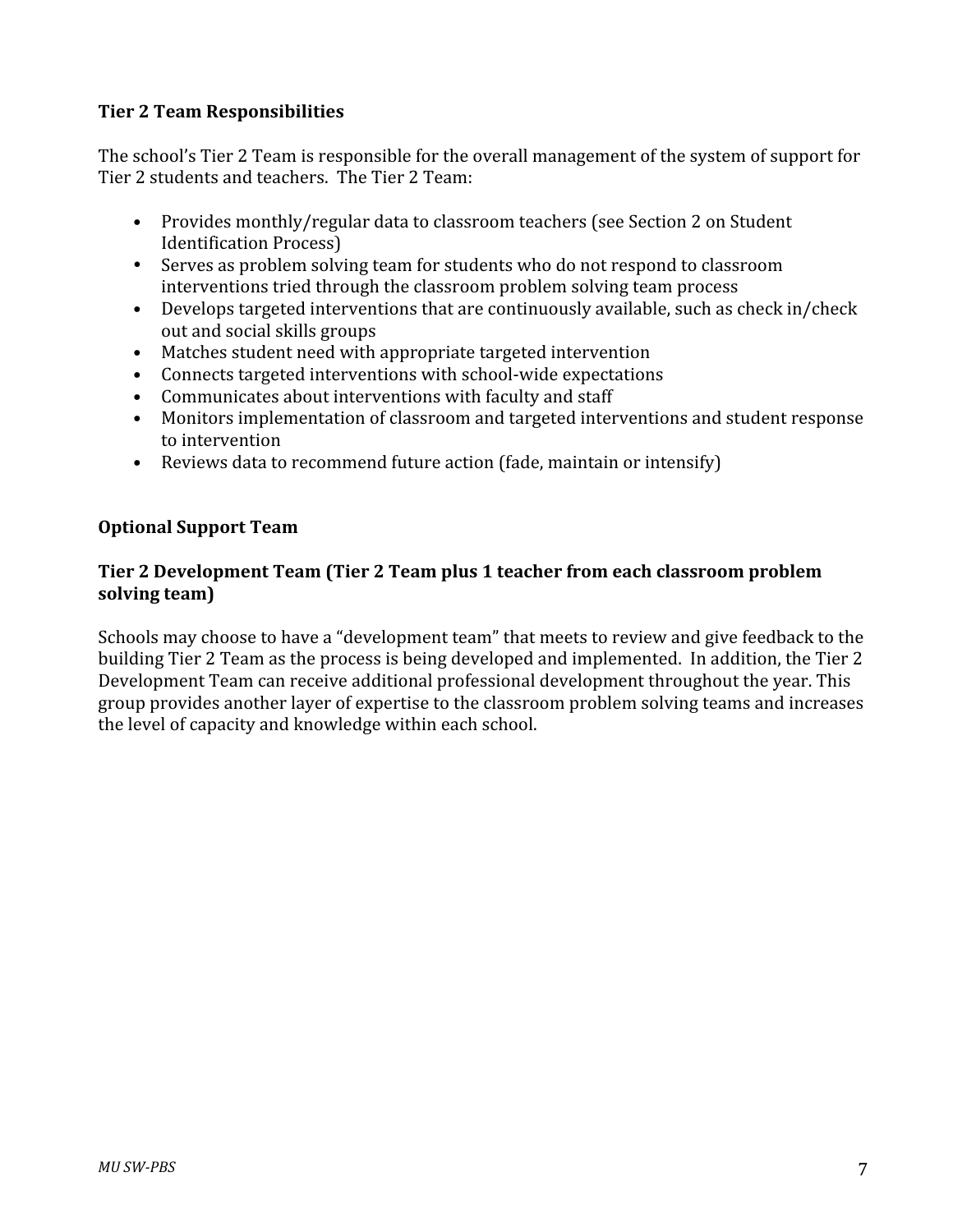# **2.
Student
Identification
Process**

It is important all teachers regularly review classroom data to determine if students meet criteria
for
Tier
2
support.
Each
school
(usually
a
task
of
the
Tier
2
Team
or
the
Development Team) will decide their student identification criteria. Following are the types of data decision rules that could be used to identify students who meet the criteria for Tier 2 interventions.

- o They have reached \_\_\_\_\_\_\_ major Office Discipline Referrals
- o Minor incidents persist \_\_\_\_\_ minors entered into SWIS or other data system
- o Attendance a concern \_\_\_\_\_ per trimester
- o Academic concerns \_\_\_\_\_\_\_\_ to be determined
- o Concern for
students with internalizing behaviors

When teachers review their monthly classroom behavioral data they can highlight the students who "trip" the data decision rules. For those students, teachers can take a deeper look at the data reports that include problem behavior, time of day, location and possible motivation. This information will help teachers prepare Form C: Classroom Problem Solving Team Planning Form that they will take to their classroom problem solving team.

Here
is
a
list
of
"Externalizing
behaviors":

- o Disrupting
class
- o Refuse
to
do
work
- o Noncompliant/Refuse
to
follow
directions
- o Minor
physical
contact
- o Property
misuse
- o Inappropriate
verbal
language
- o Poor
task
completion

It is important to also keep those students who we exhibit internalizing behavior in mind and nominate them for Tier 2 interventions as appropriate. Examples of internalizing behaviors include:

- o Exhibits
sadness
or
depression
- o Sleeps
a
lot
- o Appears
unmotivated
- o Does
not
participate
in
games
- o Very
shy
or
timid
- o Acts
fearful
- o Does
not
stand
up
for
self
- o Self‐injury
(cutting,
head
banging)
- o Withdrawn

#### **Identify
Individuals
to
Create
Groups**

Just as is done with reading, math or other academic data, we assess individual students to identify those who need extra assistance. The individual academic data are then used to group students for interventions to meet their similar needs. The same is true for social behavior data. We review individual student data to group students who are displaying problem behavior to meet
similar
functions
or
pay
offs.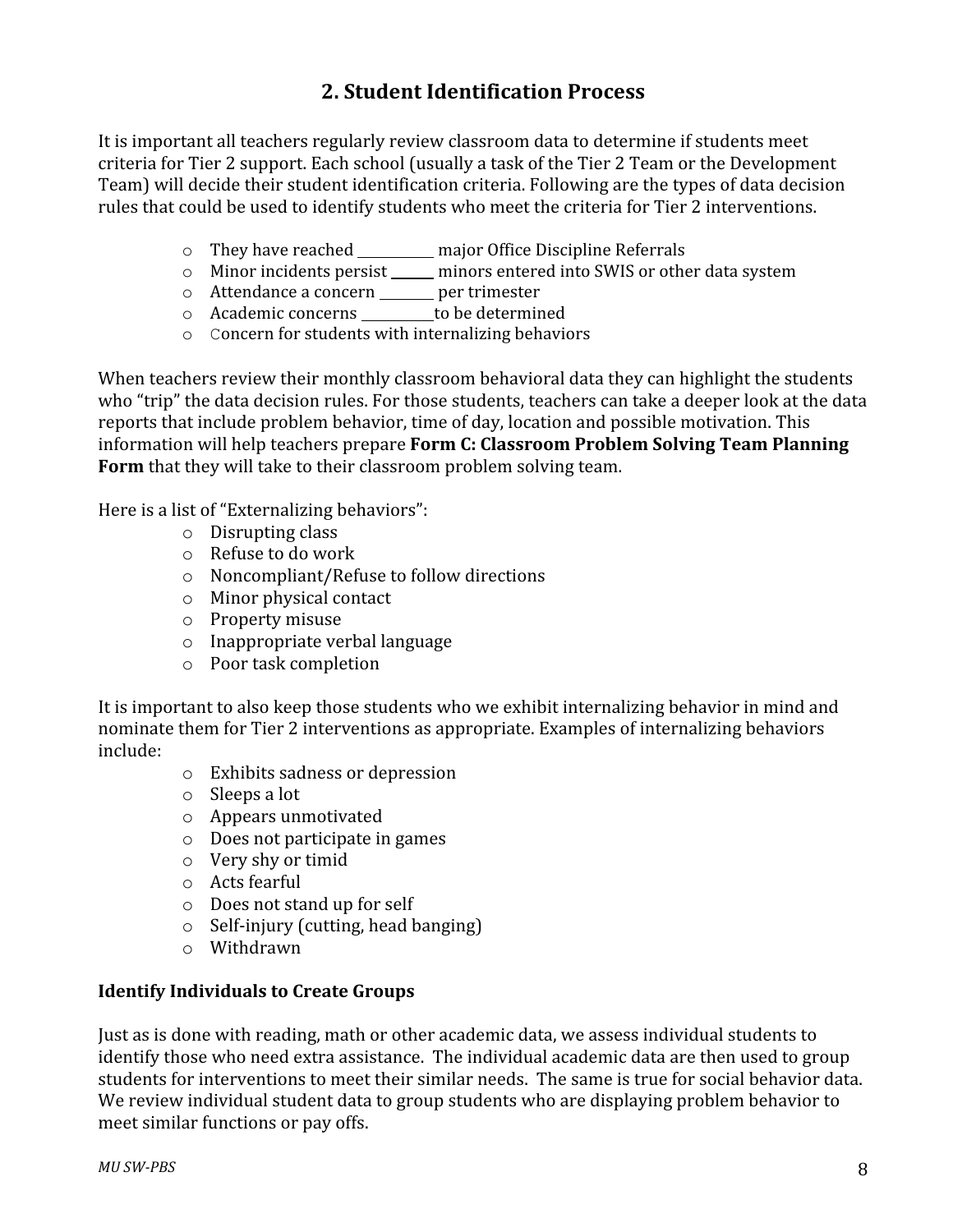## **3.
Classroom
Learning
Team
Problem
Solving
Process**

When teachers have identified a student for Tier 2 interventions, the Classroom Problem Solving Team will use **Form C: Classroom Problem Solving Team Planning Form** (Forms Section)
to
brainstorm:

- **1. Summary of Problem** --what is the antecedent that happens before the behavior, what is the problem behavior, what happens after the problem behavior and what is the
function
or
pay
off
for
the
student.
- **2. Replacement Behavior/Learning Target--** What do we want the student to do instead?
Choose
an
observable
behavioral
skill
from
the
School‐wide
PBS
expectations matrix.
- **3.
Classroom
Problem
Solving
Team
Intervention
Strategies
for
student(s)** together the classroom problem solving team will brainstorm and decide on a small number
of
interventions
to
try
that
match
the
function
of
the
students'
behavior.
See Antecedent Interventions, Intervention Record and Function-Based Intervention **Guidelines** (in Resource Section) for intervention ideas.
- **5. Progress Monitoring (Assessment for Learning)—Choose a manageable method to** measure
progress
toward
the
student
goal.

Also
pick
a
short
time
to
collect
data…10 minutes,
3
times
a
week,
for
example. **Student
Daily
Progress
Report,
Teacher Progress Monitoring Samples 1 and 2** in the Resource Section will be helpful.
- **6. Follow-up Date**—decide when the Classroom Problem Solving Team will follow-up on
the
student
in
the
future.

The plan your Classroom Problem Solving Team helped create is not worth the paper it is written on if the interventions are not implemented consistently and as planned. This means each time the student has an opportunity to work on his/her goal, all staff will do their part to set the student up for success and give the student feedback about his/her performance as outlined in the plan. If any teacher needs support to implement the plan, contact their Tier 2 Team
representative.

Another important point is to implement the plan and give it time to work. It is not unusual to see some pretty dramatic positive changes in a short period of time if the plan matches the function and is implement with fidelity. With some students, we may need to persist and continue
the
plan
long
enough
for
the
student
to
see
we
are
going
to
be
consistent
in
our implementation. Of course, if there is a dramatic and persistent **increase** in misbehavior, the plan
will
need
to
be
reviewed.

A **follow up meeting** of the Classroom Problem Solving Team will be held to share data on the student's progress toward his/her student goal. At that time it will be decided:

- To continue the classroom intervention(s)
- To maintain or modify the classroom intervention(s)
- To try other classroom intervention(s)
- To refer the student to a Tier 2 Small Group Intervention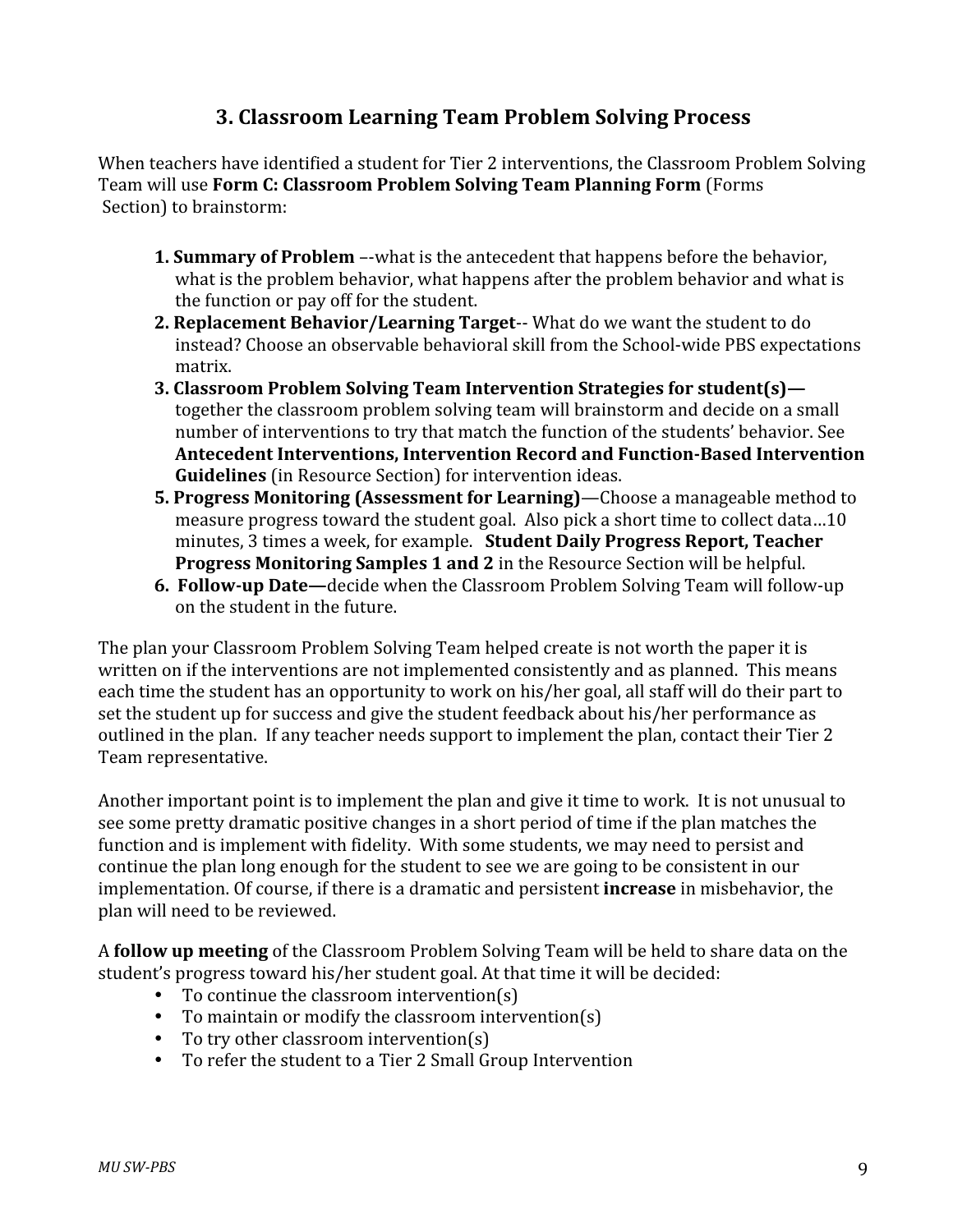Remember Classroom Problem Solving Team members have these jobs **during the team meetings**:

- 1. to
share
ideas
with
their
teammates
discussing
a
student
and
- 2. to
reflect
on
and
adopt
interventions
for
students
in
their
class
who
exhibit
similar behaviors
and
functions.
- 3. To
discussion
and
problem
solve
implementation
barriers
and
struggles
- 4. To
discuss
what
worked
and
why
and
to
celebrate

#### **TIER
2
INTERVENTIONS**

Ongoing student assessment and progress monitoring, through the collection and review of accurate and appropriate data, will be used for decision making to determine the level of support
individual
students
need.

When a student does not respond to classroom interventions that were implemented it may be determined the student may qualify for a function-based Tier 2 small group intervention. Following
are
small
group
interventions
schools
may
develop:

- 1. Check
In/Check
Out

(CICO)
	- Purpose: The Check In/Check Out (CICO) process will provide systematic performance feedback for identified Tier 2 students who may benefit from daily organizational
	and
	behavioral
	support
	and
	positive
	adult
	attention.
	
	This intervention is most appropriate for students who seek or enjoy adult attention. This intervention
	also
	provides
	a
	positive
	communication
	link
	between
	home
	and
	school, sets students up for success, each morning, and can be faded to develop student selfmanagement.
- 2. Social
Skills
Groups
	- Purpose: Social Skills Group (approximately 2-10 students in each group) will provide
	specific
	social
	skills
	training/instruction,
	based
	on
	the
	student's
	identified function of behavior. Replacement social skills behaviors identified from the schoolwide matrix will be taught and practiced. Communication about skills addressed will be provided to classroom teachers of participating students. Student performance of skills will be acknowledged by all participating adults. If a school chooses to use a commercial
	social
	skills
	curriculum,
	it
	will
	important
	to
	tie
	the
	specific
	skills
	to
	the school‐wide
	expectations
	(e.g.
	safe,
	respectful,
	responsible).
- 3. Academic
Supports

Purpose: Students who display inappropriate behaviors and social skills may also struggle
with
academic
achievement.

The
results
from
curriculum
based
assessments will be utilized to monitor academic progress of all students. Students who are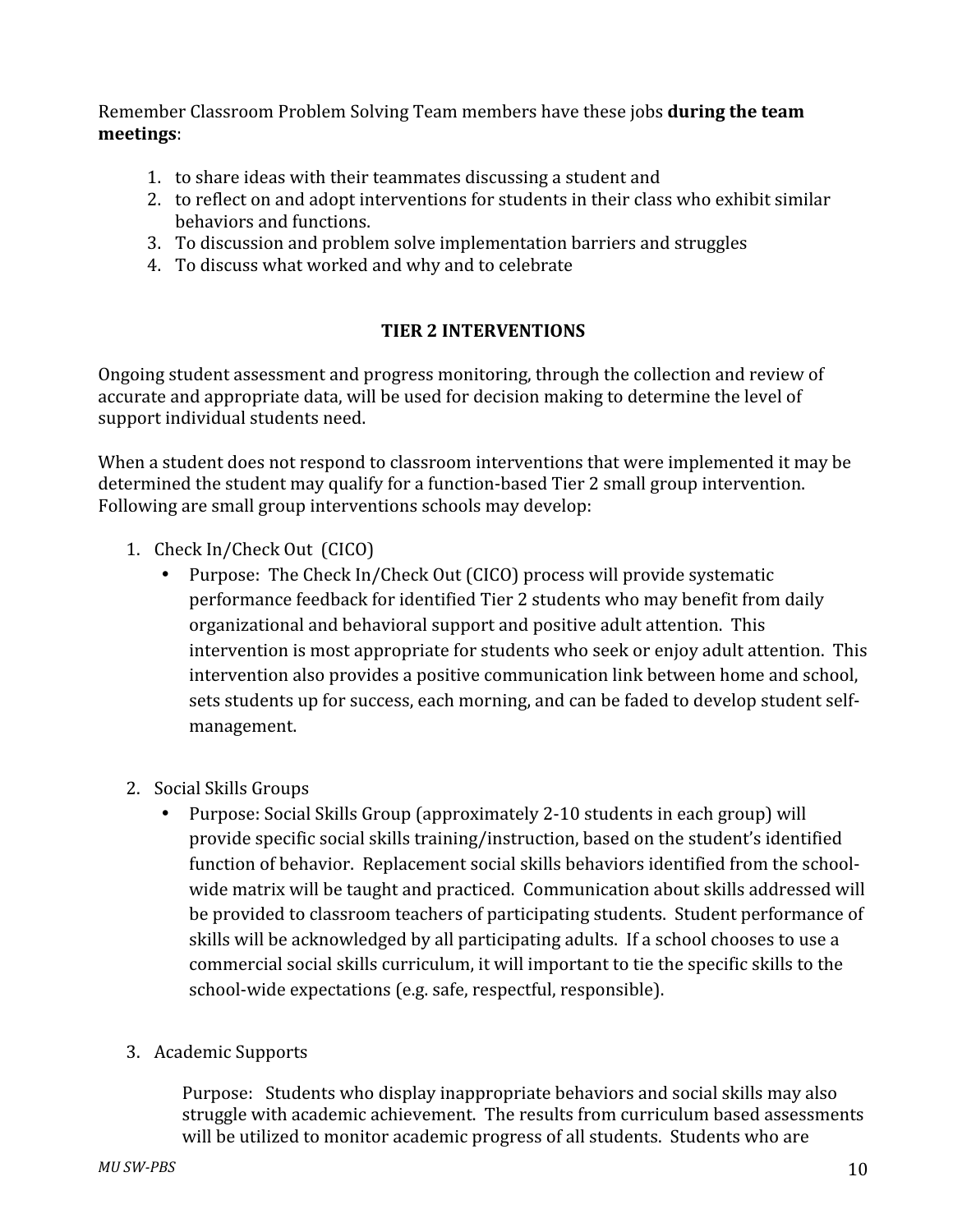identified as at-risk may receive additional academic support. Learning concerns will be
identified
and
targeted
academic
accommodations
will
be
developed.

# **4.
Monitoring
and
Evaluating
Progress
and
Making
Decisions**

A simple method to monitor progress on the student goal will be decided by the grade level team. It will be important to select a method of monitoring progress that addresses the student goal. For example, if the goal is for the student to do 100% of his work (even if is less than most of his peers) the method of progress monitoring could be a daily  $+$  or  $-$  to indicate how the student performed toward that goal. In preparation for the follow up meeting, the teacher could then calculate the number of +'s earned divided by the total number of days the student worked toward his goal. Only by collecting objective progress monitoring data will we know the student's
progress,
which
will
help
make
future
decisions.

Progress
monitoring
data
will
also
be
collected
by
the
Tier
2
Small
Group
Intervention coordinator.

These
data
will
be
regularly
reviewed
by
the
coordinator
and
shared
with
the classroom teacher and the Tier 2 Team to make decisions about maintaining, revising, fading or discontinuing
the
Tier
2
Small
Group
Intervention.

At the building level, the Tier 2 team will also collect data. The Tier 2 team will collect the total number of students receiving Tier 2 interventions (classroom and small group) and regularly review their progress. The Tier 2 team will be responsible for sharing the "Big Picture" of progress
of
students
receiving
Tier
2
interventions
to
all
staff.

# **5.
Strategies
for
Communication**

Because there are several layers to the Tier 2 process, communication is critical. Just as important is regular and thorough communication with families to gain permission if needed and to keep them up-to-date on the plan. Other staff, such as specialists, special educators, and paraprofessionals
who
will
be
expected
to
implement
interventions
as
planned
also
need information
to
accurately
and
consistently
implement
the
plan.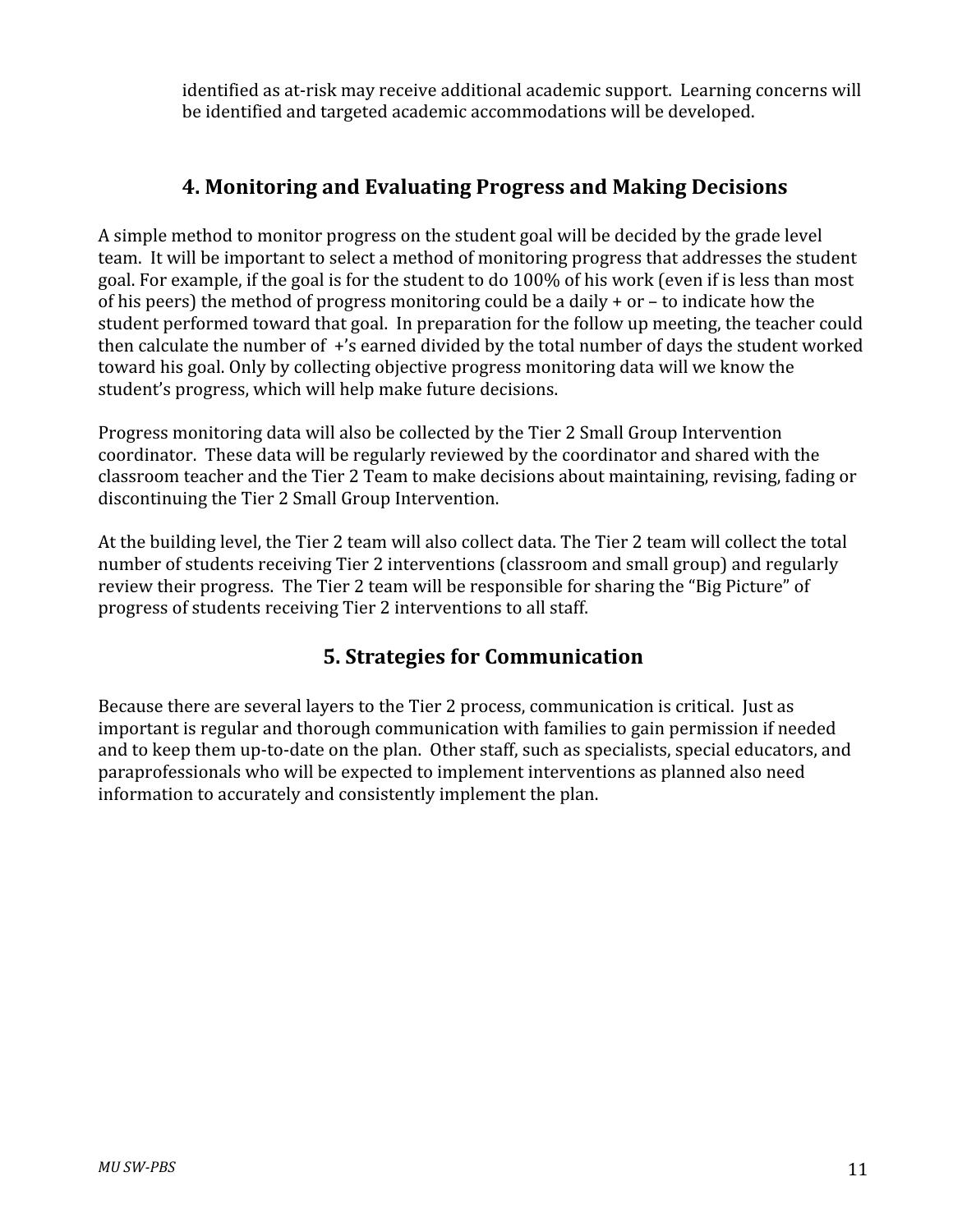# **Forms
to
Guide
Tier
2
Process**

| Form                                                              | Page |
|-------------------------------------------------------------------|------|
| Form A                                                            |      |
| Tier 2 Process Checklist                                          |      |
| Form B                                                            |      |
| Positive Behavior Intervention and Support Planning Checklist and |      |
| <b>Teacher Self Assessment</b>                                    |      |
| Form C                                                            |      |
| Classroom Problem Solving Team Planning Form                      |      |
| Form D                                                            |      |
| <b>Intervention Progress Monitoring</b>                           |      |
| Form E                                                            |      |
| <b>Student Nomination for Tier 2 Team Assistance</b>              |      |
| Form F                                                            |      |
| Intervention Plan                                                 |      |
| Form G                                                            |      |
| Tier 2 Guiding Questions                                          |      |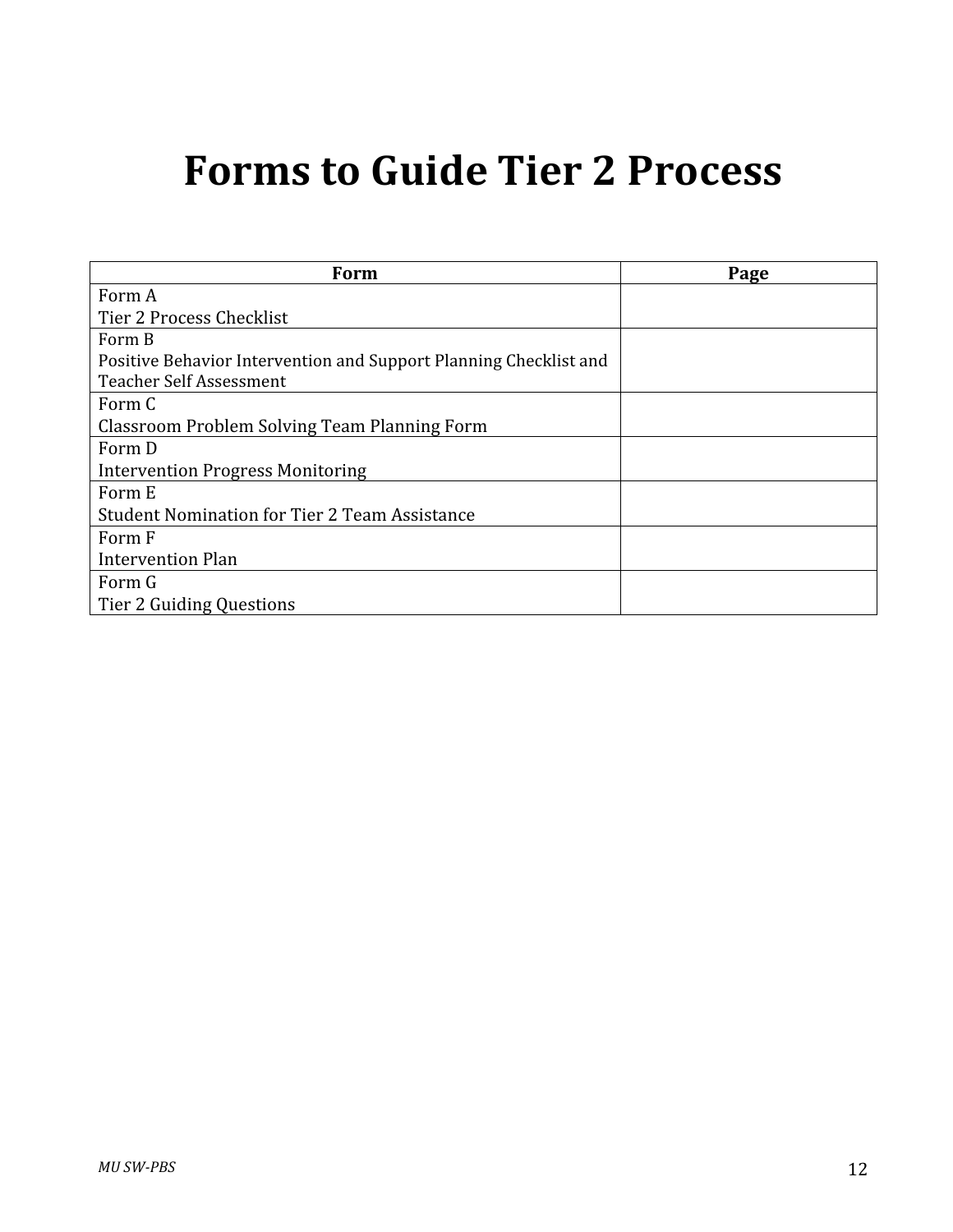## **Form
A:

Tier
2
Process
Checklist**

This form outlines the steps of the process described in this handbook. Forms to use are in **bold.**

|         | <b>Staff</b><br>Responsible                                                    | <b>Process Steps</b>                                                       | <b>Date</b><br>Completed |  |  |
|---------|--------------------------------------------------------------------------------|----------------------------------------------------------------------------|--------------------------|--|--|
|         | Teacher in                                                                     | 1. Complete Self Assess Tier One - School-wide and Tier                    |                          |  |  |
|         | September                                                                      | One-Classroom interventions by reviewing the Form B:                       |                          |  |  |
|         | and ongoing                                                                    | <b>Positive Behavior Support Checklist and Self Assessment</b>             |                          |  |  |
|         | Classroom                                                                      | 2. Discuss self-assessment and set individual, grade level or              |                          |  |  |
|         | Problem                                                                        | team goals.                                                                |                          |  |  |
|         | <b>Solving Team</b>                                                            |                                                                            |                          |  |  |
|         | in September                                                                   |                                                                            |                          |  |  |
|         | Teacher                                                                        | 3. Make classroom environmental modifications based on<br>self-assessment. |                          |  |  |
|         | Tier 2 Team                                                                    | 4. Building collects and gives academic and behavioral data                |                          |  |  |
|         | Data                                                                           | to teacher teams at least monthly.                                         |                          |  |  |
|         | Manager                                                                        |                                                                            |                          |  |  |
|         | Teacher                                                                        | 5. Compare student data with building academic and                         |                          |  |  |
|         |                                                                                | behavior data decision rules                                               |                          |  |  |
|         | Teacher<br>6. List students who are not meeting identified academic and        |                                                                            |                          |  |  |
|         | social behavior targets.                                                       |                                                                            |                          |  |  |
| Ongoing | 7. Discuss academic and behavior data and concerns with<br>Teacher<br>parents. |                                                                            |                          |  |  |
|         | Classroom                                                                      | 8. Classroom Problem Solving Team decides how to                           |                          |  |  |
|         | Problem                                                                        | collectively provide additional or different instruction to re-            |                          |  |  |
|         | <b>Solving Team</b>                                                            | teach academic or behavioral content to small groups. For                  |                          |  |  |
|         |                                                                                | students with a behavior concern, complete Form CL                         |                          |  |  |
|         |                                                                                | <b>Classroom Problem Solving Team Planning Form to</b>                     |                          |  |  |
|         |                                                                                | decide intervention(s). Access your Tier 2 representative if               |                          |  |  |
|         |                                                                                | you need help.                                                             |                          |  |  |
|         | Classroom                                                                      | 9. Make a list of all students receiving additional support on             |                          |  |  |
|         | Problem                                                                        | Form D: Tier 2 Progress Monitoring Form                                    |                          |  |  |
|         | <b>Solving Team</b>                                                            |                                                                            |                          |  |  |
|         | Teacher                                                                        | 10. Re-teach and progress monitor for minimum of two<br>weeks.             |                          |  |  |
|         | Classroom                                                                      | 11. Review progress monitoring data of classroom                           |                          |  |  |
|         | Problem                                                                        | environmental modifications with Classroom Problem                         |                          |  |  |
|         | <b>Solving Team</b>                                                            | Solving Team. For students who are progressing, continue                   |                          |  |  |
|         |                                                                                | intervention(s), environmental modifications and progress                  |                          |  |  |
|         |                                                                                | monitoring.                                                                |                          |  |  |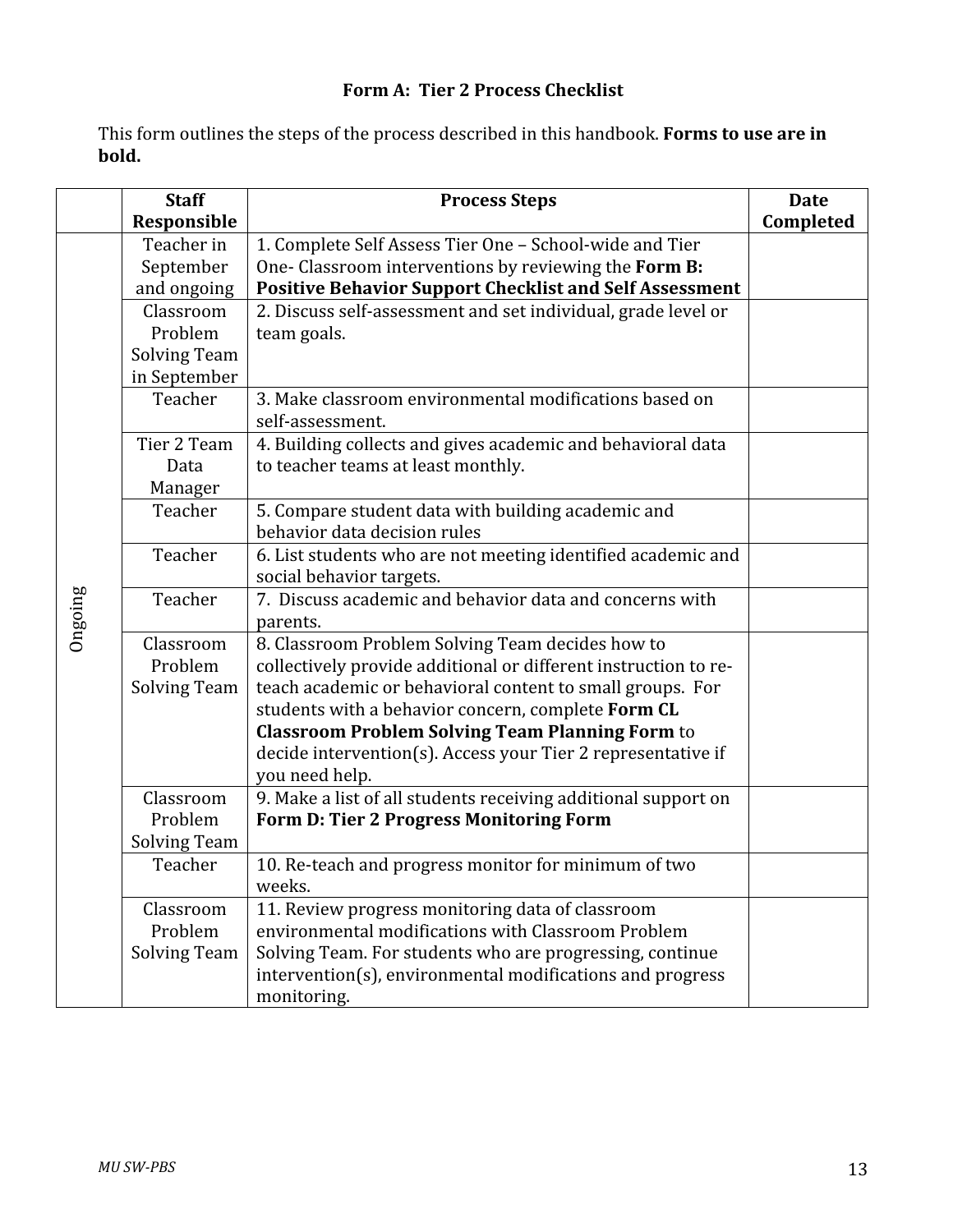The next steps of this checklist is provided to help guide staff through the process of accessing support for any student who is **not responding to Tier one, universal academic and/or behavior expectations** as compared to typical peers in the classroom

| <b>Staff Responsible</b> | <b>Process Steps</b>                                      | <b>Date</b> |
|--------------------------|-----------------------------------------------------------|-------------|
|                          |                                                           | Completed   |
| Teacher and Tier 2       | 12. For students who are not progressing, complete        |             |
| team representative      | <b>Form E: Student Nomination for Tier 2 Assistance</b>   |             |
| Tier 2 team              | 13. Notify Tier 2 team facilitator to add students' names |             |
| representative           | to meeting agenda.                                        |             |
| Tier 2 Team              | 14. At Tier 2 meeting distribute copies of Forms C, D and |             |
| representative           | E and progress monitoring data.                           |             |
| Tier 2 Team              | 15. During meeting review student data and Forms A, C,    |             |
|                          | <b>D</b> and E. Use guiding questions (Form G) to problem |             |
|                          | solve and complete Form F to document plan.               |             |
| Teacher                  | 16. Communicate plan and obtain parent permission for     |             |
|                          | small group intervention. When parent permission          |             |
|                          | obtained, contact small group facilitator to begin        |             |
|                          | intervention.                                             |             |
| Tier 2 Team              | 17. Communicate small group intervention assignment       |             |
| representative and       | with Classroom Problem Solving Team.                      |             |
| Teacher                  |                                                           |             |
| <b>Small Group</b>       | 18. Implement small group interventions and collect       |             |
| Implementer /            | student progress monitoring data to be shared at Tier 2   |             |
| Coordinator              | Team follow up meeting.                                   |             |
| Small Group              | 19. Calendar student for discussion at scheduled Tier 2   |             |
| Coordinator              | Team meeting follow up meeting.                           |             |
| Tier 2 Team              | 20. Discuss student's progress toward his/her goal        |             |
|                          | during follow up meeting to decide whether to maintain,   |             |
|                          | or modify, using Form E.                                  |             |
| Tier 2 Team rep.         | 21. Regularly refer to, update and follow up on student   |             |
|                          | using the Form D: Tier 2 Progress Monitoring Form.        |             |
| Tier 2 Team rep.         | 22. Bring student progress monitoring data to regularly   |             |
|                          | scheduled Classroom Problem Solving Team meeting.         |             |
| Tier 2 Team / Team       | 23. Regularly follow all students on Form D to review     |             |
| rep. and Classroom       | progress and make recommended revisions.                  |             |
| <b>Problem Solving</b>   |                                                           |             |
| Team                     |                                                           |             |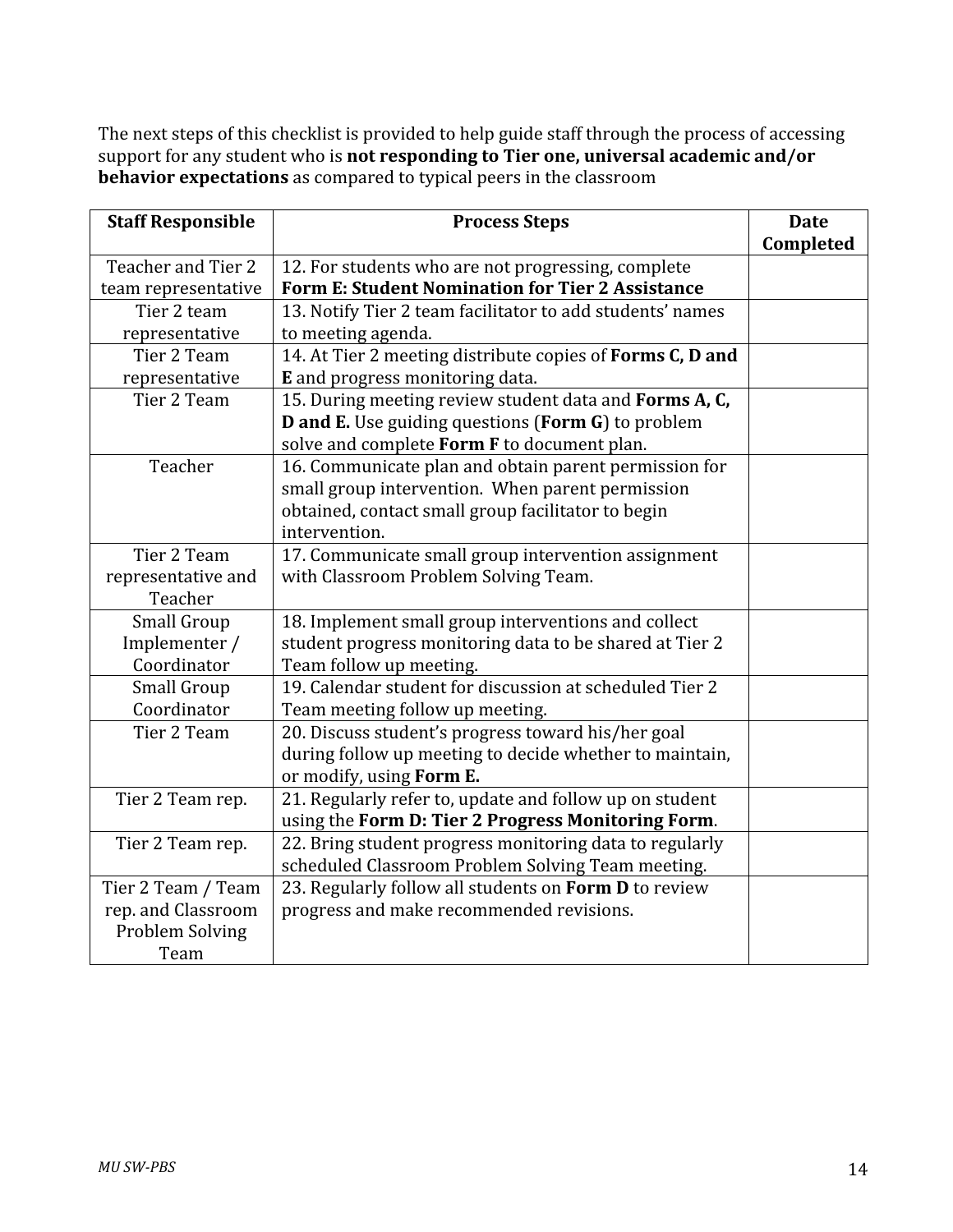### **Form B Positive Behavior Support Planning Checklist and Teacher Self Assessment Teacher:
\_\_\_\_\_\_\_\_\_\_\_\_\_\_\_\_\_\_\_\_\_\_\_\_\_\_\_\_\_\_\_\_\_\_\_\_\_\_\_\_\_\_\_\_\_\_\_\_\_\_\_\_\_\_

Date:
\_\_\_\_\_\_\_\_\_\_\_\_\_\_\_\_\_\_\_\_\_\_\_\_\_\_\_**

Tier One-School-wide PBS: All Staff Consistently Teach, Give Specific Performance Feedback
and
Respectfully
Redirect
All
Students.

|  |  | For Questions or Support See Tier 1 PBS Coaches, PBS Team and Grade Level Team |  |  |
|--|--|--------------------------------------------------------------------------------|--|--|
|  |  |                                                                                |  |  |

| <b>Tier One Process</b>                                                   |                                                                                                                            | <b>Staff Expectations to Support Student Behavior</b>                                                                |  |  |
|---------------------------------------------------------------------------|----------------------------------------------------------------------------------------------------------------------------|----------------------------------------------------------------------------------------------------------------------|--|--|
| 1. School-wide                                                            | $\Box$                                                                                                                     | I have a copy of the matrix posted in my classroom.                                                                  |  |  |
| <b>Expectations Matrix is</b><br>our Social Curriculum                    | $\Box$                                                                                                                     | I know and can recite the school-wide expectations and current<br>behavior/social skill lesson.                      |  |  |
|                                                                           | $\Box$                                                                                                                     | I have the current topic posted in my room.                                                                          |  |  |
| 2. All Staff Teach All<br><b>Students School-wide</b>                     | $\Box$                                                                                                                     | I teach students what we want them TO do, using weekly lesson<br>plan.                                               |  |  |
| <b>Skills</b>                                                             | $\Box$                                                                                                                     | I designate time during the weekly/daily schedule to teach,<br>practice and review the topic.                        |  |  |
|                                                                           | □                                                                                                                          | Based on data, I re-teach skills from the matrix as needed.                                                          |  |  |
|                                                                           | $\Box$                                                                                                                     | At least 80% of students can recite the school-wide expectations<br>and current behavior/social skill lesson.        |  |  |
| 3. All Staff Give All<br><b>Students Specific</b><br>Performance Feedback | I use school-wide expectations and language on the matrix when<br>$\Box$<br>I give students specific performance feedback. |                                                                                                                      |  |  |
|                                                                           | $\Box$                                                                                                                     | I strive to give high rates (4 to 1) of positive specific<br>performance feedback.                                   |  |  |
|                                                                           | $\Box$                                                                                                                     | With my students, we set classroom goals for celebrations.                                                           |  |  |
|                                                                           | $\Box$                                                                                                                     | All students can tell why they received specific feedback.                                                           |  |  |
| 4. All Staff Give Effective<br><b>Responses and Follow</b>                | $\Box$                                                                                                                     | I know how to give a respectful redirect using expectations<br>language and professional teaching tone and demeanor. |  |  |
| <b>Continuum of Responses</b><br>to Behavior Errors                       | $\Box$                                                                                                                     | I know definitions and follow procedures for classroom<br>managed behaviors (minors)                                 |  |  |
|                                                                           |                                                                                                                            | $\Box$ Buddy Room – use SWIS information                                                                             |  |  |
|                                                                           |                                                                                                                            | □ Time Out of Instruction (TOI) Form                                                                                 |  |  |
|                                                                           | $\Box$                                                                                                                     | I know definitions and follow procedures for office managed<br>behaviors (majors)                                    |  |  |
| 5. All Staff Will Collect<br>Minor and Major Data                         | $\Box$                                                                                                                     | I consistently and fully complete and submit all required<br>behavior forms                                          |  |  |
|                                                                           | □                                                                                                                          | I review and reflect on monthly SWIS data.                                                                           |  |  |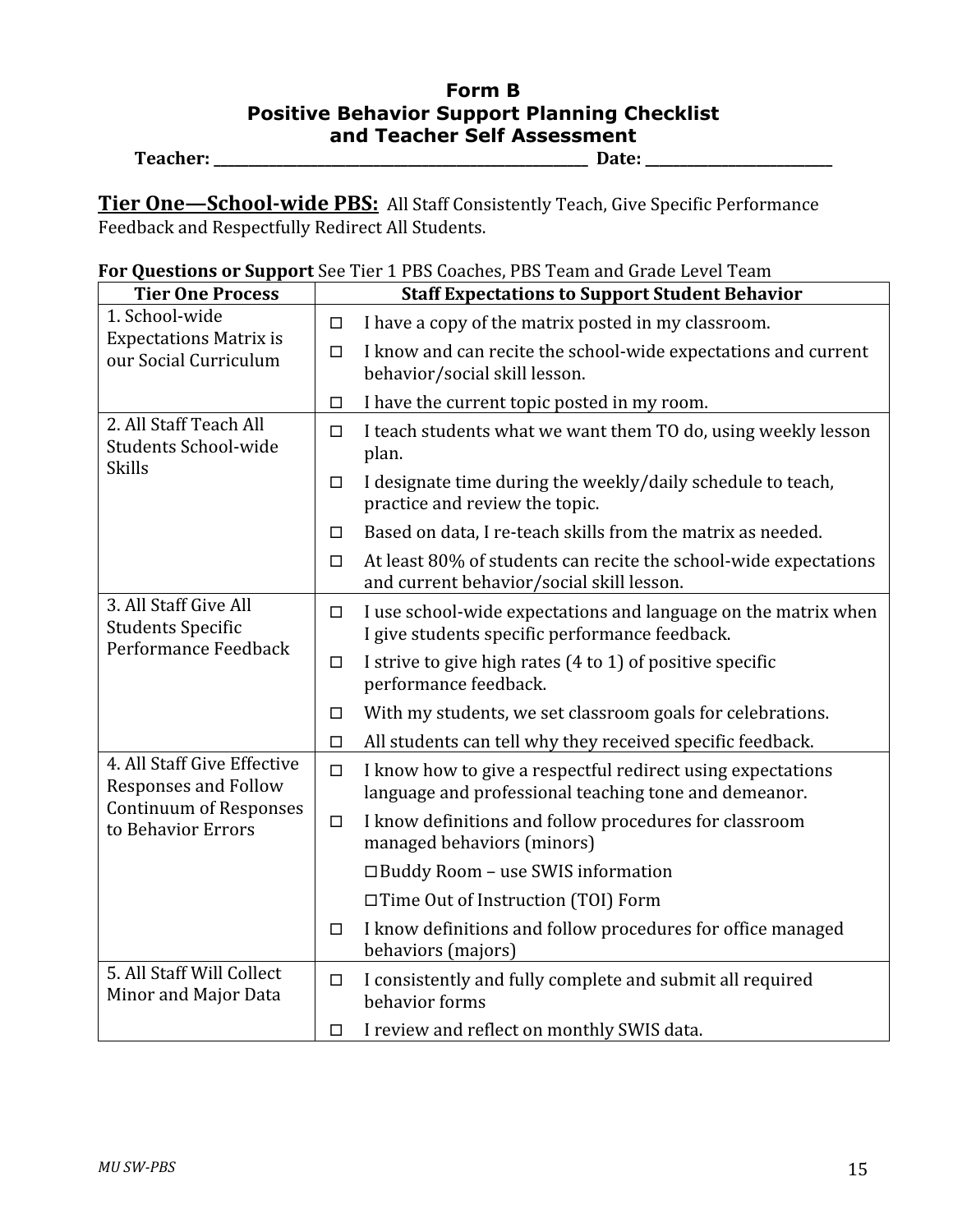### **Form B Positive Behavior Support Planning Checklist and Teacher Self Assessment**

Tier One - Classroom PBS: All Staff Consistently Implement Classroom Essential Features to Provide a Predictable and Safe Learning Environment for All Students.

| <b>Classroom Essential</b><br><b>Features</b>       |        | <b>Staff Expectations to Support Student Behavior</b>                                                                                  |
|-----------------------------------------------------|--------|----------------------------------------------------------------------------------------------------------------------------------------|
| 1. Classroom                                        | □      | I have attended Classroom Expectations and Rules in-service.                                                                           |
| <b>Expectations and Rules</b>                       | □      | I have created and posted classroom rules aligned with school-<br>wide expectations.                                                   |
|                                                     | □      | I have filed a copy of my classroom rules in the office.                                                                               |
|                                                     | □      | 80% of my students can tell the classroom expectations and<br>rules.                                                                   |
| 2. Classroom Procedures<br>and Routines             | $\Box$ | I have attended Classroom Procedures and Routines in-<br>service.                                                                      |
|                                                     | □      | I have used the Create Your Classroom Routines Checklist to<br>develop my classroom routines.                                          |
|                                                     | □      | I have created, posted, taught and given students frequent<br>specific performance feedback on classroom procedures and<br>routines.   |
|                                                     | □      | Students can tell the classroom procedures and routines.                                                                               |
| 3. Acknowledge<br>Appropriate Behavior-             | $\Box$ | I have attended Classroom Strategies to Acknowledge<br><b>Appropriate Behavior in-service.</b>                                         |
| Provide Positive Specific<br>Performance Feedback   | $\Box$ | I use a variety of strategies to give positive specific performance<br>feedback.                                                       |
|                                                     | □      | I provide positive specific performance feedback at a ratio of 4:<br>1.                                                                |
|                                                     | $\Box$ | Students can tell how they receive acknowledgement for<br>appropriate behavior.                                                        |
| 4. Response Strategies &<br><b>Error Correction</b> | $\Box$ | I have attended Classroom Response Strategies & Error<br><b>Correction</b> in-service.                                                 |
|                                                     | □      | I demonstrate calm, consistent, brief, immediate and respectful<br>error corrections using professional teaching tone and<br>demeanor. |
|                                                     | $\Box$ | I use a variety classroom response strategies (prompt, redirect,<br>re-teach, provide choice and conference with students)             |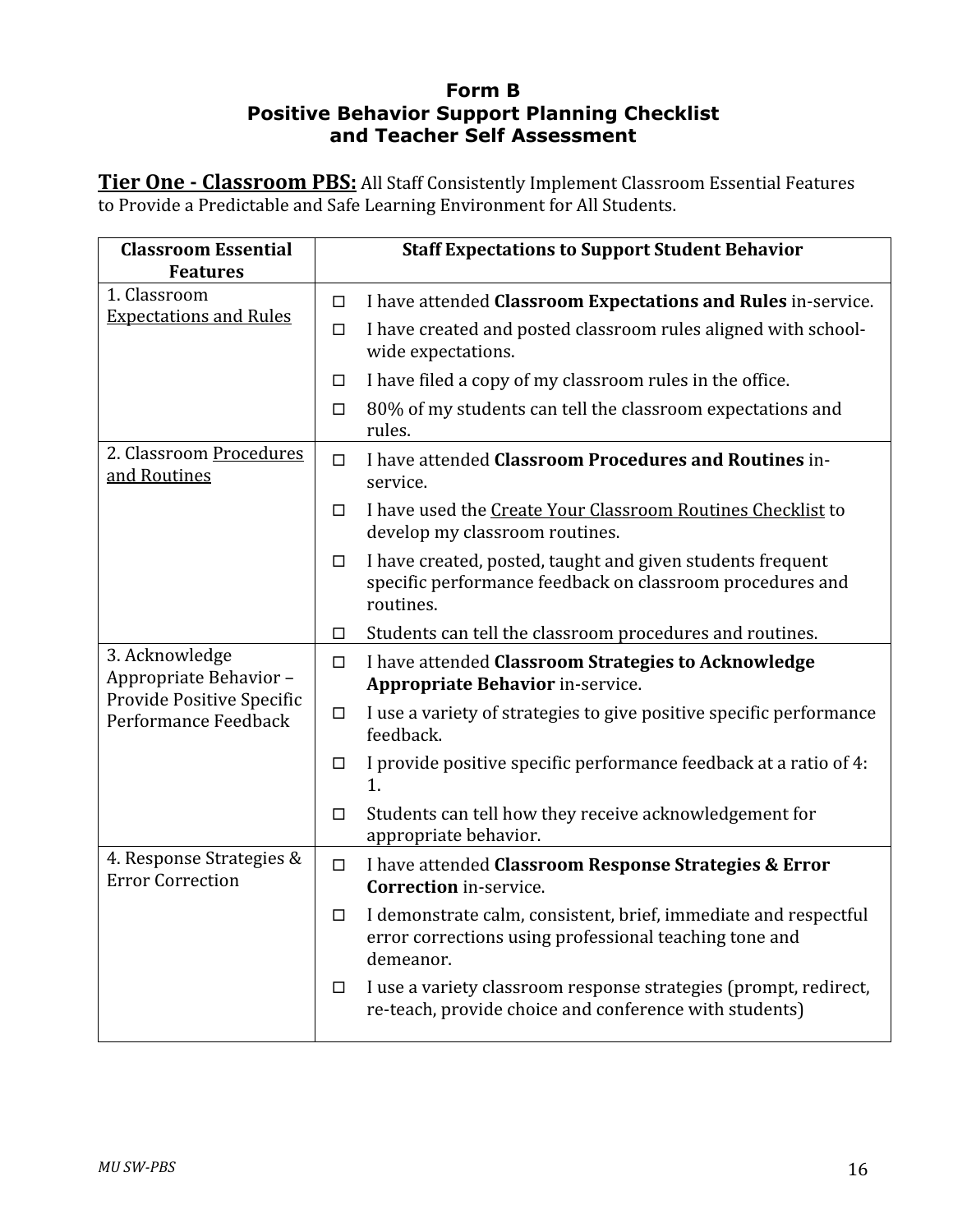#### **Form B Positive Behavior Support Planning Checklist and Teacher Self Assessment – Page 2**

| <b>Classroom Essential</b><br><b>Features</b>      |        | <b>Staff Expectations to Support Student Behavior</b>                                                                                           |
|----------------------------------------------------|--------|-------------------------------------------------------------------------------------------------------------------------------------------------|
| 5. Multiple<br>Opportunities to<br>Respond         | $\Box$ | I use a variety of strategies to increase student <b>Opportunities</b><br>to Respond (examples: turn and talk, guided notes, response<br>cards) |
|                                                    | □      | I use a strategy to track students being called on                                                                                              |
|                                                    | $\Box$ | I use wait time to increase student opportunity for<br>metacognition                                                                            |
|                                                    | $\Box$ | I plan instructional questions and response methods prior to the<br>lesson                                                                      |
| 6. Active Supervision                              | $\Box$ | I have designed the classroom to allow for ease of movement for<br><b>Active Supervision</b>                                                    |
|                                                    | $\Box$ | I continually monitor all areas of the room by scanning, moving<br>and interacting frequently and strategically                                 |
|                                                    | $\Box$ | When designing a lesson, I consider student groupings, location<br>and activity level                                                           |
|                                                    | $\Box$ | I provide positive contact, positive and corrective feedback<br>while moving around the room.                                                   |
| 7. Academic Success and<br><b>Task Difficulty</b>  | $\Box$ | Independent work contains 70-85% known elements<br>(instructional level)                                                                        |
|                                                    | ш      | Reading tasks are 93-97% known elements (independent)                                                                                           |
|                                                    | $\Box$ | I use a variety of strategies to modify daily tasks to Scaffold the<br><b>Student to Success</b>                                                |
|                                                    | □      | I provide positive specific performance feedback at a ratio of 4:<br>1.                                                                         |
|                                                    | $\Box$ | I scaffold tasks by modeling, providing guided practice and<br>chunking multi-step directions and activities.                                   |
| 8. Activity Sequence and<br><b>Offering Choice</b> | $\Box$ | I Sequence Tasks by intermingling easy/brief tasks among<br>longer or more difficult tasks                                                      |
|                                                    | $\Box$ | When designing a lesson, I consider the pace, sequence and level<br>of task difficulty to promote each student's success                        |
|                                                    | □      | I consider a variety of elements when offering students' Choice<br>(order, materials, partner, location, type of task)                          |
|                                                    | $\Box$ | I develop and use a menu of options to promote student choice<br>(examples: work stations, demonstration of knowledge)                          |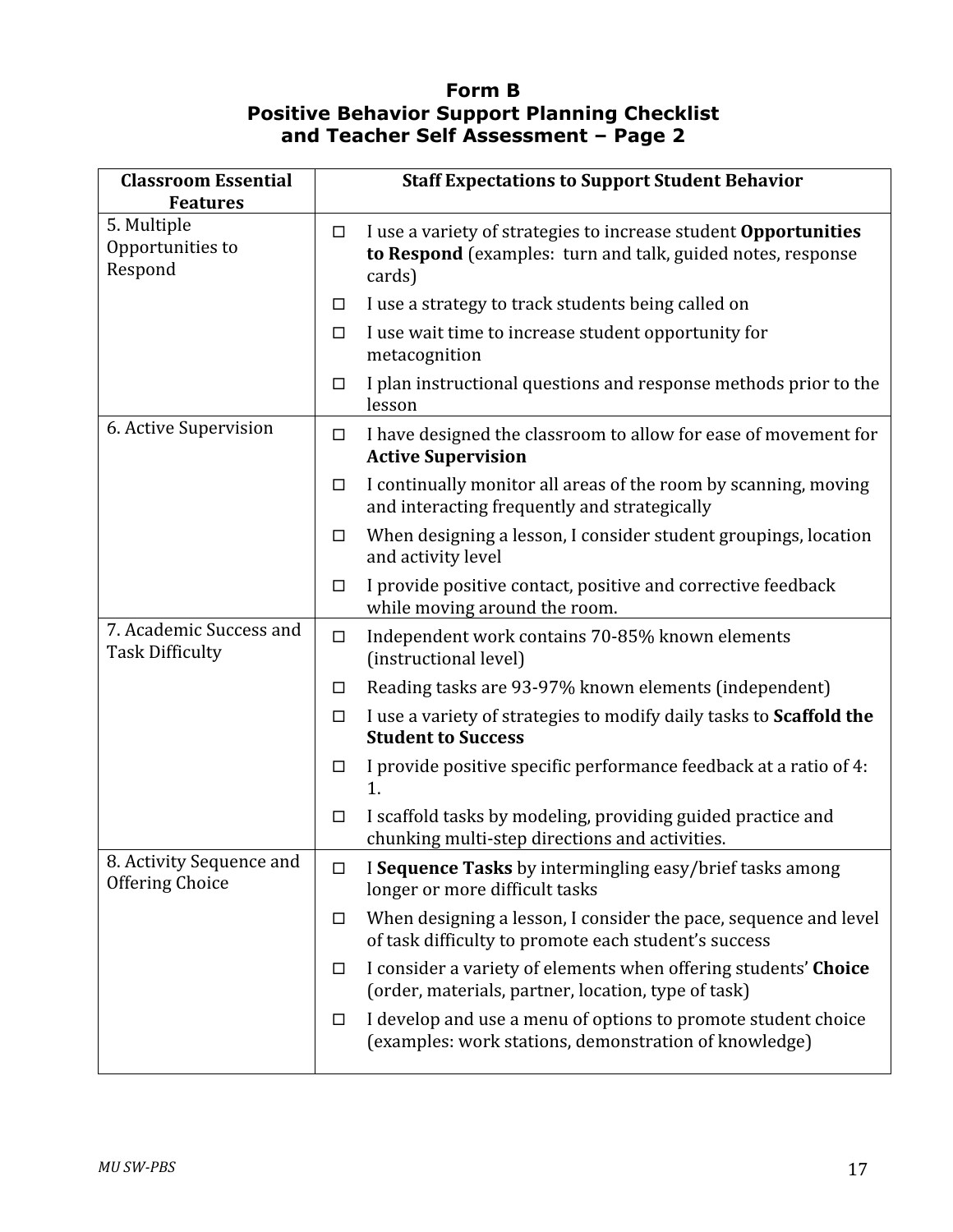#### **Classroom
Problem
Solving
Team
Planning
Form**

| Student: | Classroom Teacher: | urade: | Date: |
|----------|--------------------|--------|-------|
|          |                    |        |       |

Complete this form with your classroom problem solving team. See Guiding Questions for **Classroom
Problem
Solving
Teams** and**Examples
of
Form
C** in
the
Resource
Section.

#### 1.**Summary
of
Problem**



2. Replacement Behavior (What do we want the student to do instead? Choose an observable behavioral
skill
from
the
School‐wide
PBS
expectations
matrix)

3Classroom
Problem
Solving
Team**Intervention
Strategies** for
student(s)

4.
How
will
you **Progress
Monitor** student(s)?

5. **Follow-up** on this date \_\_\_\_\_\_\_\_\_\_\_\_\_: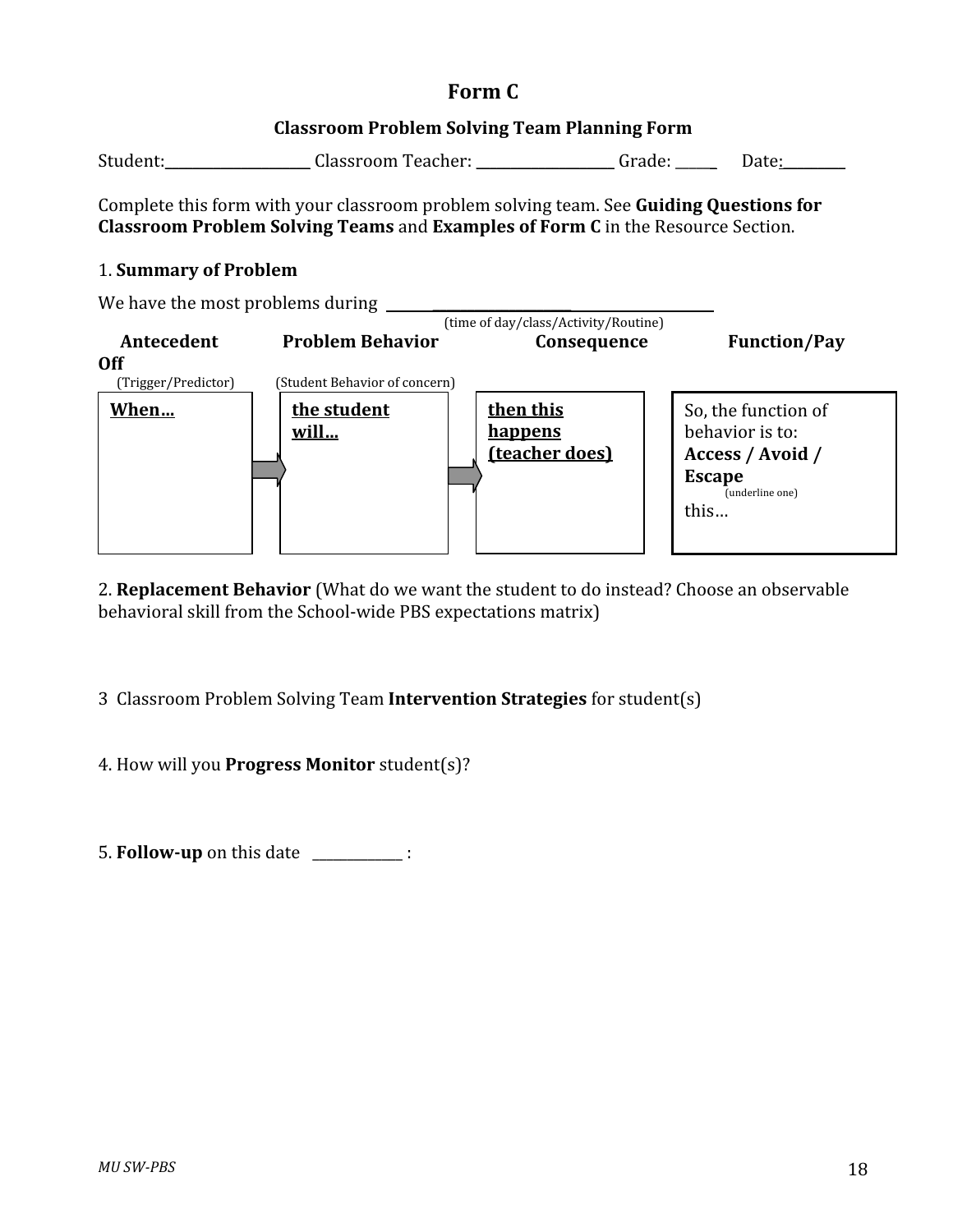#### FORM D: INTERVENTION PROGRESS MONITORING **Classroom
Problem
Solving
Team
\_\_\_\_\_** Tier 2 Team Representative from Classroom Problem Solving Team **\_\_\_\_\_\_\_**\_

| Student   | <b>Teacher</b> | Academic<br><b>Behavior</b><br><b>Both</b> | <b>Function</b>   | Description<br>of<br>Intervention               | Parent<br>Comm. | <b>Date</b><br>Intervention<br><b>Started</b> | <b>Progress</b><br>Report<br>Date_ | <b>Progress</b><br>Report<br>Date___ | <b>Progress</b><br>Report<br>Date_ |
|-----------|----------------|--------------------------------------------|-------------------|-------------------------------------------------|-----------------|-----------------------------------------------|------------------------------------|--------------------------------------|------------------------------------|
| $\it Tim$ | Thumb          | Behavior                                   | Peer<br>attention | A.m.<br>announcement,<br>increased peer<br>work | Phone<br>9/30   | 10/05/09                                      | 10/20/09<br>6 Buddy<br>Rooms       | 11/03/09<br>4 Buddy<br>$\it Rooms$   | 11/17/09<br>1 Buddy<br>Room        |
|           |                |                                            |                   |                                                 |                 |                                               |                                    |                                      |                                    |
|           |                |                                            |                   |                                                 |                 |                                               |                                    |                                      |                                    |
|           |                |                                            |                   |                                                 |                 |                                               |                                    |                                      |                                    |
|           |                |                                            |                   |                                                 |                 |                                               |                                    |                                      |                                    |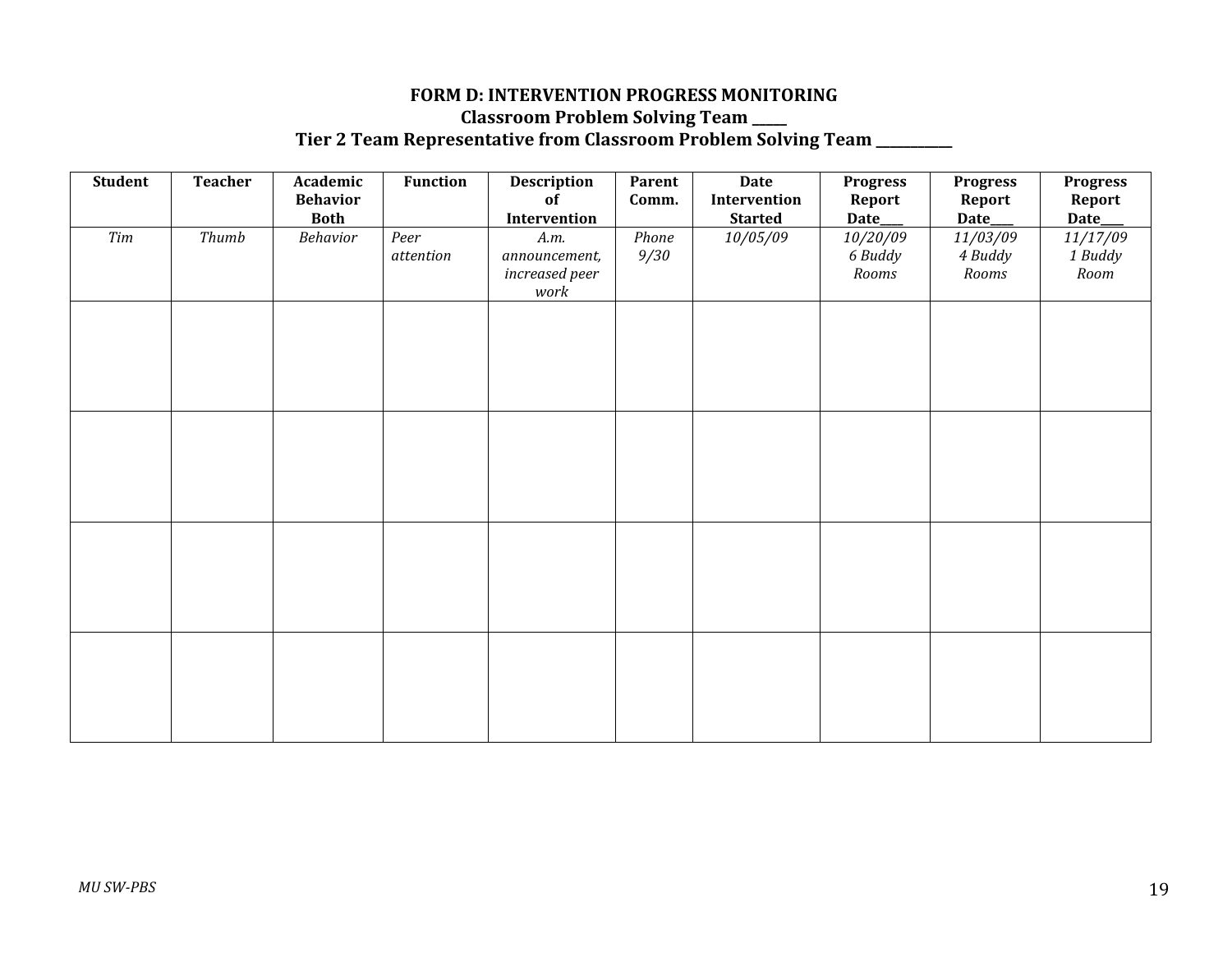# **Form
E Student
Nomination
for
Tier
2
Assistance**

| <b>Teacher Section: 1)</b> Complete this section 2) give to your Tier 2 Team representative.                                                                                                                |
|-------------------------------------------------------------------------------------------------------------------------------------------------------------------------------------------------------------|
| Student: Classroom Teacher: Grade: Date: Date:                                                                                                                                                              |
|                                                                                                                                                                                                             |
|                                                                                                                                                                                                             |
|                                                                                                                                                                                                             |
|                                                                                                                                                                                                             |
| <b>My Concern (check any that apply)</b><br>Attendance<br>Behavior ____                                                                                                                                     |
| Reading<br>Writing $\frac{1}{\sqrt{1-\frac{1}{2}}\sqrt{1-\frac{1}{2}}\sqrt{1-\frac{1}{2}}\sqrt{1-\frac{1}{2}}\sqrt{1-\frac{1}{2}}$<br>$\mathcal{L}^{\text{max}}(\mathcal{L}^{\text{max}})$<br>Math<br>Other |
| <b>Provide Baseline Data for All Concerns Checked Above</b>                                                                                                                                                 |
| <b>Provide Parent Contact Information, Dates, Type of Communication</b>                                                                                                                                     |
|                                                                                                                                                                                                             |
| <b>Attendance:</b> Did student start the first day of school year? Yes __ No __                                                                                                                             |
| If no, date student entered school:                                                                                                                                                                         |
| <b>Behavior</b>                                                                                                                                                                                             |
| 1. Attach SWIS report of major office referrals (list and graph form)                                                                                                                                       |
| How many <b>major</b> office referrals for this student?                                                                                                                                                    |
| For each Possible Function below, write the total number from Major report.<br>Obtain peer attention _______ Avoidance of peer ______ Avoid task/activity ____                                              |
| Obtain adult attention ________ Avoidance of adult ________ Provoked by peers ____<br><b>Other</b><br>Unknown                                                                                               |
|                                                                                                                                                                                                             |
| 2. Attach SWIS report to minor office referrals (list and graph form)                                                                                                                                       |
| How many <b>minor</b> office referrals for this student?<br>For each Possible Function below, write the total number from Major report.                                                                     |
| Obtain peer attention _______ Avoidance of peer ______ Avoid task/activity ____                                                                                                                             |
| Obtain adult attention Avoidance of adult Provoked by peers<br>Unknown<br>Other                                                                                                                             |
| 3. Attach classroom Time Out of Instruction log                                                                                                                                                             |
| 4. History of problem behavior (from previous teacher or school):                                                                                                                                           |
| <b>Academics:</b>                                                                                                                                                                                           |
| 1. What common grade level interventions have been implemented?                                                                                                                                             |
| Were they effective? Yes No                                                                                                                                                                                 |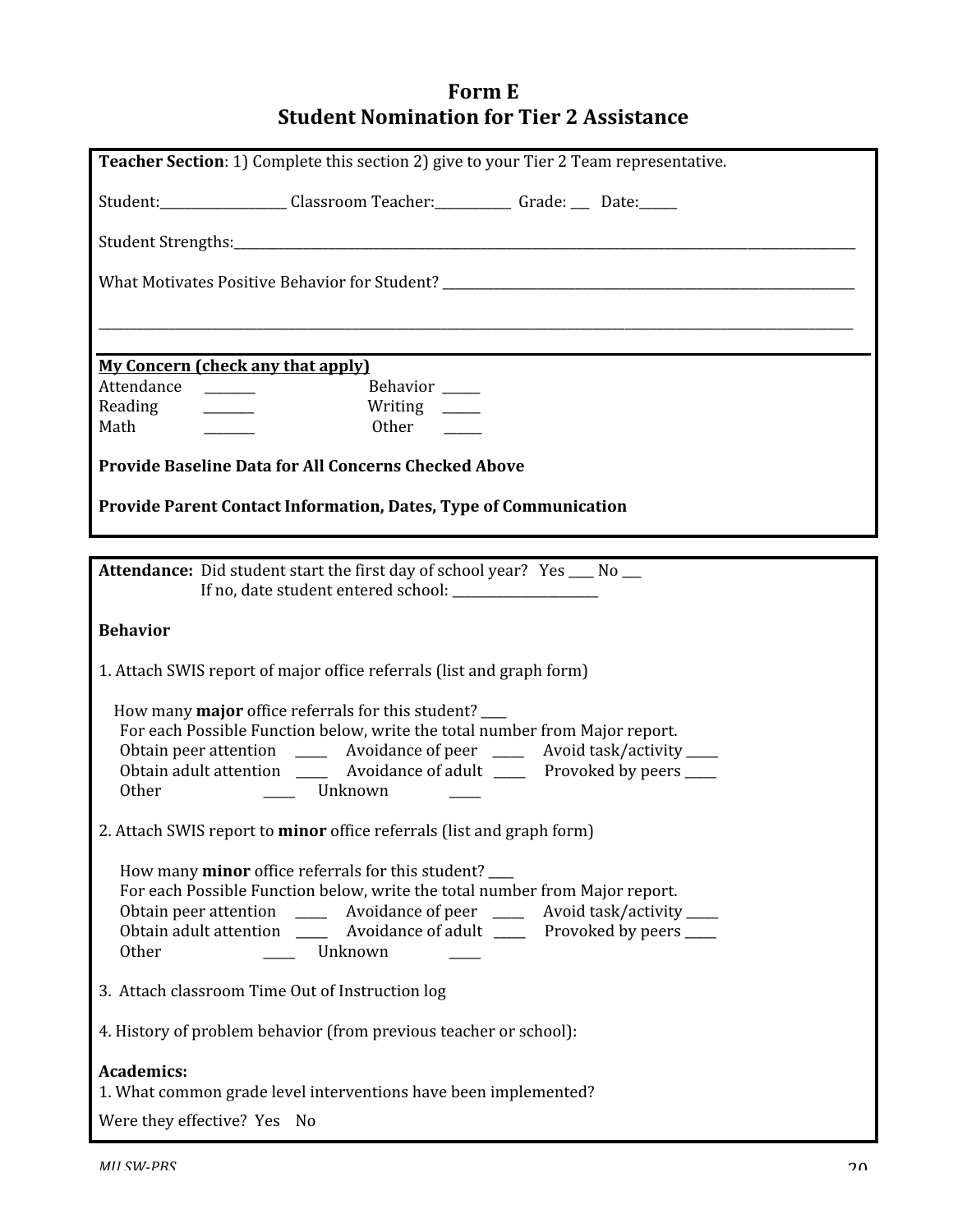| 2. Reading Assessment Levels (all that apply for your grade level)                      |                        |              |            |  |  |
|-----------------------------------------------------------------------------------------|------------------------|--------------|------------|--|--|
| K Monthly Assessment                                                                    | DRA 2/DRESS            | <b>GRADE</b> | Word Study |  |  |
| <b>What Comprehension</b><br>Assessments were done?                                     | What were the results? |              |            |  |  |
| 3. Writing Assessment Levels                                                            |                        |              |            |  |  |
| K Monthly Assessment                                                                    |                        |              |            |  |  |
| District Benchmarks Writing Assessment Score: 1 __ 2 __ 3 __ 4 __                       |                        |              |            |  |  |
| Spelling Inventory Level                                                                |                        |              |            |  |  |
| 4. Mathematics Assessment Levels<br>K Monthly Assessment                                |                        |              |            |  |  |
| Math Facts Assessment<br><b>Computation Assessment</b><br><b>Intervention Math Test</b> |                        |              |            |  |  |
| <b>Math Topic Test</b>                                                                  |                        |              |            |  |  |
| Topic                                                                                   | Score                  | Topic        | Score      |  |  |
| $\mathbf{1}$                                                                            |                        | 8            |            |  |  |
| 2                                                                                       |                        | 9            |            |  |  |
| 3                                                                                       |                        | 10           |            |  |  |

4.
Attach
Grade
Level
Monthly
Assessment
Record

4 11  $\frac{1}{2}$  12  $\sim$  13  $7$  14

5.
Attach
any
additional
information

Г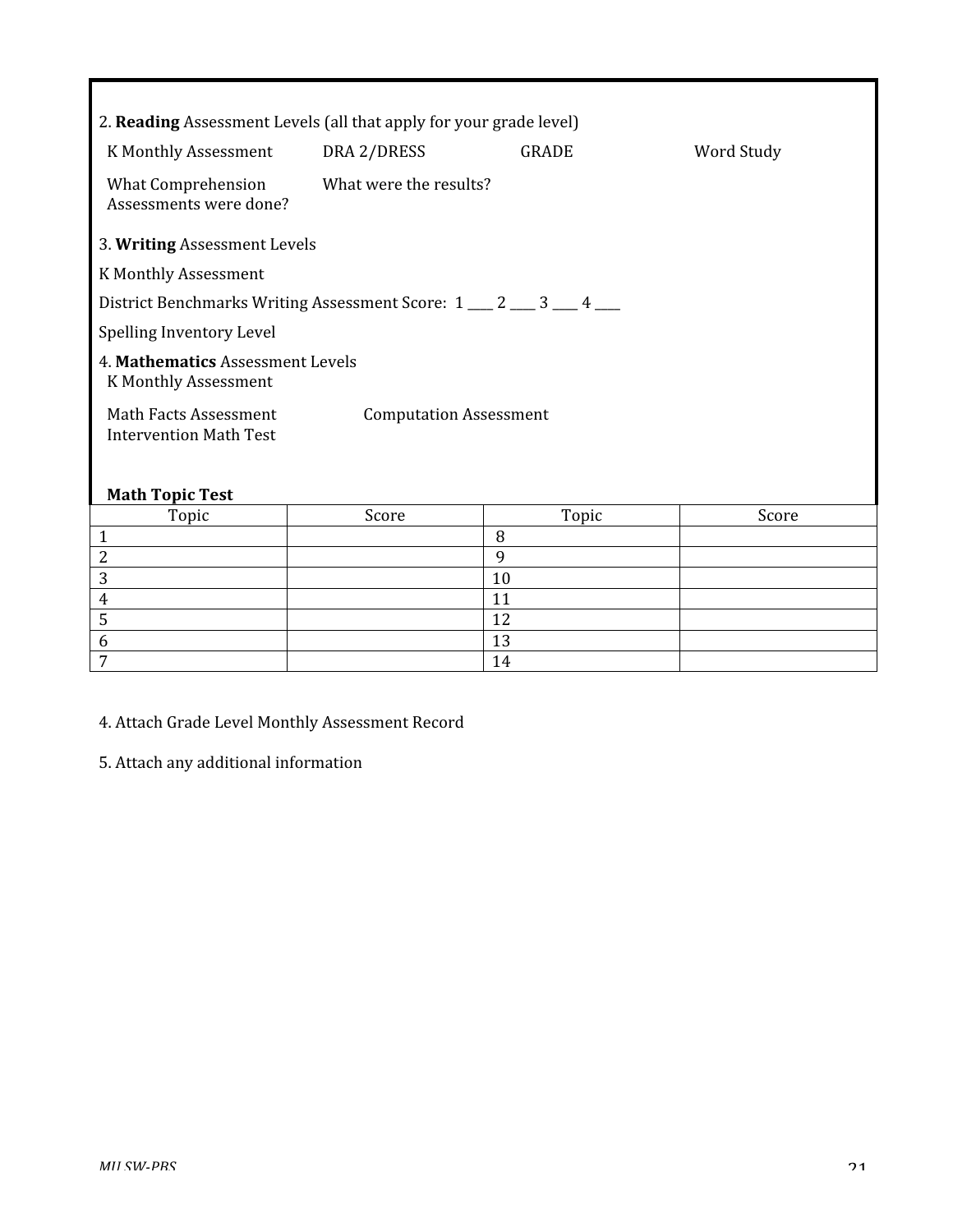# **Intervention Plan – Form F**

Student:\_\_\_\_\_\_\_\_\_\_\_\_\_\_\_\_\_\_\_\_\_\_\_\_\_\_\_Classroom Teacher:\_\_\_\_\_\_\_\_\_\_\_\_\_\_\_\_\_\_Grade: \_\_\_\_\_\_\_Date:\_\_\_\_\_\_\_\_\_

# **4. Intervention Plan** (See *Antecedent
Interventions)*

| <b>Antecedent Interventions</b><br>(Proactive action steps to set the<br>student up for success by teaching,<br>precorrecting, practicing, scaffolding,<br>etc.) | Replacement Behavior /<br>Skill<br>(What we want the student<br>to do instead) | Response / Consequence<br>(What happens when student<br>demonstrates behavior / skill) |
|------------------------------------------------------------------------------------------------------------------------------------------------------------------|--------------------------------------------------------------------------------|----------------------------------------------------------------------------------------|
|                                                                                                                                                                  |                                                                                | Positive Specific Feedback                                                             |
|                                                                                                                                                                  |                                                                                | Corrective Feedback                                                                    |

**Additional Building Support:** (examples: CICO, targeted groups for math, social skills, reading)

#### **Progress Monitoring**

How will teacher monitor progress toward the learning target? (See example progress monitoring forms in Resource Section)

What tasks need to be completed to be sure the Intervention Plan is completed as planned?

| <b>Action Plan</b>                |         |                |
|-----------------------------------|---------|----------------|
| <b>Tasks to Complete</b>          | By Whom | <b>By When</b> |
| 1. Discuss plan with parents      |         |                |
| 2. Communicate plan to: (list)    |         |                |
| 3. Assign date to review progress |         |                |
| 4.                                |         |                |
| 5.                                |         |                |

Date the plan will begin: \_\_\_\_\_\_\_\_\_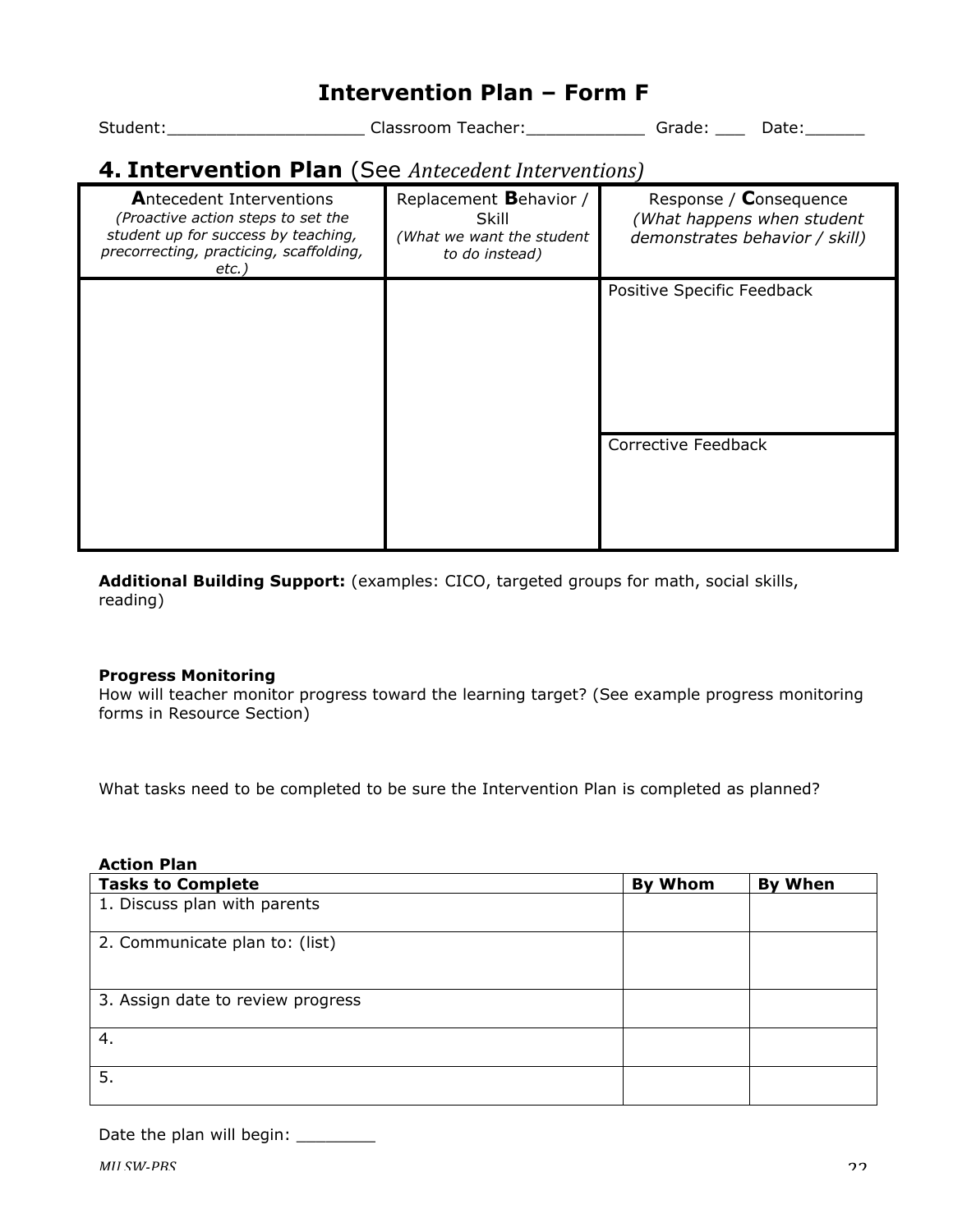### **Form
G**

#### **Guiding
Questions**

The Tier 2 Team may use these questions to help them discuss student's progress toward his/her goal when they have received Form E, Student Nomination for Tier 2 Assistance or during
a
follow
up
meeting.

| Student: | <b>Classroom Teacher:</b> |  |
|----------|---------------------------|--|
| $\sim$   |                           |  |

Grade:
\_\_\_\_\_\_\_\_\_\_\_\_\_\_\_\_\_

Date:\_\_\_\_\_\_\_\_\_\_\_\_\_\_\_\_\_\_\_\_\_\_\_\_\_\_\_

Review
of
environment
and
classroom
problem
solving
strategies:

- ‐ Were
the
strategies
and
plan
implemented
as
written?

Hoe
do
we
know?
- Why does the classroom problem solving team and Tier 2 team think the plan did not work?
- How will the Tier 2 intervention plan be modified?
- Is it time to refer the student to the building level Tier 2 interventions? (e.g., CICO, social skills
group,
academic
support
groups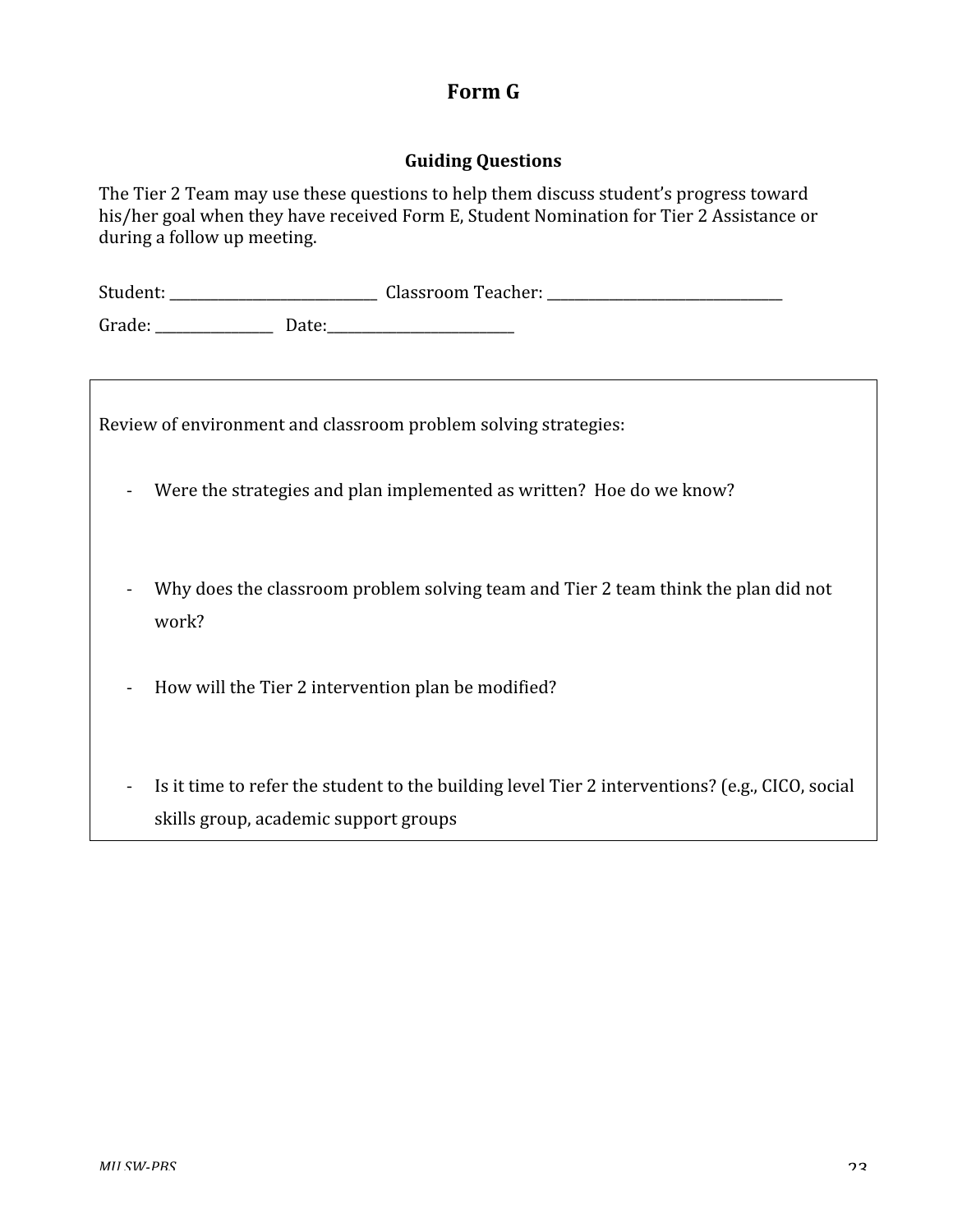# **RESOURCES**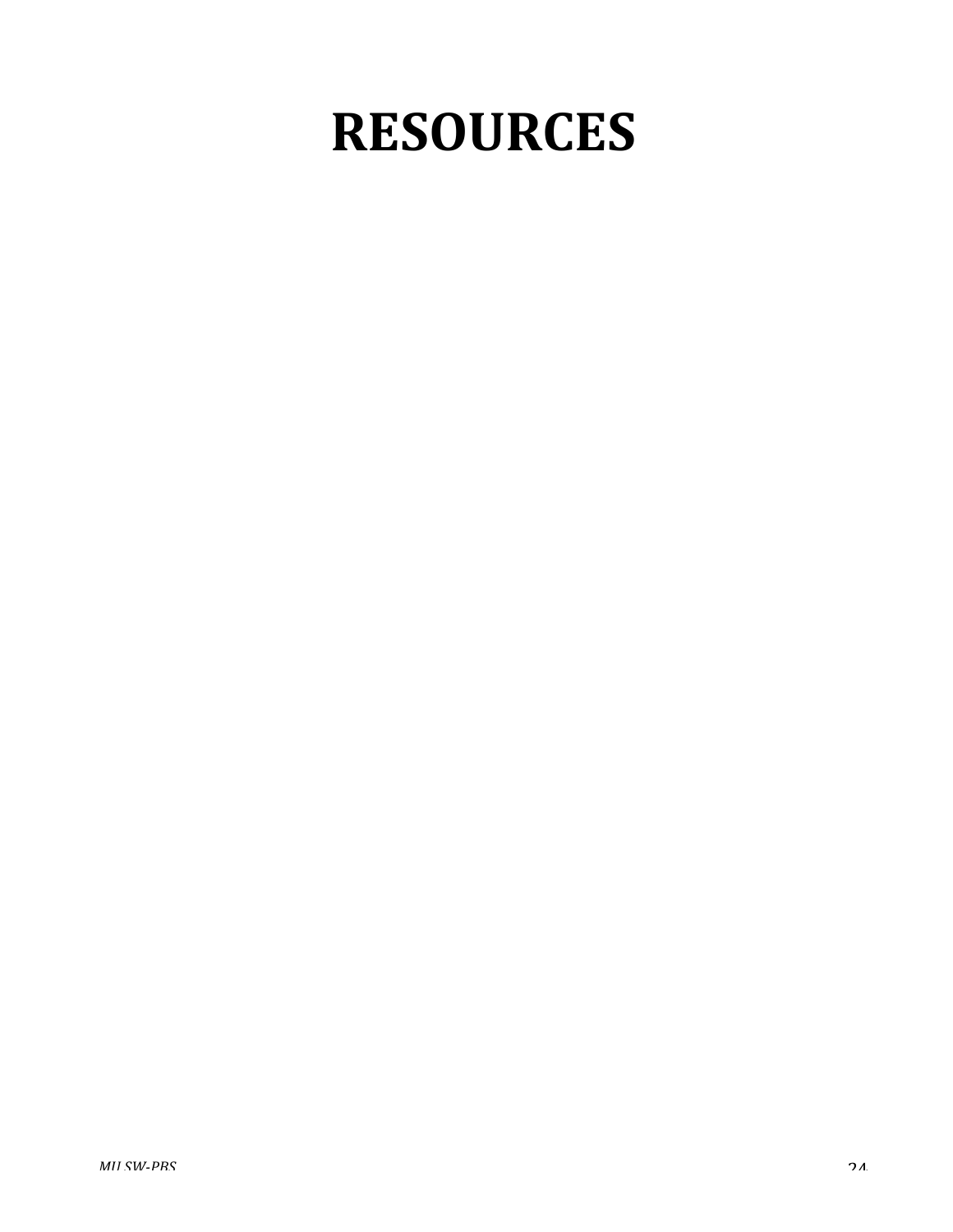#### **Guiding
Questions
for
Classroom
Problem
Solving
Teams**

The purpose of this form is to assist your Classroom Problem Solving team (grade level or content)
to
discuss
students
with
similar
minor
disruptive
behaviors
who
meet
your
schools data decision rule(s). The goal is to develop classroom/environmental adaptations to decrease the
likelihood
of
problem
behaviors
occurring.
These
guiding
questions
are
designed
to
help learning
teams
through
this
process.

- **1. Based
on
data
decision
rule(s),
our
learning
team
has
identified
these
students
who are
not
meeting
social
behavior
targets.**
	- What is the specific time period of the data being reviewed?
	- Are we reviewing the best data (e.g. Safe Seat, Buddy Room) to tell the story about students
	in
	your
	class?
	- Which data decision rule(s) was used to consider students for Tier 2?
	- Do data appear accurate? Do we need to tighten up accuracy of data collection?
	- Are learning teams collecting and documenting similar behavioral incidents?
	- Who are the students who have met at least one data decision rule? (list names of students).

#### **2.
Discuss
and
match
students
above
with
similar
problem
behaviors.**

- Which of the 2 common minor problem behaviors does each student display (minor disruption or noncompliance)?
- If there is not a perfect match, which is the closest?

#### **3. What
Function
(get/avoid)
do
the
data
suggest
is
associated
with
student
problem behavior**

- Do students want adult attention (Hint: Teacher redirects and corrections are adult
attention
too)?
- Do students want peer attention?
- Do students get a favorite item or activity?
- Do
students
avoid
doing
work?
- Do students avoid adults?
- Do students avoid peers?
- **What
data
support
this
conclusion?**
- Do referral forms indicate motivation?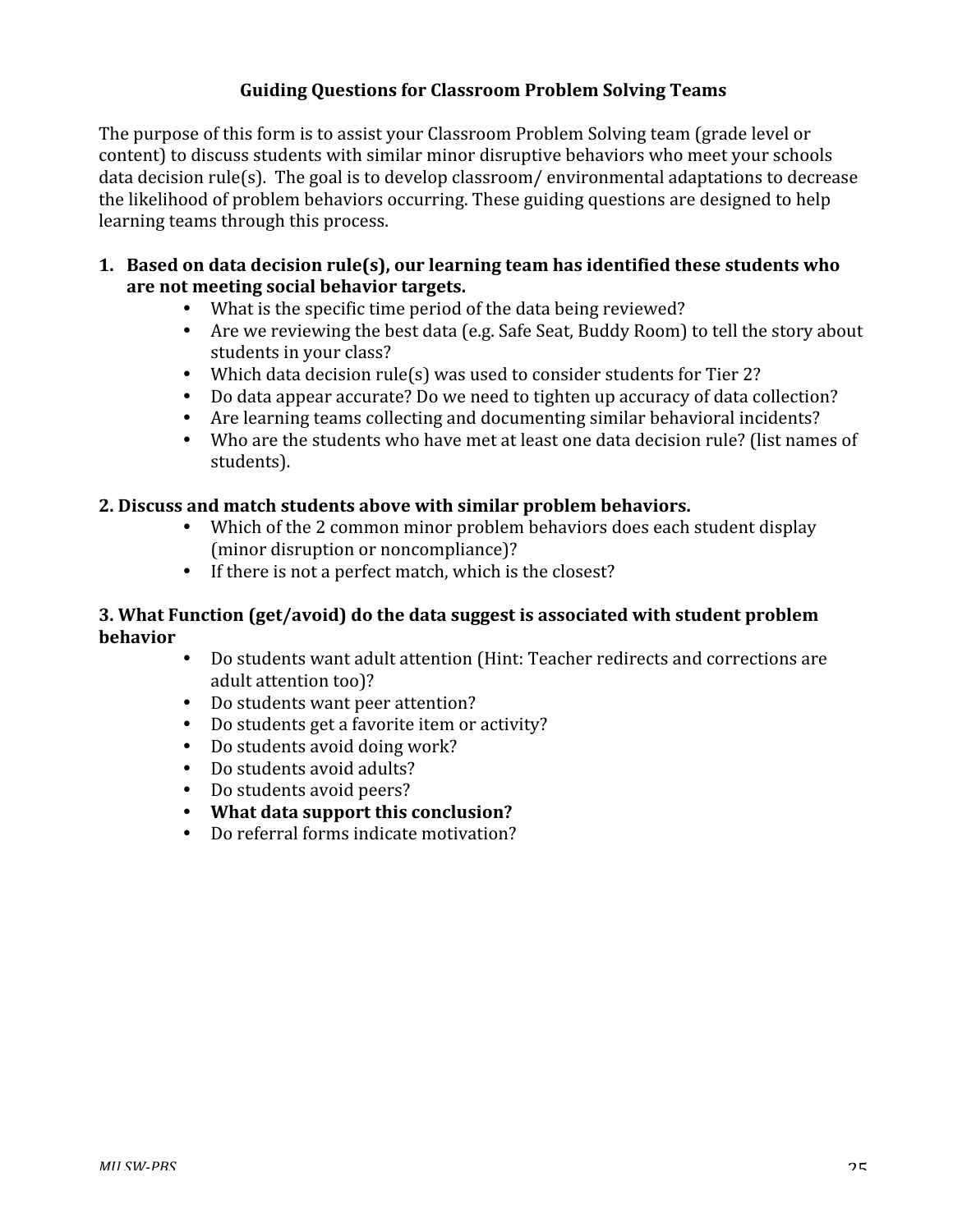**4.
Decide
classroom
strategies/interventions
to
meet
the
function
of
the
behavior
for
the**  students above. Helpful Resources: Form B: Positive Behavior Support Planning Checklist and Teacher Self-Assessment, Antecedent Interventions, professional experience of team members,
questions
below.

What can be done to **prevent** the disruptive behavior?

- Do I have a procedure or routine to help get the desired behavior (e.g. how to ask for help,
how
to
work
with
partners)?
- What pre-corrects could be given to students to remind them of desired behavior?
- Would a seating change be helpful?
- Would active supervision be helpful?
- Would less work then a check with teacher help the student get started working?
- Would more opportunities to respond keep the student engaged?
- Would choice of how to complete the work or which work to start first help the student
be
engaged?

What skills can we teach?

- How have the procedures and routines been taught directly?
- How have the expected behaviors been taught directly?

What can we do to minimize the payoff of the problem behavior?

- Can the low-level problem behaviors be ignored?
- How can we provide a consistent verbal response?
- Could we recognize other students who are working/on task?

How
can
we
recognize
students
for
displaying
the
expected
behavior?

- How could we provide extra attention?
- How could we provide peer attention in an appropriate way?
- How could we provide access to preferred activity or object?
- 1. Decide how to monitor progress of students. Resources: Sample progress monitoring forms
in
Resource
Section.

Which progress monitoring form will help us collect information about how the intervention(s) decided
above
are
affecting
the
problem
behavior?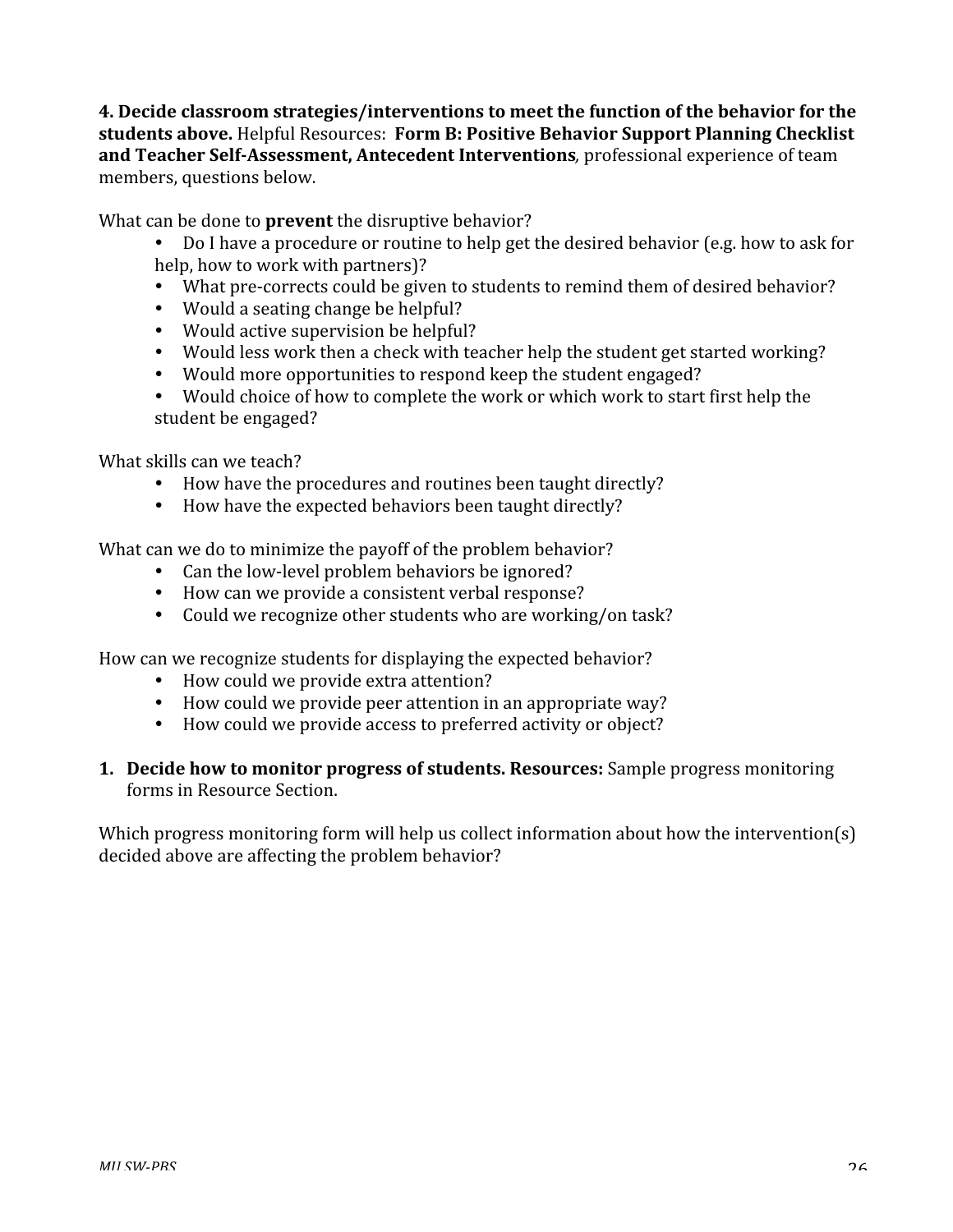#### **Classroom
Problem
Solving
Team
Planning
Form**

#### **Example
1**

Student: Tim Bob Classroom Teacher: Ms Great Grade: 4 Date: 1/4/2010

Complete the Brief Assessment of Function of Behavior & Matching Process with your grade level
team.

#### 1.**Summary
of
Problem**



2. Replacement Behavior (What do we want the student to do instead? Choose an observable behavioral
skill
from
the
School‐wide
PBS
expectations
matrix)

C*omplete
assignment
independently,
without
teacher
assistance*

3Classroom
Problem
Solving
Team**Intervention
Strategies** for
student(s):

- Task card for *individual* steps
- *Graphic
organizer*
- *Student
provided
sentence
starter*

4.
How
will
you **Progress
Monitor** student(s)?

- ‐ *Daily
Progress
Report
–
Sample
Form
1*
- **5. Follow-up** on this date  $\frac{1}{18/2010}$ :

Data indicated student met learning target, continue strategy, no additional interventions *needed*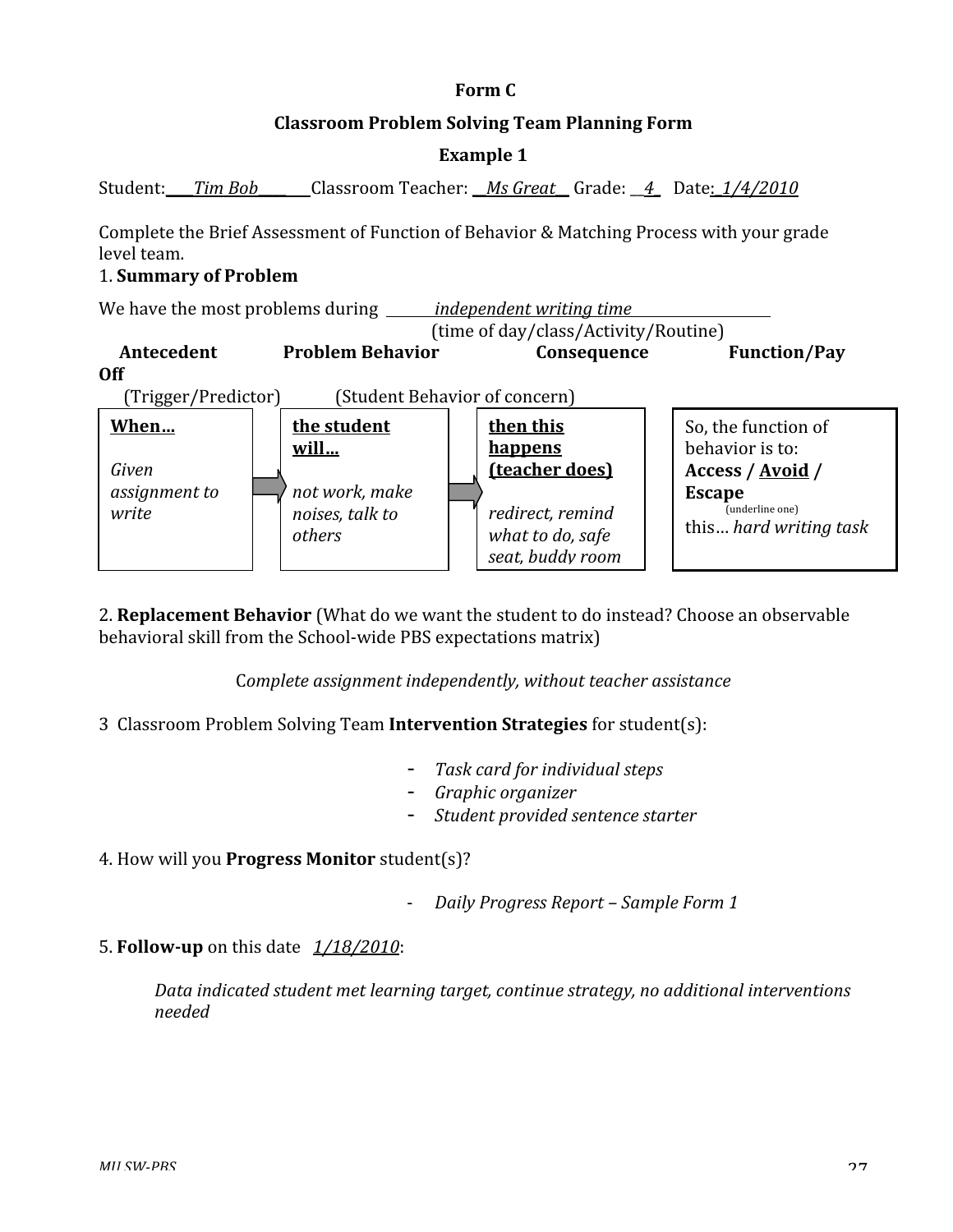#### **Classroom
Problem
Solving
Team
Planning
Form**

#### **Example
2**

Student: Abe L & Ben F Classroom Teacher: Ms Wonderful Grade: 2 Date: 10/4/2010

Complete the Brief Assessment of Function of Behavior & Matching Process with your grade level
team.

#### 1.**Summary
of
Problem**

We
have
the
most
problems
during *small
group
centers*



2. **Replacement Behavior** (What do we want the student to do instead? Choose an observable behavioral
skill
from
the
School‐wide
PBS
expectations
matrix)

#### *Stay
in
center
and
work*

#### 3Classroom
Problem
Solving
Team**Intervention
Strategies** for
student(s):

- ‐ *Visually
define
work
area*
- ‐ *Use
help
needed
card*
- ‐ *Check
students'
independent
work
level*
- ‐ *Check
how
much
work
students
can
do
independently*
- ‐ *Increase
positive
attention*

#### 4.
How
will
you **Progress
Monitor** student(s)?

‐ *Daily
Progress
Report
–
Sample
Form
1*

#### 5.**Followup** on
this
date *10/18/2010*:

After implementation with fidelity, student target not met. Continue with Tier 2 process. Team will *Review
Forms
A,
C,
D,
&
E.

Form
F
will
be
completed
at
next
meeting.*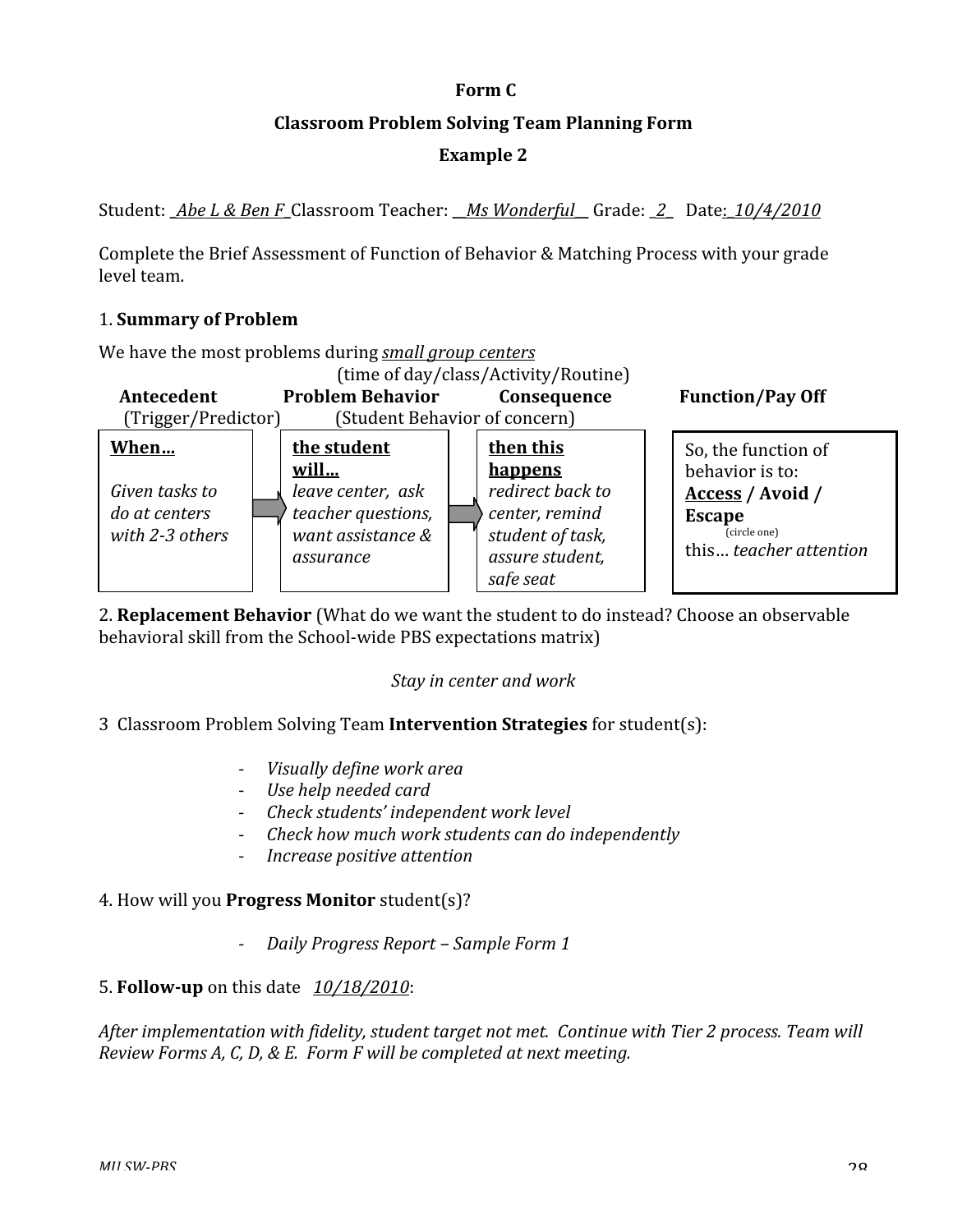#### **Classroom
Problem
Solving
Team
Planning
Form**

#### **Example
3**

#### **1.
Summary
of
Problem**

We have the most problems during *major classroom transitions (lining up, move to carpet, to desk, etc.*) **(time
of
day/class/Activity/Routine)**

| Antecedent<br><b>Problem Behavior</b> Consequence<br><b>Function/Pay Off</b><br>(Student Behavior of concern)<br>(Trigger/Predictor) |  |                                                                                       |  |                                                          |                                                                             |
|--------------------------------------------------------------------------------------------------------------------------------------|--|---------------------------------------------------------------------------------------|--|----------------------------------------------------------|-----------------------------------------------------------------------------|
| When                                                                                                                                 |  | the student<br>will                                                                   |  | then this<br><b>happens</b>                              | So, the function of<br>behavior is to:                                      |
| Directions are<br>given for class to<br>make a<br>transition                                                                         |  | remains seated,<br>plays with<br>materials, talks to<br>neighbors, twirls<br>on floor |  | repeat directions,<br>announce we are<br>waiting for her | Access / Avoid /<br><b>Escape</b><br>(circle one)<br>this teacher attention |

2. Replacement Behavior (What do we want the student to do instead? An observable behavioral skill [from the School-wide PBS expectations matrix]]

#### *Follow
directions
first
time
given*

3. **Student Goal** (Measurable; Reference Consider level of typical peer) *Student
will
follow
directions
for
classroom
transitions
80%
of
the
time
for
5
consecutive
days.*

| Antecedent                                        | <b>Behavior</b> / Skill               | <b>OutCome</b>                                                                                                                    |
|---------------------------------------------------|---------------------------------------|-----------------------------------------------------------------------------------------------------------------------------------|
| (Set student up for success by                    | (What we want the student             | (What happens when student                                                                                                        |
| teaching, precorrecting, practicing,              | to do instead)                        | demonstrates behavior / skill)                                                                                                    |
| scaffolding, etc.)                                |                                       |                                                                                                                                   |
| Reteach following directions.                     |                                       |                                                                                                                                   |
| Precorrect student before directions<br>are given | Follow directions first time<br>given | Give student positive specific feedback<br>each time he follows directions the first<br>time.                                     |
| Use the student as a model for others             |                                       | Show student the progress monitoring<br>log when he follows directions the first<br>time.<br>Lunch with teacher when goal is met. |

#### **4.Intervention
Plan**

#### **5. Progress
Monitoring**

Progress toward the student goal will be monitored by:

Teacher create a log with a + column and a - column and tally after transitions occur. At end of day, *compute
percentage.*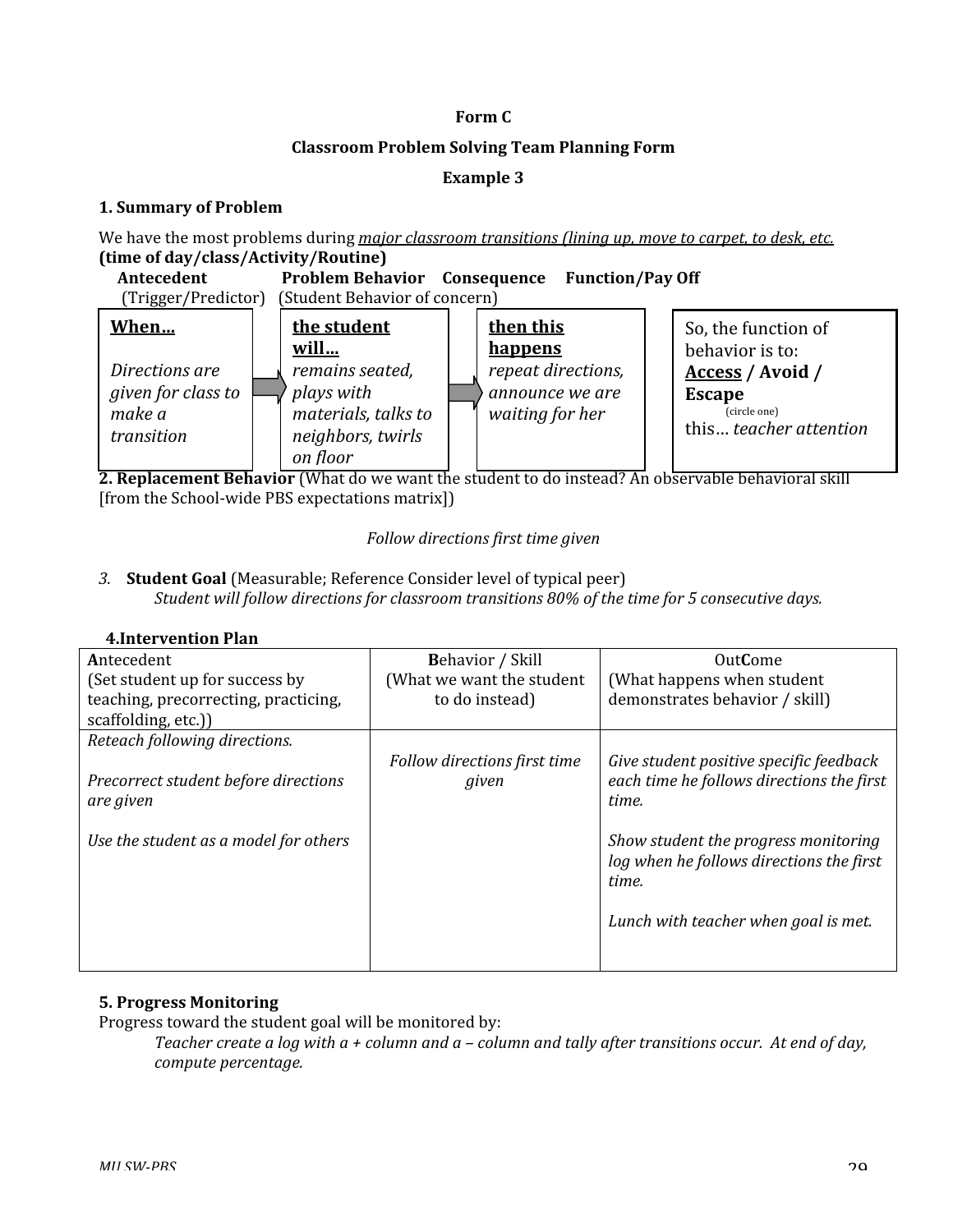#### **Classroom
Problem
Solving
Team
Intervention
Planning (Alternative Form C #1)**

**Date:

\_\_\_\_\_\_\_\_\_\_\_\_\_\_\_\_\_\_\_\_\_\_\_\_\_\_\_\_\_\_\_\_\_\_\_\_

Learning
Team:

\_\_\_\_\_\_\_\_\_\_\_\_**

The purpose of this form is to assist your classroom problem solving team to discuss students with similar minor disruptive behaviors who meet your schools data decision rule(s). The goal is to develop classroom/environmental adaptations to decrease the likelihood of problem behaviors
occurring.

#### 2. Based on data decision rule(s), the following students are not meeting social behavior **targets.**

List
names
of
students
here:

#### **2.
Discuss
and
match
students
above
with
similar
problem
behaviors.**

| <b>Minor Disruption</b> (talking out, bothering<br>others, out of seat, etc) | Noncompliance (doesn't follow directions,<br>fails to do assigned tasks, etc.) |  |
|------------------------------------------------------------------------------|--------------------------------------------------------------------------------|--|
| List students from box #1 above.                                             | List students from box #1 above.                                               |  |
|                                                                              |                                                                                |  |
|                                                                              |                                                                                |  |

**3. What
do
the
data
suggest
is
the
"function"
for
each
student
(get/avoid)?**Review
SWIS, minor
referrals,
safe
seat
data,
etc.

| Students listed as having minor disruptive       | Students listed as being noncompliant are           |  |
|--------------------------------------------------|-----------------------------------------------------|--|
| behavior are (check one):                        | (check one):                                        |  |
| _Get adult attention __Avoid work or tasks       | _Get adult attention __Avoid work or tasks          |  |
| _Get peer attention<br>$\qquad$ Avoid adult(s)   | $\equiv$ Get peer attention $\equiv$ Avoid adult(s) |  |
| $\equiv$ Avoid peer(s)<br>$\equiv$ Get object or | $\equiv$ Get object or<br>$\equiv$ Avoid peer(s)    |  |
| activity                                         | activity                                            |  |
| What data support this conclusion?               | What data support this conclusion?                  |  |
|                                                  |                                                     |  |
|                                                  |                                                     |  |
|                                                  |                                                     |  |
|                                                  |                                                     |  |
|                                                  |                                                     |  |
|                                                  |                                                     |  |
|                                                  |                                                     |  |
|                                                  |                                                     |  |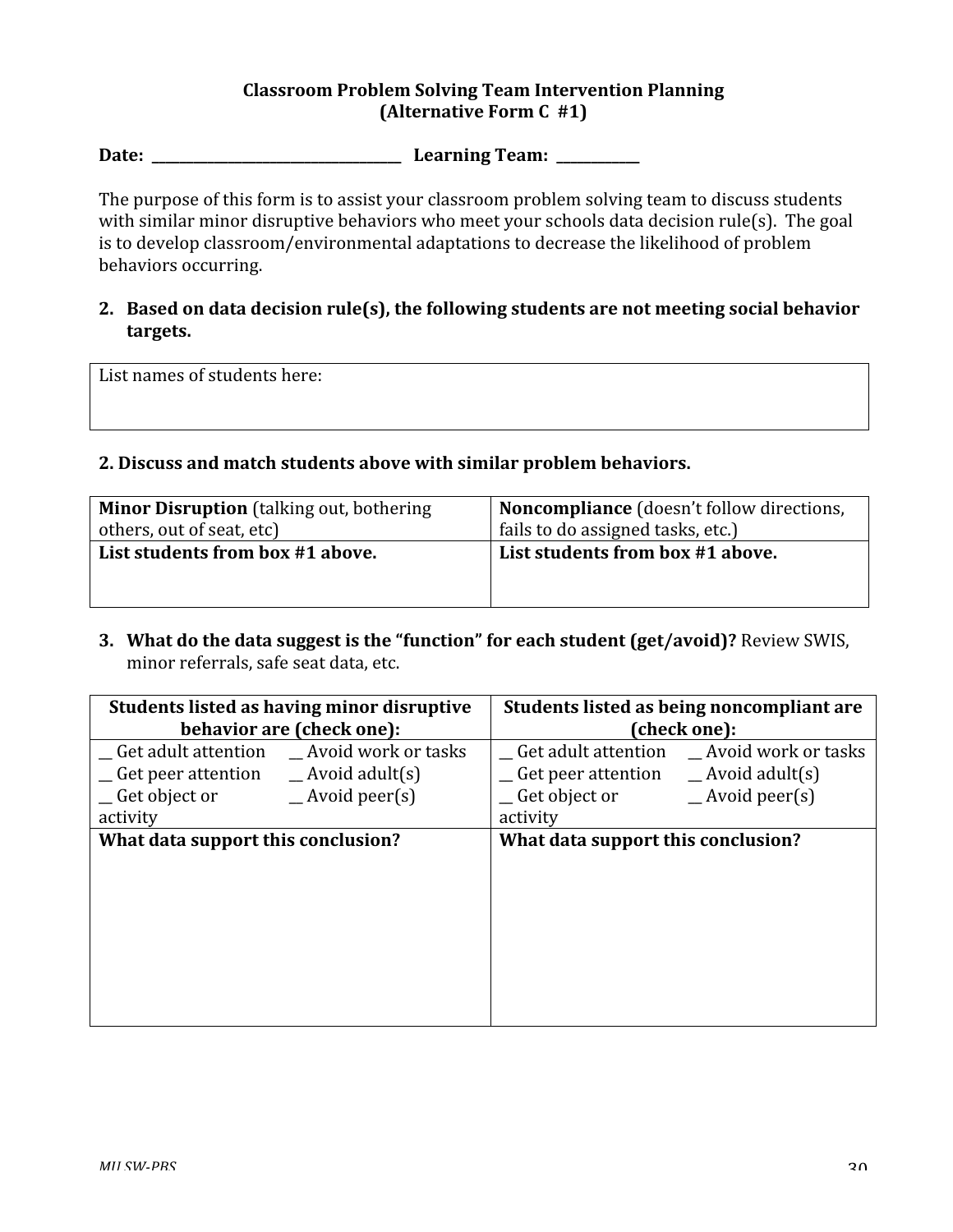#### **4.
Decide
classroom
strategies/interventions
to
meet
the
function
of
the
behavior
for
the students
above.

Helpful
Resources:** *Form
B:
Self
Assessment,*

Antecedent Interventions, Function-Based Intervention Matrix, professional experience of team members,
questions
below

| <b>Classroom strategies/interventions for</b>     | <b>Classroom strategies/interventions for</b>       |  |
|---------------------------------------------------|-----------------------------------------------------|--|
| students with minor disruptive behavior           | students with noncompliant behavior                 |  |
| What can be done to <b>prevent</b> the disruptive | What can be done to <b>prevent</b> the noncompliant |  |
| behavior?                                         | behavior?                                           |  |
| What skills should we teach the student?          | What skills should we teach the student?            |  |
| What can we do to minimize the function of the    | What can we do to minimize the function of the      |  |
| problem disruptive behavior (What should we do    | noncompliant behavior (What should we do if         |  |
| if problem behavior occurs)?                      | problem behavior occurs)?                           |  |
| How can we recognize students for the             | How can we recognize students for the               |  |
| replacement behavior?                             | replacement behavior?                               |  |

2. Decide how to monitor progress of students. Resources: Sample progress monitoring forms
in
Resource
Section.

| Which progress monitoring data will help    | Which progress monitoring data will help    |  |
|---------------------------------------------|---------------------------------------------|--|
| us collect information about how the        | us collect information about how the        |  |
| intervention(s) decided above are affecting | intervention(s) decided above are affecting |  |
| disruptive behavior?                        | compliant behavior?                         |  |
|                                             |                                             |  |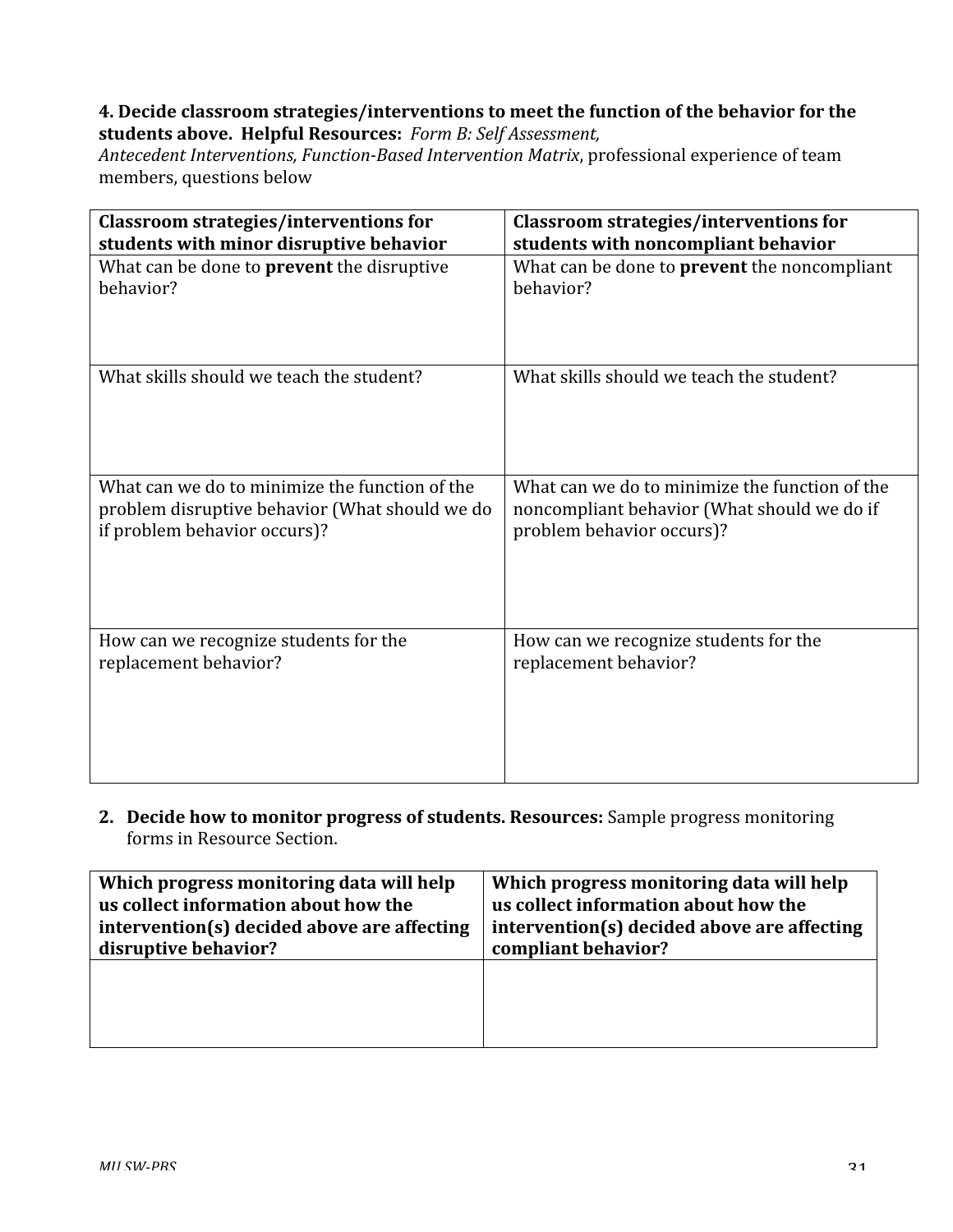#### *EXAMPLE* **Classroom
Problem
Solving
Team
Intervention
Planning (Alternative
Form
C,
#1)**

**Date:

\_\_\_\_***October
6,
2010***\_\_\_\_\_\_\_\_\_\_\_\_\_\_\_\_\_\_\_

Learning
Team:

\_\_\_\_\_\_\_***4th
grade***\_\_\_\_\_\_**

The purpose of this form is to assist your learning team to discuss students with similar minor disruptive behaviors who meet your schools data decision rule(s). The goal is to develop classroom/environmental
adaptations
to
decrease
the
likelihood
of
problem
behaviors occurring.

#### **1.
Based
on
data
decision
rule(s),
the
following
students
who
are
not
meeting
social behavior
targets**

List
names
of
students
here: *Jim M.* Thelma P. Joe S Tammy B

#### **3. Discuss
and
match
students
above
with
similar
problem
behaviors.**

| <b>Minor Disruption</b> (talking out, bothering | Noncompliance (doesn't follow directions, |  |
|-------------------------------------------------|-------------------------------------------|--|
| others, out of seat, etc)                       | fails to do assigned tasks, etc.)         |  |
| List students from box #1 above.                | Lists. students from box #1 above.        |  |
| Jim M. Thelma P.                                | Joe S. Tammy B.                           |  |
|                                                 |                                           |  |

4. . What does the data tell us is the "function" for each student (get/avoid)? Hint: Review SWIS, minor
referrals,
safe
seat
data,
etc.

| Students listed as having minor disruptive<br>behavior are getting the following payoff<br>(check one) |                         | Students listed as being noncompliant are<br>getting the following payoff (check one) |                         |
|--------------------------------------------------------------------------------------------------------|-------------------------|---------------------------------------------------------------------------------------|-------------------------|
| <i><u>IM, TP Get adult</u></i>                                                                         | Avoid work or tasks     | <i>IS</i> Get adult                                                                   | <i>TB</i> Avoid work or |
| attention                                                                                              | $\Delta$ Avoid adult(s) | attention                                                                             | tasks (writing)         |
| _Get peer attention                                                                                    | $\equiv$ Avoid peer(s)  | _Get peer attention                                                                   | $\Delta$ Avoid adult(s) |
| _Get object or                                                                                         |                         | $C$ Get object or                                                                     | $\equiv$ Avoid peer(s)  |
| activity                                                                                               |                         | activity                                                                              |                         |
| What data support this conclusion?                                                                     |                         | What data support this conclusion?                                                    |                         |
| Safe seat tally                                                                                        |                         | SWIS minor referrals                                                                  |                         |
|                                                                                                        |                         |                                                                                       |                         |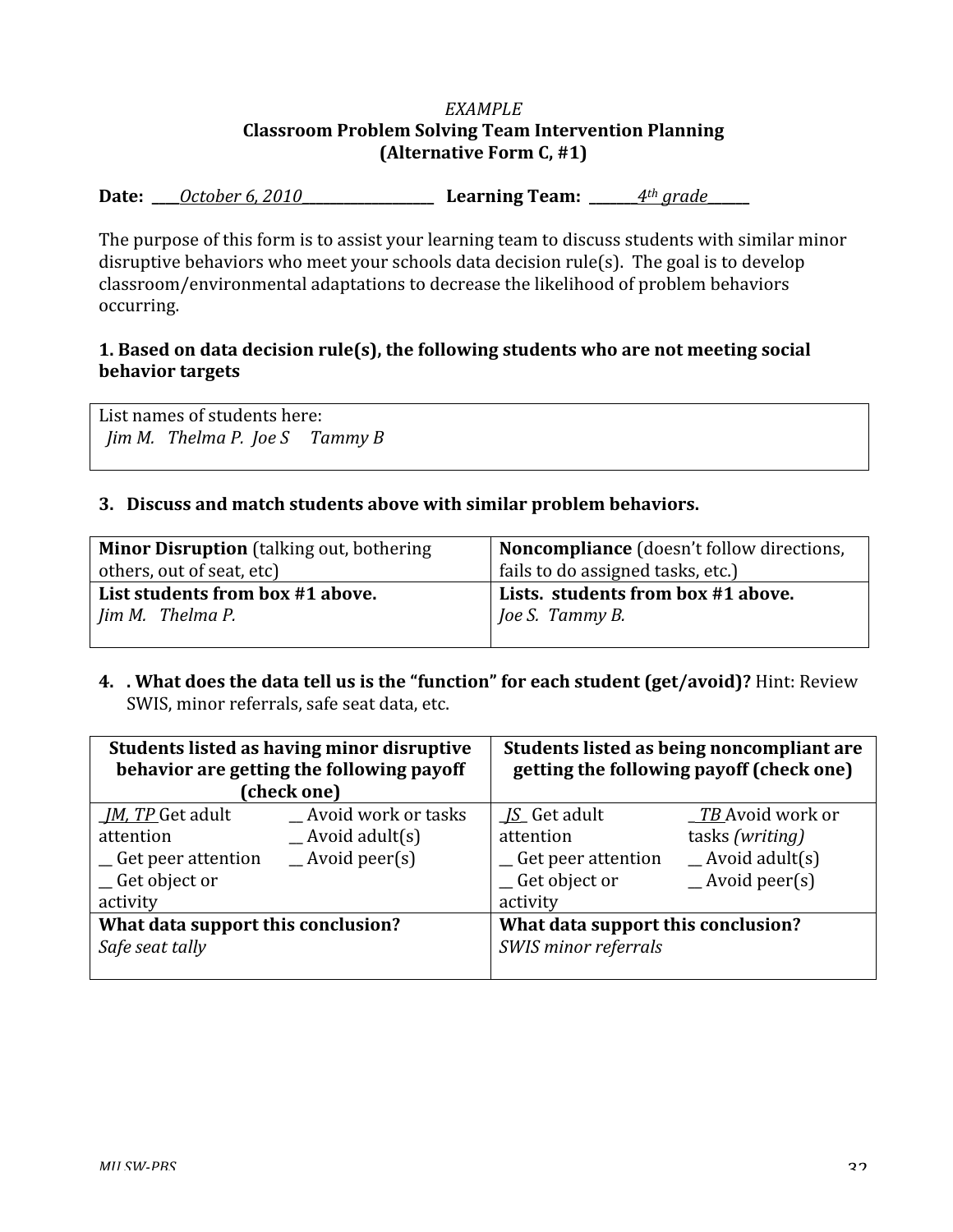### **4.
Decide
classroom
strategies/interventions
to
meet
the
function
of
the
behavior
for
the students
above.

Helpful
Resources:** *Form
B:
Self
Assessment,*

Antecedent Interventions, Function-Based Intervention Matrix, professional experience of team members,
questions
below

# **JM TB**

| <b>Classroom strategies/interventions for</b>                                                                  | <b>Classroom strategies/interventions for</b>                                                                         |
|----------------------------------------------------------------------------------------------------------------|-----------------------------------------------------------------------------------------------------------------------|
| students with minor disruptive behavior                                                                        | students with noncompliant behavior                                                                                   |
| What can be done to prevent the disruptive<br>behavior?<br>Pre-correct about expectation to raise hand to talk | What can be done to <b>prevent</b> the noncompliant<br>behavior?<br>Do three problems or write 3 sentences then check |
| during large group                                                                                             | in with teacher (adjust amount of work)<br>Develop a routine for asking for help and teach to<br>all students.        |
| What skills can we teach?                                                                                      | What skills can we teach?                                                                                             |
| Teach Cool Tool - being a learner during<br>instruction, working with others                                   | Teach Cool Tool --following directions right away<br>and saying "OK" when teacher gives directions.                   |
| What can we do to minimize the function of the<br>problem disruptive behavior?                                 | What can we do to minimize the function of the<br>noncompliant behavior?                                              |
| Ignore blurting out and other minor disruptions                                                                | Teacher attention for work attempts                                                                                   |
| Provide feedback to students who are following<br>classroom/school expectations                                | Teacher reminders for assistance                                                                                      |
|                                                                                                                | Modified assignments                                                                                                  |
| How can we recognize students for calm,<br>respectful behavior?                                                | How can we recognize students for complying?                                                                          |
| Raise teacher feedback to 4:1; especially when<br>students are calm and following expectations.                | Recognize students when they following routine<br>for asking for help.                                                |
|                                                                                                                | Recognize students for work attempted and<br>completed, even when it's less than other student<br>do.                 |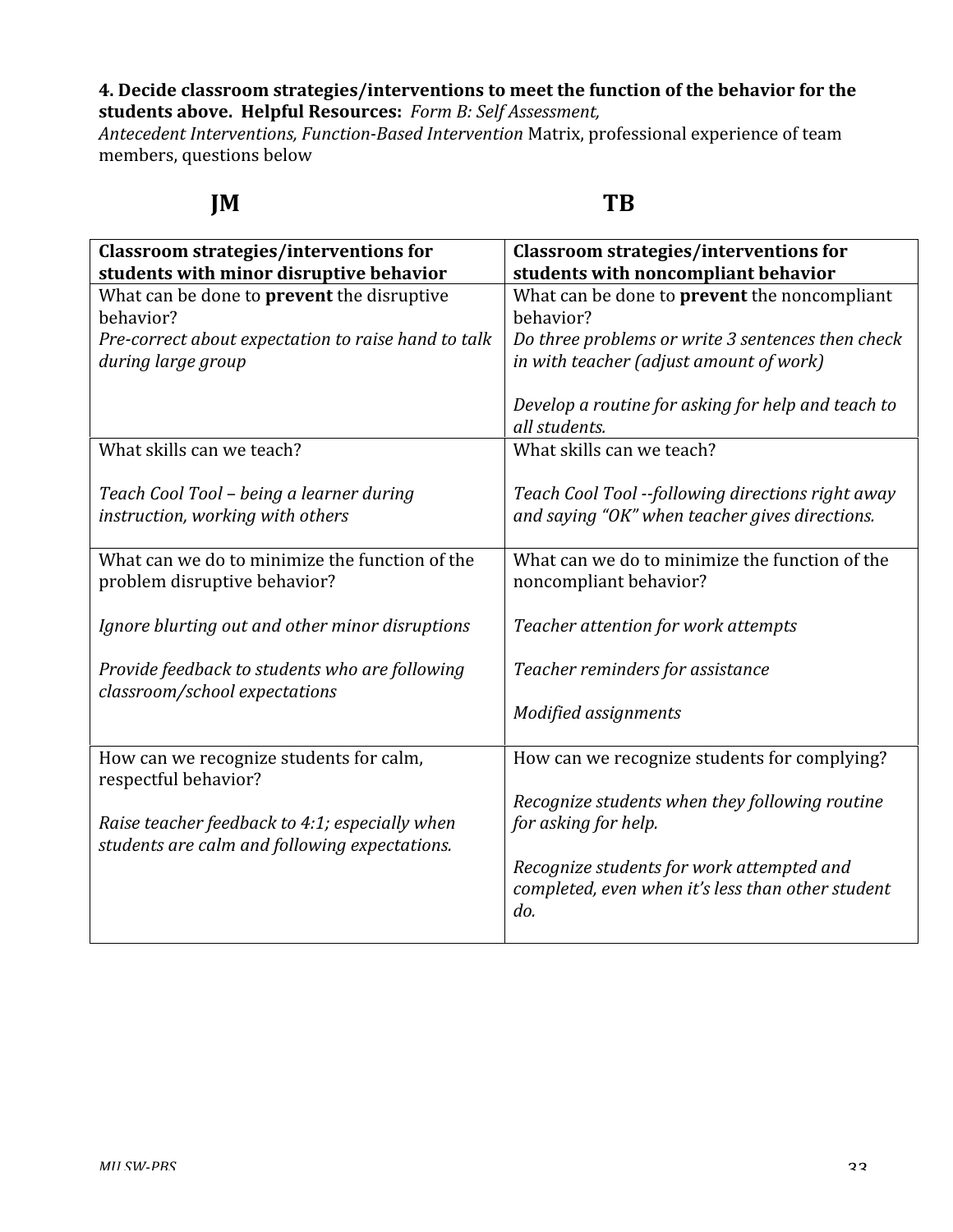5. Decide how to monitor progress of students. Resources: Sample daily progress report forms
in
Resource
Section.

| Which progress monitoring form will help                             | Which progress monitoring form will help                                                         |  |  |
|----------------------------------------------------------------------|--------------------------------------------------------------------------------------------------|--|--|
| us collect information about how the                                 | us collect information about how the                                                             |  |  |
| intervention(s) decided above are affecting                          | intervention(s) decided above are affecting                                                      |  |  |
| disruptive behavior?                                                 | compliant behavior?                                                                              |  |  |
| 1. Continue to collect safe seat and buddy                           | 1. Continue to collect safe seat and buddy                                                       |  |  |
| room data.                                                           | room data.                                                                                       |  |  |
| 2. Use Daily Progress Report Form 1 and<br>record during large group | 2. Use Form 1 to record following<br>directions when given during first 5<br>minutes of writing. |  |  |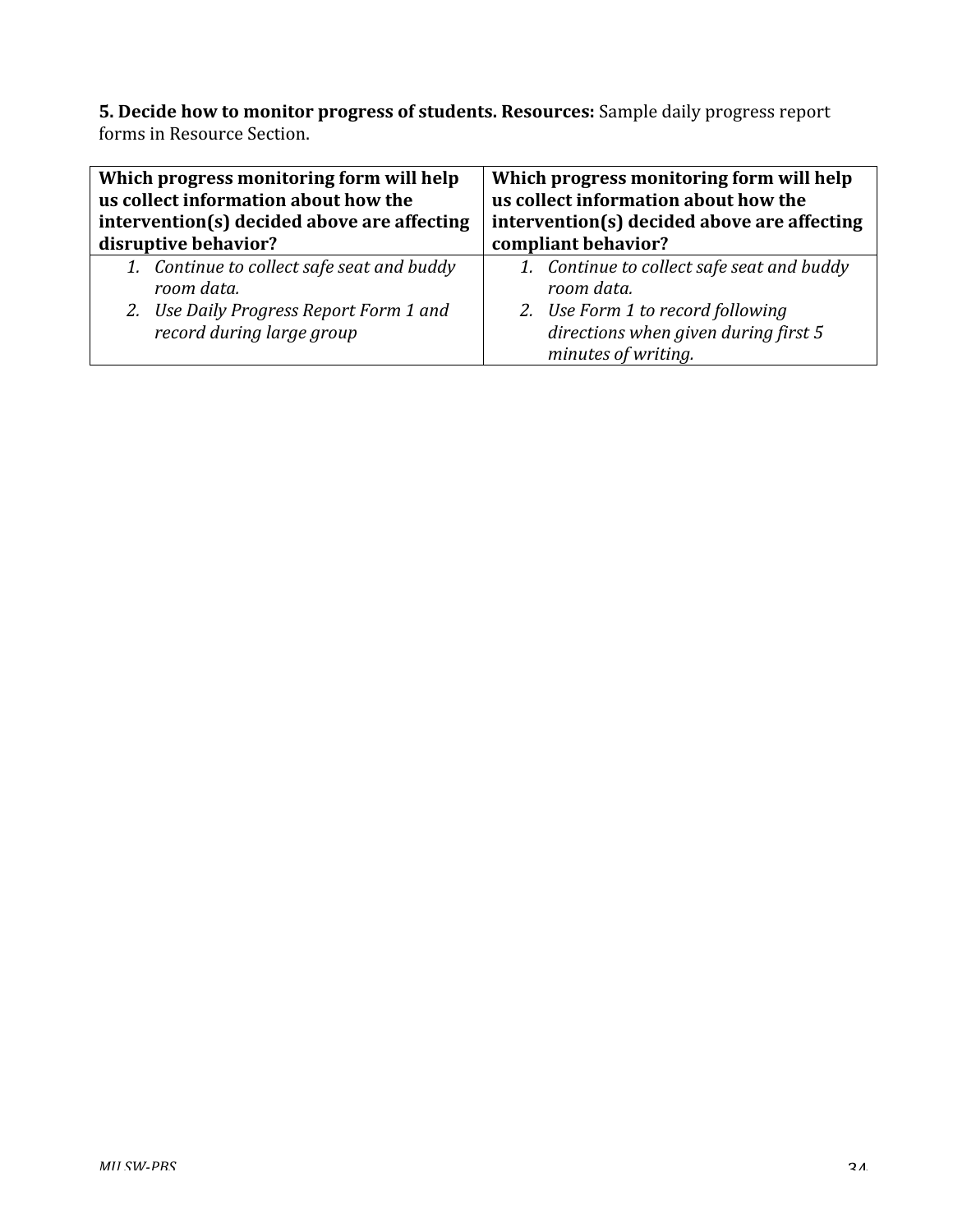# **Alternative
Form
C
#2**

| <b>Name of Student</b>                                                                                                             |  |
|------------------------------------------------------------------------------------------------------------------------------------|--|
| 1. Data Review                                                                                                                     |  |
| 2. Identify the Observable<br>Problem Behavior                                                                                     |  |
| 3. What Purpose/Pay-off<br>Does the Behavior Serve<br>(Function: Get or Avoid)?                                                    |  |
| 4. What do you want the<br>student TO Do instead<br>(Replacement Behavior)?                                                        |  |
| 5. Review Classroom<br>Universal Strategies. What<br>strategy will match the<br>function and increase the<br>replacement behavior? |  |
| How will we know?                                                                                                                  |  |
| 6. Review Classroom<br>Universal Strategies. What<br>strategy will match the<br>function and decrease the<br>problem behavior?     |  |
| How will we know?                                                                                                                  |  |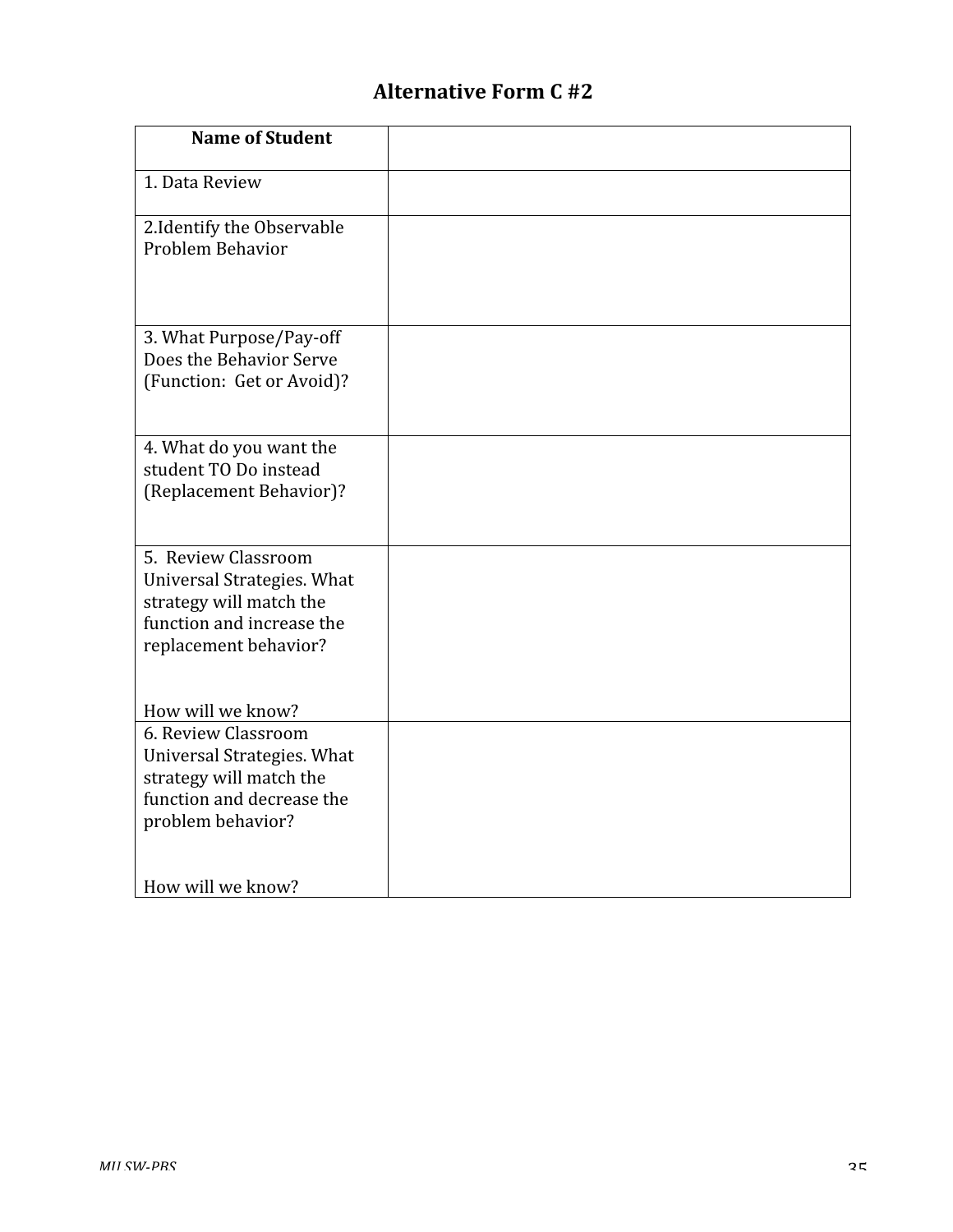# **Alternative
Form
C
#2 Example
1**

| <b>Name of Student</b>                                                                                      | Bubba Joe                                                                                                                                                               |  |
|-------------------------------------------------------------------------------------------------------------|-------------------------------------------------------------------------------------------------------------------------------------------------------------------------|--|
| <b>Data Review</b>                                                                                          | 3 Office Referrals for Disrespect, 4 Buddy Rooms                                                                                                                        |  |
| 1. Identify the Observable<br>Problem Behavior                                                              | Argues/Talks back when teacher tells him to do<br>something.                                                                                                            |  |
| 2. What Purpose/Pay-off<br>Does the Behavior Serve<br>(Function)?                                           | To get control, to be in charge - adult attention                                                                                                                       |  |
| 3. What do you want the<br>student TO Do instead<br>(Replacement Behavior)?                                 | <b>Follow teacher directions</b>                                                                                                                                        |  |
| 4. What strategy will match<br>the function and increase the<br>replacement behavior?<br>How will you know? | Teach specific steps to following teacher directions<br>$\bullet$<br>Recognize Bubba Joe when he follows directions.<br>Progress Monitoring: Process to record feedback |  |
| 5. What strategy will match<br>the function and decrease the<br>problem behavior?<br>How will you know?     | Before a task, teacher provides Bubba Joe with two<br>choices regarding task completion.<br>Progress Monitoring: Task Completion Tally                                  |  |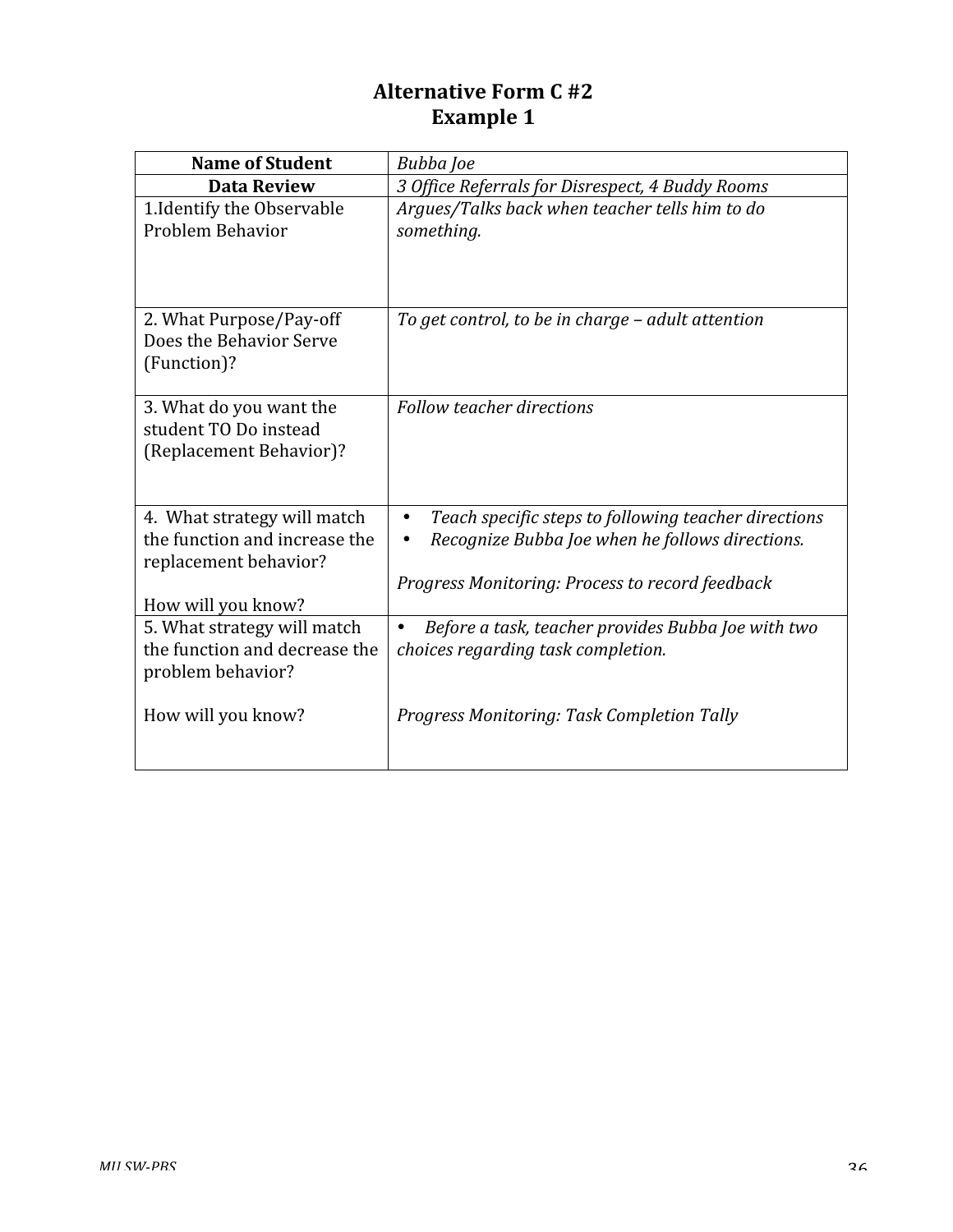# **Alternative
Form
C
#2 Example:
To
Avoid
Hard
Tasks**

| <b>Name of Student</b>                                                                                                             | Frankie Lee                                                                                                                                                                              |
|------------------------------------------------------------------------------------------------------------------------------------|------------------------------------------------------------------------------------------------------------------------------------------------------------------------------------------|
| 1. Data Review                                                                                                                     | 3 Office Referrals for Disruption, 7 Buddy Rooms                                                                                                                                         |
| 2. Identify the Observable<br>Problem Behavior                                                                                     | Talks out, talks to others, plays with materials, wanders<br>around room                                                                                                                 |
| 3. What Purpose/Pay-off<br>Does the Behavior Serve<br>(Function: Get or Avoid)?                                                    | To avoid hard tasks (independent writing and reading)                                                                                                                                    |
| 4. What do you want the<br>student TO Do instead<br>(Replacement Behavior)?                                                        | To ask for help appropriately and keep voice off when<br>that is the expectation.                                                                                                        |
| 5. Review Classroom<br>Universal Strategies. What<br>strategy will match the<br>function and increase the<br>replacement behavior? | Teach specific steps to gain teacher attention using<br>$\bullet$<br>Post-It on the corner of desk.<br>Recognize Frankie Lee when he keeps voice off, does<br>his work or asks for help. |
| How will you know?                                                                                                                 | Progress Monitoring: Process to record feedback                                                                                                                                          |
| 6. Review Classroom<br>Universal Strategies. What<br>strategy will match the<br>function and decrease the<br>problem behavior?     | Before a writing task, teacher will remind Frankie<br>Lee about the "I need help" signal.<br>Teacher will ensure all independent work is at<br>independent level.                        |
| How will you know?                                                                                                                 | Progress Monitoring: Tally of signal use, work<br>completion                                                                                                                             |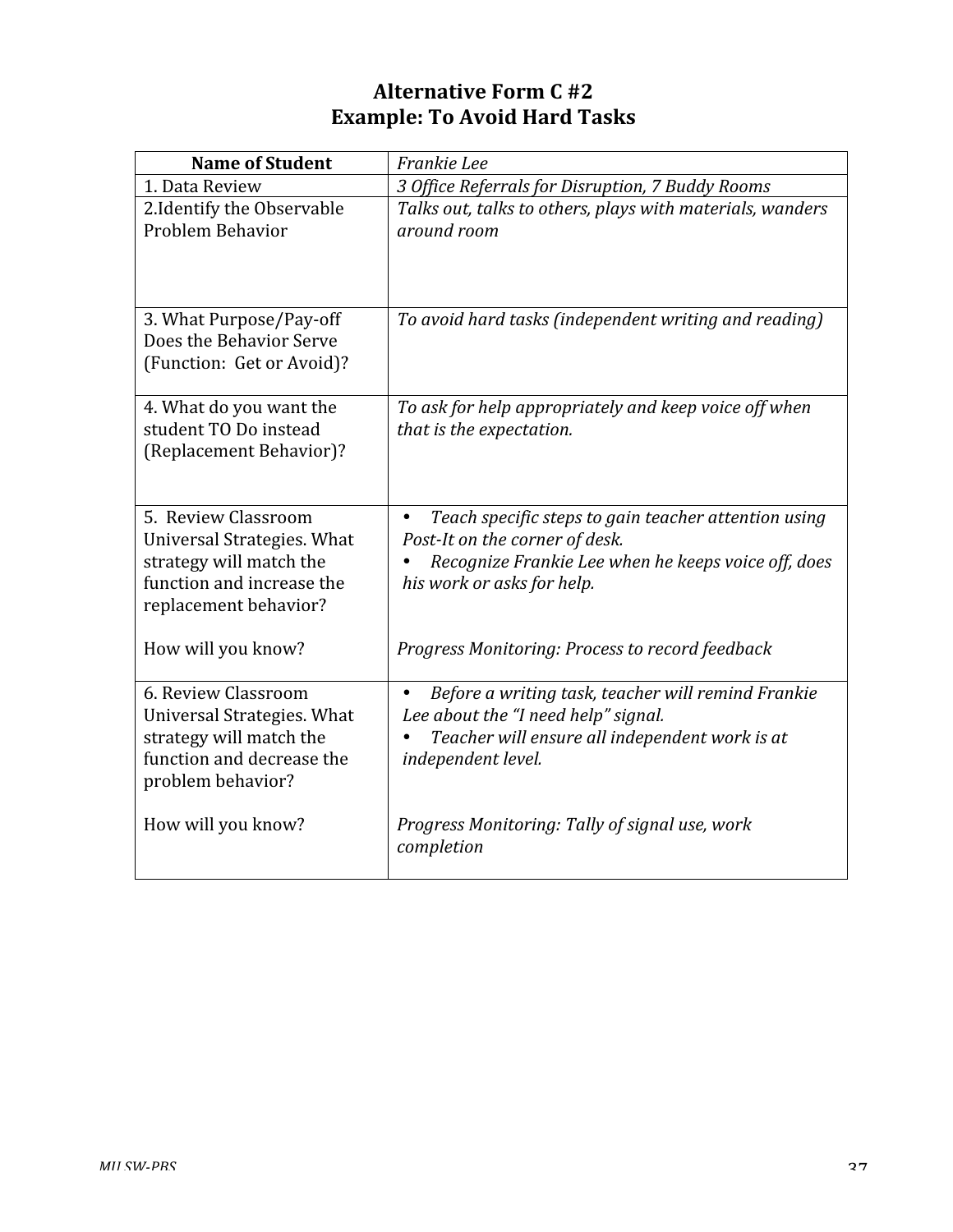# **Antecedent
Intervention
Examples**

| <b>Function</b> | <b>Intervention Strategy</b>     | <b>Example</b>                                                  |
|-----------------|----------------------------------|-----------------------------------------------------------------|
| Attention       | Schedule adult attention         | Have adult work with student<br>$\bullet$                       |
|                 |                                  | Have adult provide periodic attention<br>$\bullet$              |
|                 |                                  | Lunch meeting with teacher<br>$\bullet$                         |
|                 |                                  | Behavior plan<br>$\bullet$                                      |
|                 |                                  | Grade level or teacher triage<br>٠                              |
|                 | Schedule peer attention          | Pair student with peer<br>$\bullet$                             |
|                 |                                  | Use peer tutoring or mentoring<br>$\bullet$                     |
|                 | Increase proximity to student    | Move seating arrangement<br>$\bullet$                           |
|                 |                                  | Periodically move about classroom<br>$\bullet$                  |
|                 | Provide preferred activity       | When adult is occupied assign more preferred<br>$\bullet$       |
|                 |                                  | activity                                                        |
| <b>Escape</b>   | Adjust demand difficulty         | Provide easier work<br>$\bullet$                                |
|                 | Offer choices                    | Allow student to choose:<br>$\bullet$                           |
|                 |                                  | Task to complete<br>$\circ$                                     |
|                 |                                  | Sequence of tasks to be completed<br>$\circ$                    |
|                 |                                  | Materials to use<br>$\Omega$                                    |
|                 |                                  | Where to complete task<br>$\circ$                               |
|                 |                                  | When to complete task<br>$\circ$                                |
|                 |                                  | With whom to complete task<br>$\circ$                           |
|                 | Increase student                 | Incorporate student hobbies/interests into<br>$\bullet$         |
|                 | preference/interest in activity  | activities                                                      |
|                 | Assure that activities have      | Provide activities with valued outcome<br>$\bullet$             |
|                 | functional or meaningful         | Write and read Social Stories                                   |
|                 | outcome                          |                                                                 |
|                 | Alter length of task             | Shorten activity<br>$\bullet$                                   |
|                 |                                  | Provide frequent breaks<br>٠                                    |
|                 | Modify mode of task              | Change medium/materials<br>$\bullet$                            |
|                 | completion                       | Replace pencil and paper with computer, etc.<br>$\bullet$       |
|                 | Use behavioral momentum,         | Present easy requests prior to difficult requests.<br>$\bullet$ |
|                 | task dispersal                   |                                                                 |
|                 | Increase predictability          | Provide cues for upcoming or change in activities               |
|                 |                                  | (instructional, visual, auditory)                               |
|                 | Modify instructional delivery    | Use pleasant tone of voice<br>$\bullet$                         |
| Tangible        | Provide a warning                | Indicate activity is about to end.<br>$\bullet$                 |
| Item or         |                                  |                                                                 |
| Activity        |                                  | Schedule a moderately preferred activity<br>$\bullet$           |
|                 | Schedule a transitional activity | between highly preferred and highly                             |
|                 |                                  | nonpreferred activities                                         |
|                 | Increase accessibility           | Put highly preferred items within students' reach<br>$\bullet$  |
| Sensory         | Provide alternative sensory      | Offer radio to student seeking auditory<br>$\bullet$            |
|                 |                                  | reinforcement, or visual stimuli to a students seeking          |
|                 |                                  | visual reinforcement                                            |
|                 | Enrich environment               | Fill classroom with interesting and stimulating<br>$\bullet$    |
|                 |                                  | activities                                                      |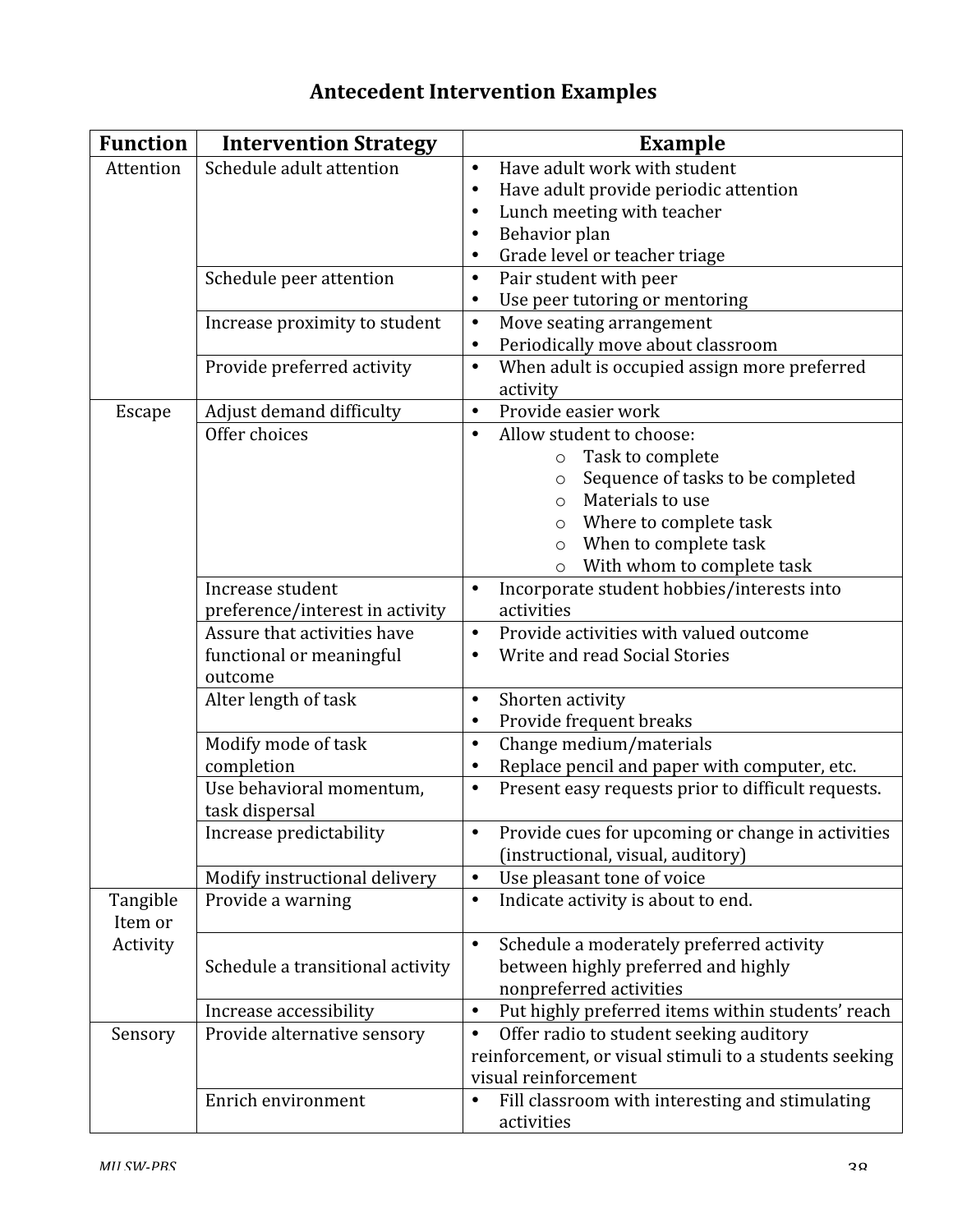| Problem<br><b>Behavior</b>                             | <b>Function</b>                                                          | Replacement<br><b>Behavior</b>                          | <b>Student Intervention</b>                                                                                                                  | <b>Classroom Intervention</b>                                                                                                                                                     | <b>Outcome for</b><br><b>Replacement Behavior</b>                                                                                           |
|--------------------------------------------------------|--------------------------------------------------------------------------|---------------------------------------------------------|----------------------------------------------------------------------------------------------------------------------------------------------|-----------------------------------------------------------------------------------------------------------------------------------------------------------------------------------|---------------------------------------------------------------------------------------------------------------------------------------------|
|                                                        |                                                                          |                                                         |                                                                                                                                              |                                                                                                                                                                                   |                                                                                                                                             |
| Off-task,<br>Non-<br>disruptive                        | Peer<br>Attention                                                        | On-task, work<br>completion                             | PBS lesson - "on-<br>task"<br>Self-monitor: on-task<br>$\bullet$                                                                             | Pre-correct @ start of<br>class<br>Periodic praise by teacher<br>$\bullet$<br>for on-task<br>Quick de-brief at end of<br>$\bullet$<br>class on self-monitoring                    | Earn time with peers for<br>meeting self-<br>management goals                                                                               |
| Off-task,<br>Disruptive                                | Peer<br>Attention                                                        | On-task,<br>respectful<br>responses, work<br>completion | PBS lesson - "on-<br>$\bullet$<br>task"<br>PBS lesson -<br>$\bullet$<br>"conflict<br>management/respe<br>$ct$ "<br>Self-monitor: on-<br>task | Pre-correct @ start of<br>class<br>Periodic praise by teacher<br>for on-task<br>Quick de-brief at end of<br>class on self-monitoring                                              | Earn time with peers for<br>meeting self-<br>management goals                                                                               |
| Off-task,<br>Non-<br>disruptive,<br>work<br>completion | Escape<br><i>(avoids</i><br>teacher and<br>peers during<br>instruction)  | On-task, work<br>completion                             | PBS lesson - "on-<br>$\bullet$<br>task"<br>Self-monitor: on-task<br>$\bullet$<br>+ work completion                                           | Pre-correct @ start of<br>$\bullet$<br>class on self-monitor<br>Periodic checks for<br>$\bullet$<br>assistance by teacher<br>Quick de-brief at end of<br>class on self-monitoring | Earn a 'skip a<br>homework' pass<br>Earn other preferred<br>activity for meeting self-<br>management and work<br>completion goals           |
| Off-task,<br>Non-<br>disruptive,<br>work<br>completion | Attention<br>(responds to<br>teacher<br>directions,<br>engages<br>peers) | On-task, work<br>completion                             | PBS lesson - "on-<br>$\bullet$<br>task"<br>Self-monitor: on-task<br>$\bullet$<br>+ work completion                                           | Pre-correct @ start of<br>class<br>Periodic praise by teacher<br>$\bullet$<br>for on-task +work<br>completion<br>Quick de-brief at end of<br>class on self-monitoring             | Earn "a work with peer"<br>activity<br><b>Earn other preferred</b><br>activity for meeting self-<br>management and work<br>completion goals |

# **Function-Based Intervention Guidelines**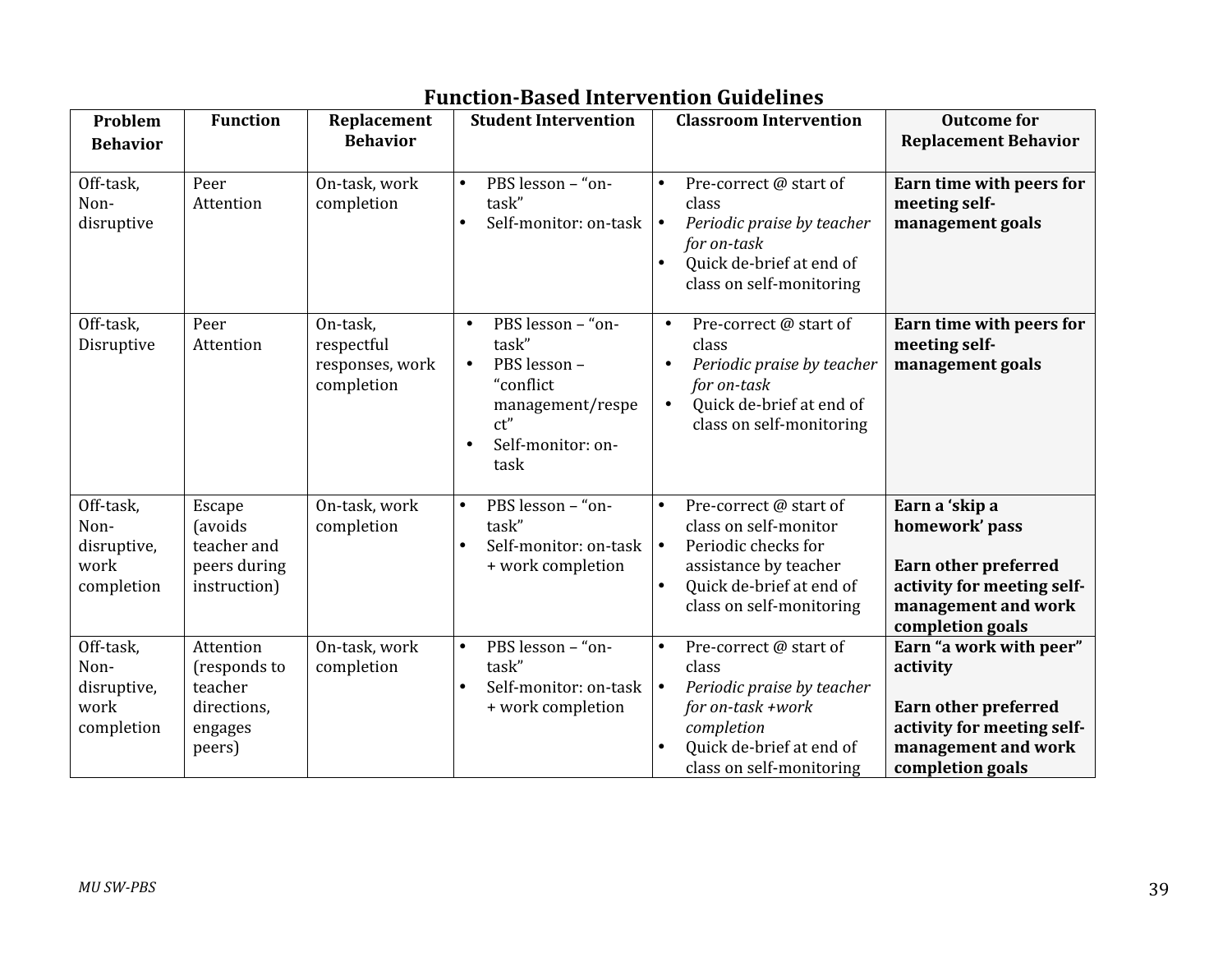| Problem                                                                        | <b>Function</b>       | Replacement                                             | <b>Student Intervention</b>                                                                                                                                                                       | <b>Classroom Intervention</b>                                                                                                                                                                                    | <b>Outcome for</b>                                                                                                                                             |
|--------------------------------------------------------------------------------|-----------------------|---------------------------------------------------------|---------------------------------------------------------------------------------------------------------------------------------------------------------------------------------------------------|------------------------------------------------------------------------------------------------------------------------------------------------------------------------------------------------------------------|----------------------------------------------------------------------------------------------------------------------------------------------------------------|
| <b>Behavior</b>                                                                |                       | <b>Behavior</b>                                         |                                                                                                                                                                                                   |                                                                                                                                                                                                                  | <b>Replacement Behavior</b>                                                                                                                                    |
| Off-task,<br>Disruptive,<br>work<br>completion                                 | Escape                | On-task,<br>respectful<br>responses, work<br>completion | PBS lesson - "on-<br>$\bullet$<br>task"<br>PBS lesson -<br>$\bullet$<br>"conflict<br>management/respec<br>Self-monitor: on-<br>$\bullet$<br>$task + work$<br>completion                           | Pre-correct @ start of<br>$\bullet$<br>class<br>Periodic praise by teacher<br>for on-task $+$ work<br>completion<br>Periodic checks for<br>assistance<br>Quick de-brief at end of<br>class on self-monitoring    | Earn a 'skip a<br>homework' pass<br><b>Earn Breaks</b><br><b>Earn other preferred</b><br>activity for meeting self-<br>management and work<br>completion goals |
| Off-task,<br>Non-<br>disruptive,<br>work<br>completion<br>$($ low<br>academic) | Escape /<br>attention | On-task,<br>respectful<br>responses, work<br>completion | PBS lesson - "on-<br>$\bullet$<br>task"<br><b>Teach Prob solving</b><br>$\bullet$<br>strategies<br>Self-monitor: on-<br>$\bullet$<br>$task + work$<br>completion                                  | Assignments broken<br>$\bullet$<br>down<br>Pre-correct @ start of<br>class<br>Periodic praise by<br>$\bullet$<br>teacher for on-task<br>+work completion<br>Quick de-brief at end of<br>class on self-monitoring | Work with peer tutor<br><b>Earn other preferred</b><br>activity for meeting self-<br>management and work<br>completion goals                                   |
| Off-task,<br>Disruptive,<br>work<br>completion<br>(low<br>academic)            | Escape /<br>attention | On-task,<br>respectful<br>responses, work<br>completion | PBS lesson - "on-<br>$\bullet$<br>task"<br>PBS lesson - conflict<br>$\bullet$<br>management/respec<br><b>Teach Prob solving</b><br>strategies<br>Self-monitor: on-<br>$task + work$<br>completion | Assignments broken<br>$\bullet$<br>down<br>Pre-correct @ start of<br>class<br>Periodic praise by<br>teacher for on-task<br>+work completion<br>Quick de-brief at end of<br>$\bullet$<br>class on self-monitoring | Work with peer tutor<br><b>Earn Breaks</b><br>Earn other preferred<br>activity for meeting self-<br>management and work<br>completion goals                    |